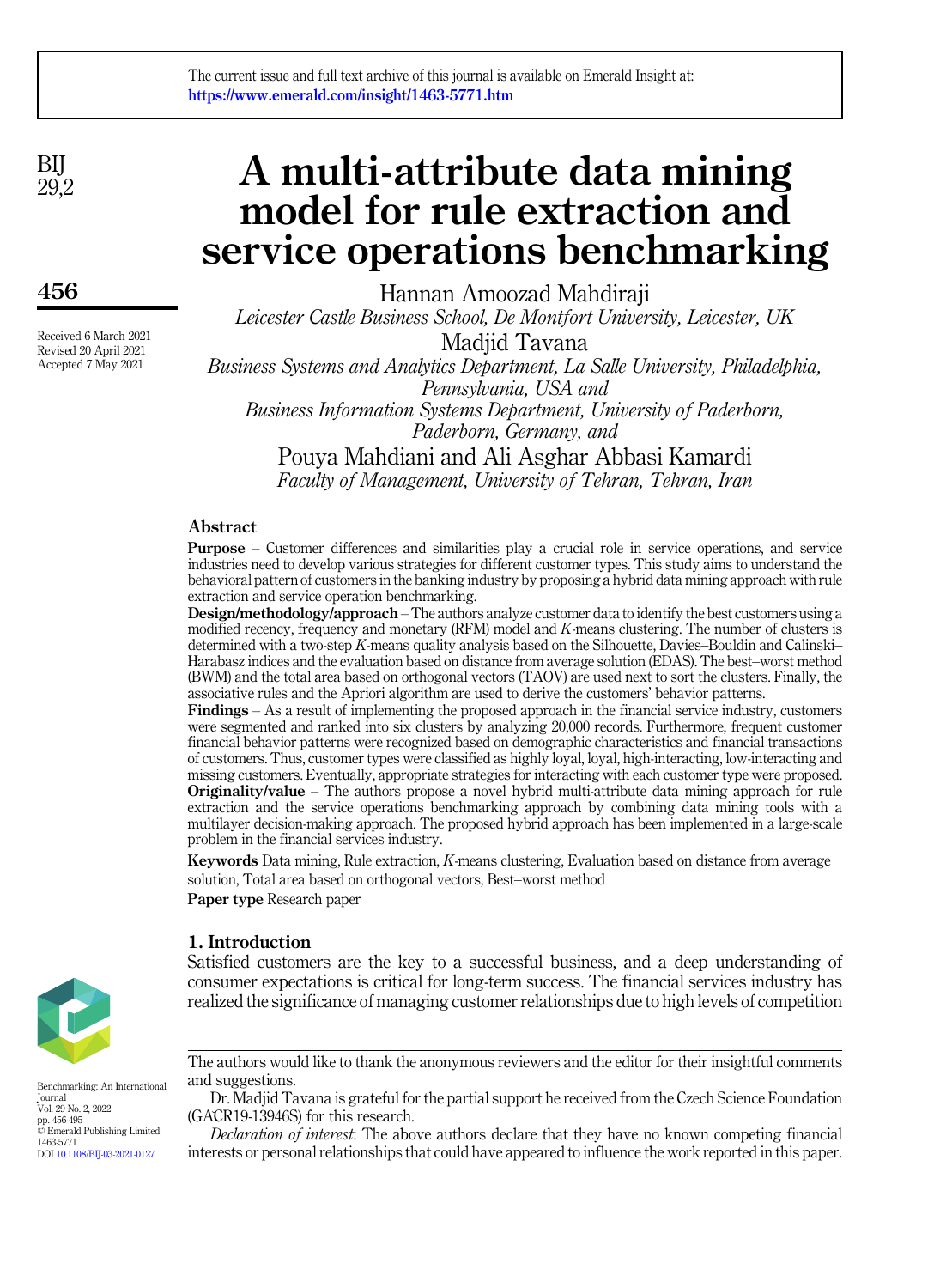(O[ztaysi](#page-37-0) *et al.*, 2011; [Worthington and Welch, 2011\)](#page-38-0). Loyalty in financial services is now more customer-centric, and customers expect to receive services that work for them [\(Leverin and](#page-36-0) [Liljander, 2006;](#page-36-0) [Reichstein and Salter, 2006\)](#page-37-1). Customer segmentation enables companies to group customers and understand their needs. It also allows for individual and productive interaction with each group (Yao et al.[, 2014](#page-38-1)). Research shows  $1\%$  growth in customer retention could improve the value of an organization by as much as 5% [\(Farajian and](#page-35-0) [Mohammadi, 2010\)](#page-35-0). Therefore, customer loyalty and retention is a valuable strategy that guarantees long-term value to organizations. This is more perceptible in financial services organizations where a large percentage of the business originates from a small percentage of customers ([Cheng and Chen, 2009](#page-34-0)). Furthermore, the success of selling products to existing customers is usually much higher than selling to new customers. Numerous methods have been proposed for customer segmentation in the literature. Among these methods, clustering is the most common pre-institutional approach ([Wedel and Kamakura, 2000\)](#page-38-2). Moreover, the recency, frequency and monetary (RFM) model has also been used to understand and group customers according to the activities and buying behavior (Fader et al.[, 2005;](#page-35-1) [Newell, 1997\)](#page-37-2). These methods have been widely used for customer analysis because of their simplicity, transparency and applicability.

Today, customers with different needs enter the markets, and various product or service providers are looking to attract them. Hence, service industries need to develop various marketing strategies for different customer types instead of a mass marketing strategy (Ci[nar](#page-35-2) et al.[, 2020\)](#page-35-2). Researchers have used various approaches like data mining (Cinar et al., 2020). multi-criteria decision-making (MCDM) [\(Ghorabaee](#page-35-3) et al., 2017a, [b\)](#page-35-4) and metaheuristic algorithms (Kuo et al.[, 2020\)](#page-36-1) for market segmentation. However, the quantity and the quality of the segments have not been studied thoroughly in the literature. Furthermore, the customers' behavior in each segment has not been analyzed systematically to ensure that the strategies conform to these behaviors.

The competition to attract new customers has intensified in the banking sector because some banks have merged to raise capital and increase their customer base. Lack of attention to new marketing principles such as customer development, new service delivery and target customer recognition in this competitive environment has resulted in customer loss in the financial services industry. Comprehensive customer service and support is the best strategy for customer loyalty and retention. This study proposes an integrated framework with the K-means clustering and the evaluation based on distance from average solution (EDAS) method to improve clustering quality and select the optimal number of customer clusters. Furthermore, we use the best-worst method (BWM) and the total area based on orthogonal vectors (TAOV) to rank the customer clusters. Finally, we use the Apriori algorithm to explore customer behavior patterns. By integrating these models with the customer lifetime value (CLV) model, we formulate strategies for each customer cluster and move from mass marketing to limited (individual) marketing for customer retention.

The remainder of this paper is organized as follows: [Section 2](#page-1-0) presents the theoretical foundations by discussing the significance of big data applications, customer segmentation, the RFM method, K-means clustering, the BWM, EDAS, TAOV and association rules. In [Section 3,](#page-21-0) we introduce the proposed integrated framework, and in [Section 4](#page-23-0), we present our analysis and results. Finally, in [Section 5,](#page-26-0) we present our practical implications, and in [Section 6,](#page-33-0) we present our conclusions.

#### <span id="page-1-0"></span>2. Theoretical foundations

## 2.1 Significance of big data application

Nowadays, the impressive growth of data may be reached from any source, for example, sensors, shopping transactions and even social media networks. The speed of data advancement has indeed surpassed Moore's law [\(Chen and Zhang, 2014](#page-34-1)). Each day in 2011,

Multi-attribute data mining model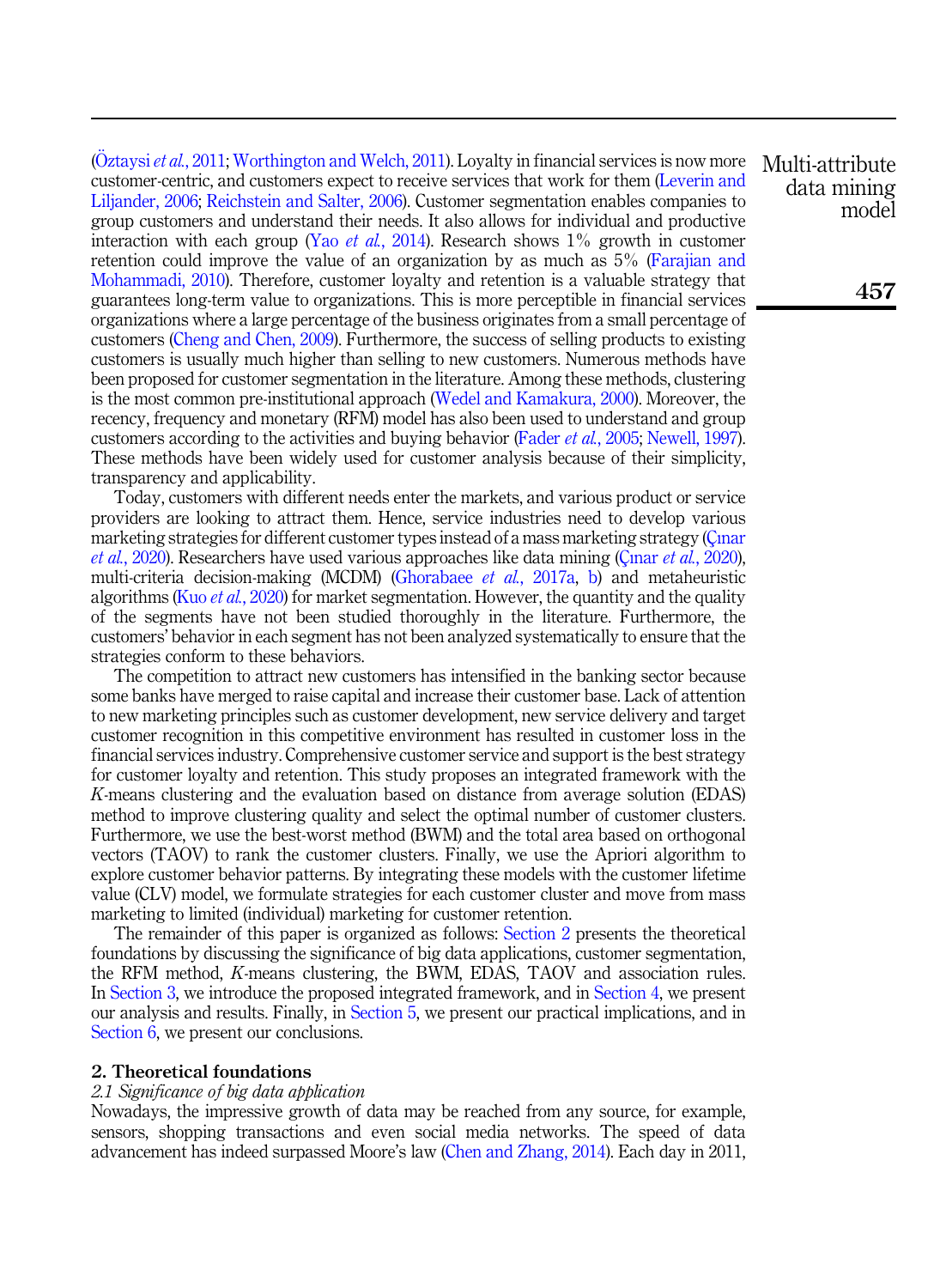more than 2.5 centillion data have been produced according to International Business Machines Corporation (IBM) reports ([Hilbert and L](#page-36-2)ópez, 2011). Figure 1 elaborates on the results of the global data forecast provided by the International Data Corporation (IDC). There is no doubt that the era of big data has arrived [\(Wang](#page-38-3) *et al.*, 2016). In addition to high volume, big data is related to structural complexity, the complication of data acquisition and data management [\(Casado and Younas, 2015](#page-34-2)).

Gutner indicates that big data will become one of the top ten technologies of the next five years, in a report in 2012. Big data creates huge value. These values are created as a chain through the processes of data discovery, integration and exploitation [\(Miller and Mork, 2013\)](#page-37-3). The McKinsey Institute has reported that over 50% of the 560 surveyed companies stressed that big data could help the selection of appropriate strategies and customer services ([Manyika](#page-37-4) et al., 2011). This big data can support smart organizations' decisions. However, they also need to support themselves. [Figure 2](#page-3-0) demonstrates the big data value chain.

As shown in [Figure 2,](#page-3-0) big data–driven decision-making involves data acquisition, data preparation, data analysis, data visualization and informed decision-making. There are numerous definitions of big data formation [\(Ekbia](#page-35-5) *et al.*, 2015). The product-oriented aspect emphasized data characteristics such as their size, speeds and structures [\(Gobble, 2013\)](#page-35-6). The process-oriented viewpoint highlights the characteristics of the processes involved in the storage, management, collection, search and analysis of big data [\(Jacobs, 2009](#page-36-3); [Kraska, 2013\)](#page-36-4). The cognition-based approach focuses on the challenges posed by big data due to their cognitive capacities and limitations ([Manyika](#page-37-4) *et al.*, 2011). Finally, the social movement perspective draws attention to the gap between view and reality, particularly the social, economic, cultural and political movements that show the existence of big data [\(Ekbia](#page-35-5) *et al.*, [2015\)](#page-35-5). There are usually three main activities related to the high-focused data, including the acquisition, modification and analysis of big data [\(Tansley and Tolle, 2009](#page-38-4)). Nevertheless, the purpose of big data processing is to exploit the knowledge extracted from the data to protect smart decision-making. The process of knowledge discovery from this data includes the steps of data collection, data preprocessing (cleaning and integration), data conversion, data mining and interpretation, and data evaluation [e.g. visualization [\(Bhambri, 2011](#page-34-3); [Newton,](#page-37-5) [2004\)](#page-37-5)]. [Figure 3](#page-3-0) displays data mining tools.

As shown in [Figure 3,](#page-3-0) there are two different types of data mining tools: descriptive and predictive. The descriptive tools (i.e. associative rules, summarization, pattern recognition and clustering) are used to scrutinize the data, and the predictive tools (i.e. regression, time series, forecasting and classification) are used to predict a relevant behavior or pattern in the data. More specifically, data mining is defined as an advanced information search that includes a statistical algorithm to discover patterns and relationships of data [\(Topi and](#page-38-5) [Tucker, 2014\)](#page-38-5). Data mining tools capture data and create a model of reality as a model. The resulting model describes the motifs and relationships of the data. Data mining tools pictured



Figure 1. The global data volume forecast

BIJ 29,2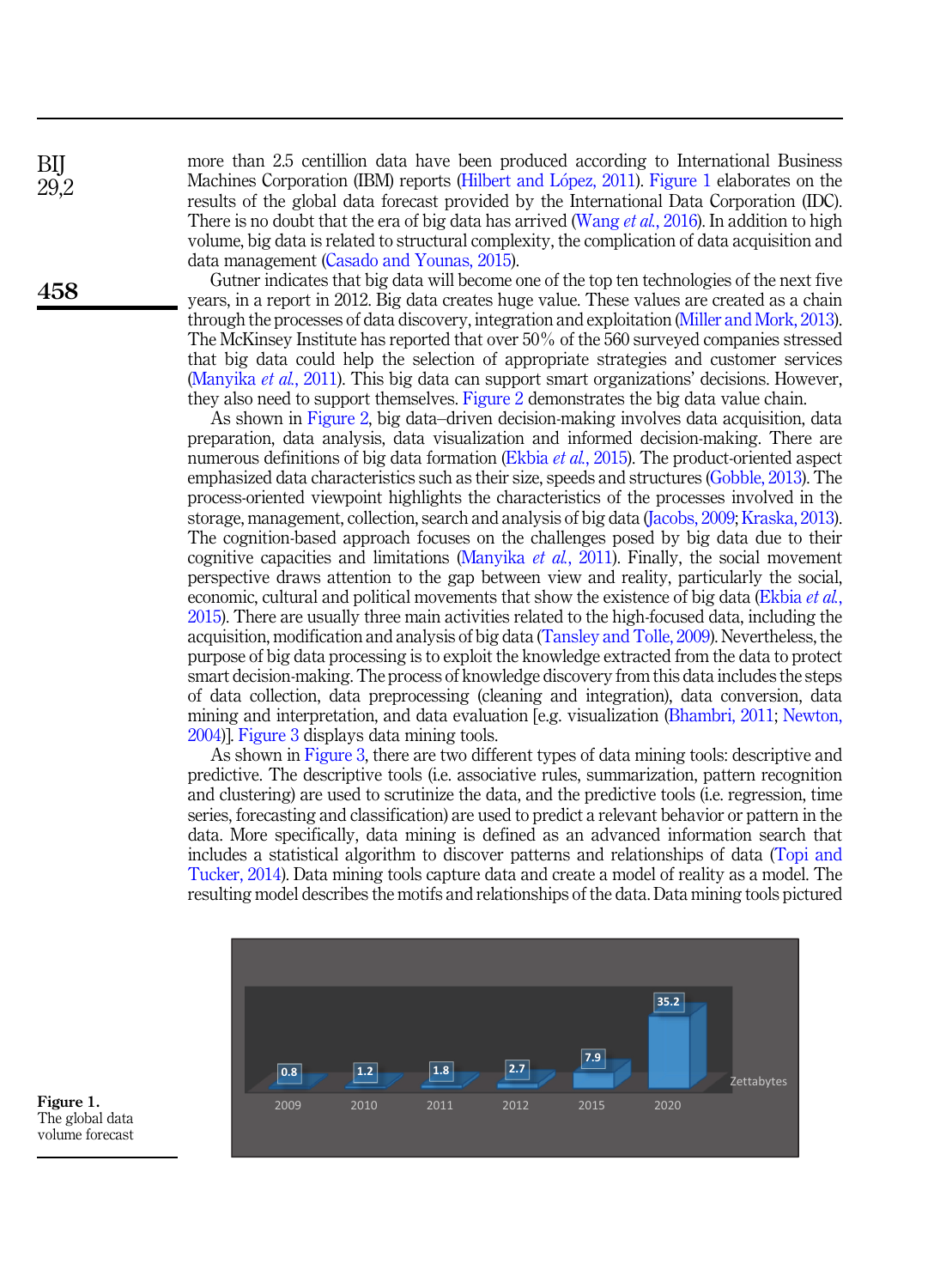<span id="page-3-0"></span>



**Rules Constant Partiase Constant Clustering Regression Time Series Forecasting Classification** 

Pattern **Regression Time Series Forecasting** 

**Classification** 

Figure 3. Data mining tools

# 2.2 Customer segmentation

**sociative Summarization** 

**Associative** 

**Summarization** Recognition

Customers have divergent needs, behaviors and preferences. Equal treatment and service to these heterogeneous customers are challenging for companies (Peker et al.[, 2017\)](#page-37-6). Customer segmentation was first introduced by Smith in 1956 and has emerged to address this problem ([Smith, 1956](#page-38-6)). Subsequently, it was supported by abundant companies in several fields. Customer segmentation is dividing the entire customer pool into smaller segments, each containing customers that have similar requirements and characteristics. In customer segmentation, the variables are generally separated into two categories. General variables include customer demographics (e.g. gender, age, income, education level) and lifestyle (e.g. urban, rural). Besides, specific product-based variables contain customer purchase behavior (e.g. number of purchases, uses, costs) and intentions. Either way, it is easier to stress and work with general variables. However, specific product and service-centered variables are more highlighted for understanding customer behavior and provide more opportunity to engage in differentiating customers to deal with them [\(Tsai and Chiu, 2004](#page-38-7)). Wide use of customer segmentation has been noted in recent years. As an illustration, the segmentation cashback website customers in the field of e-commerce was presented [\(Ballestar](#page-34-4) et al., 2018). Furthermore, air cargo customers were segmented by an intelligent model to maintain customers and increase profit margins (Yin *et al.*[, 2019](#page-38-8)). Moreover, customer loyalty in the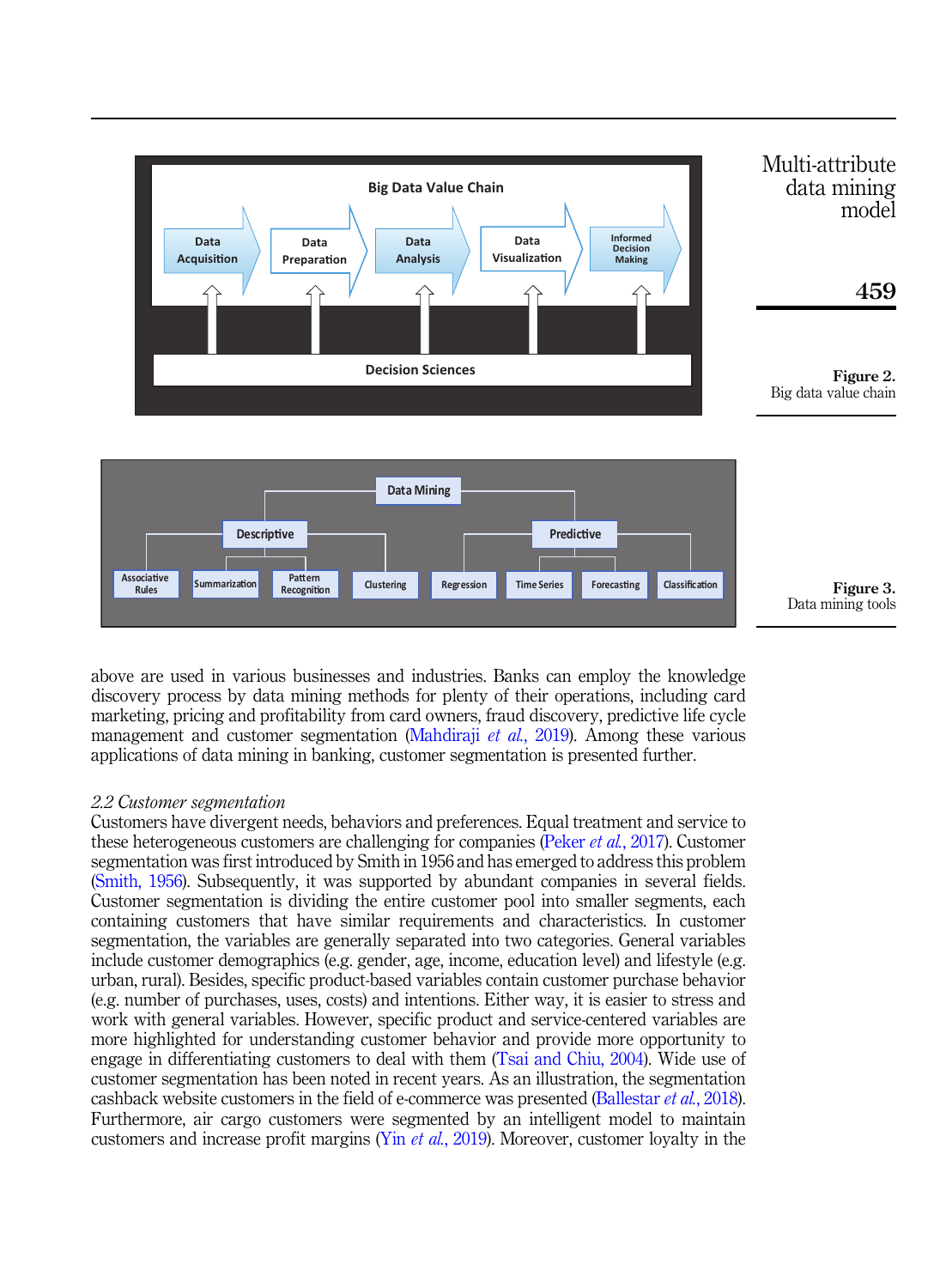field of local brand fashion was discussed by concentrating on customer segmentation ([Dachyar](#page-35-7) et al., 2019). Furthermore, market segmentation in willingness to order private label brands was illustrated from the viewpoint of e-grocery shoppers ([Jagani](#page-36-6) *et al.*, 2020).

In this context, features of the RFM model and the derivatives derived from this model are recognized as highly applicable and effective. Hence, it has been applied in bountiful studies to identify customer treatments. Considering the customers' needs and paying attention to them can help companies maintain long-term relationships with their customers ([Dibb, 1998\)](#page-35-8). Moreover, companies can improve their revenues by attracting and retaining valuable customers at the lowest cost (Safari et al.[, 2016\)](#page-37-7). Due to the significance of market segmentation, numerous techniques have been applied to propose an appropriate model to perform it.

#### 2.3 Recency, frequency and monetary model for predicting customer behavior

The RFM model was first introduced by Hughes in 1996 to analyze and predict customer behavior. The basic RFM model has three main functions:

- (1) Recency  $(R)$ . The recency or recent transactions refers to the time from the last purchase (day or month). It provides information about the potential presence of the customer to repurchase. The probability of a repurchase or represence of the customer will be higher for nearer recency.
- (2) *Frequency (F)*. Frequency is the number of times that a customer has been present. In other words, it points to the existence of a customer over a particular period, which indicates customer loyalty. Higher purchase frequency is a sign of higher customer loyalty.
- (3) Monetary value (M). Monetary value consists of the total amount of money spent. By way of explanation, it declares the average amount of money spent over a precise period that assesses the customer's share of a company's revenue. The larger this value, the greater the customer's share of the company's revenue.

Some extensions and similar versions of the RFM model are as follows:

- (1) RFMTC for adding two other variables, including time of first purchase and churn probability to recency, frequency and monetary.
- (2) Timely RFM, or TRFM, refers to the periodicity of the product.
- (3) RFD signifies recency, frequency and duration, which considers the length of time for which a website has been visited [\(Yan and Chen, 2011](#page-38-9)).
- (4) RML, includes recency, monetary valueand loyalty; it adapted the RFM model to the annual transaction environment ([Dursun and Caber, 2016\)](#page-35-9).
- (5) RFR consists of recency, frequency and reach, which are intended for social elements such as last post (post) and repetition (number of posts) or access (i.e. reach a network of friends) ([Birant, 2011\)](#page-34-5).
- (6) FRAT contains frequency, recency, amount and product types that perform the sorting task according to the types of products purchased (Woo et al.[, 2005](#page-38-10)).

The previous research shows the widespread use of the K-means clustering algorithm by the side of RFM models. An adapted RFM model to estimate passenger value in Taiwan was previously used [\(Wong](#page-38-11) et al., 2006). Furthermore, the RFM model to predict target market value in travel clubs was designed ([Lumsden](#page-36-7) et al., 2008). Besides, customer value found on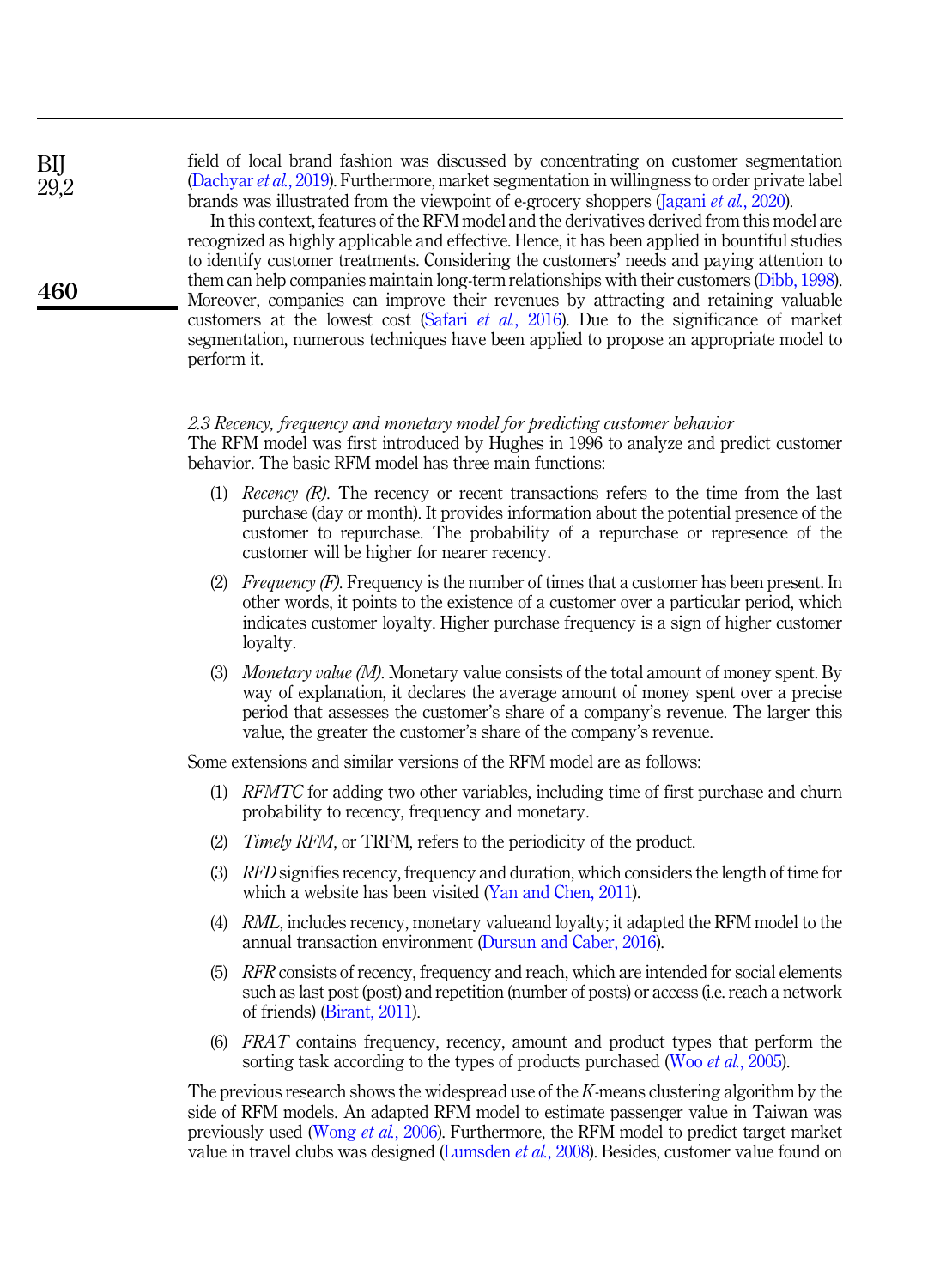<span id="page-5-0"></span>the weighted RFM model to decide on the customer relationship management (CRM) system in the banking industry was calculated ([Khajvand](#page-36-8) *et al.*, 2011). Alongside the RFM model, the K-means algorithm is applied in the field of classification and segmentation [\(Cheng and Chen,](#page-34-0) [2009\)](#page-34-0). Moreover, self-organizing maps (SOM) and K-means with the RFM model in the hair salon area of Taiwan were employed (Wei et al.,  $2010$ ). Moreover, the customer's purchase treatments by considering market segmentation are analyzed recently [\(Anitha and](#page-34-6) [Patil, 2019\)](#page-34-6). Multi-attribute

## 2.4 K-means clustering

Clustering is a significant tool that has been popularly employed in customer segmentation ([Chiu and Tavella, 2008;](#page-35-10) [Sarstedt and Mooi, 2014](#page-37-8)). The purpose of clustering is to group a set of objects that have the most similarity of properties among each other (Jain *et al.*[, 1999\)](#page-36-9). Figure 4 has pictured the types of clustering methods (see [Figure 5](#page-6-0)).

As shown in Figure 4, clustering methods are classified into hierarchical and partitioned methods. Hierarchical methods are used when the relationship among the clusters is dependent, and partitioned methods are used when the relationship among the clusters is independent. Furthermore, hierarchical methods are divided into agglomerative and divisive models, and partitioned methods are divided into distance-based, model-based and densitybased models. The K-means algorithm [\(MacQueen, 1967\)](#page-36-10) is one of the most common techniques [\(Jain, 2010](#page-36-11)). This algorithm can be run easily and rapidly ([Cheung, 2003](#page-34-7); [Davidson, 2002\)](#page-35-11). This method requires specifying the number of clusters  $(K)$ . The steps to implement the K-means algorithm are as follows:

- (1) The K-points are selected as the points of the centroids of the clusters.
- (2) Each data sample is assigned to the cluster whose center has the least distance to that data. These distances can be computed by Euclidean as follows.

$$
J = \sum_{j=1}^{k} \sum_{i=1}^{n} ||x_i - c_j||^2
$$
 (1)

Notably, *J* demonstrates the distance between the  $i_{th}$  data sample  $(x_i)$  and the center of the  $j_{th}$ cluster  $(c_i)$ . Moreover, *n* is the number of the data sample, and *k* is the number of clusters.

- (3) After all, data belongs to one cluster; a new point is calculated for each cluster as the center.
- (4) Steps 2 and 3 are repeated until no change in the center of the clusters is achieved.



**Source(s)**: Saxena *et al*. (2017)

Figure 4. Clustering methods

data mining model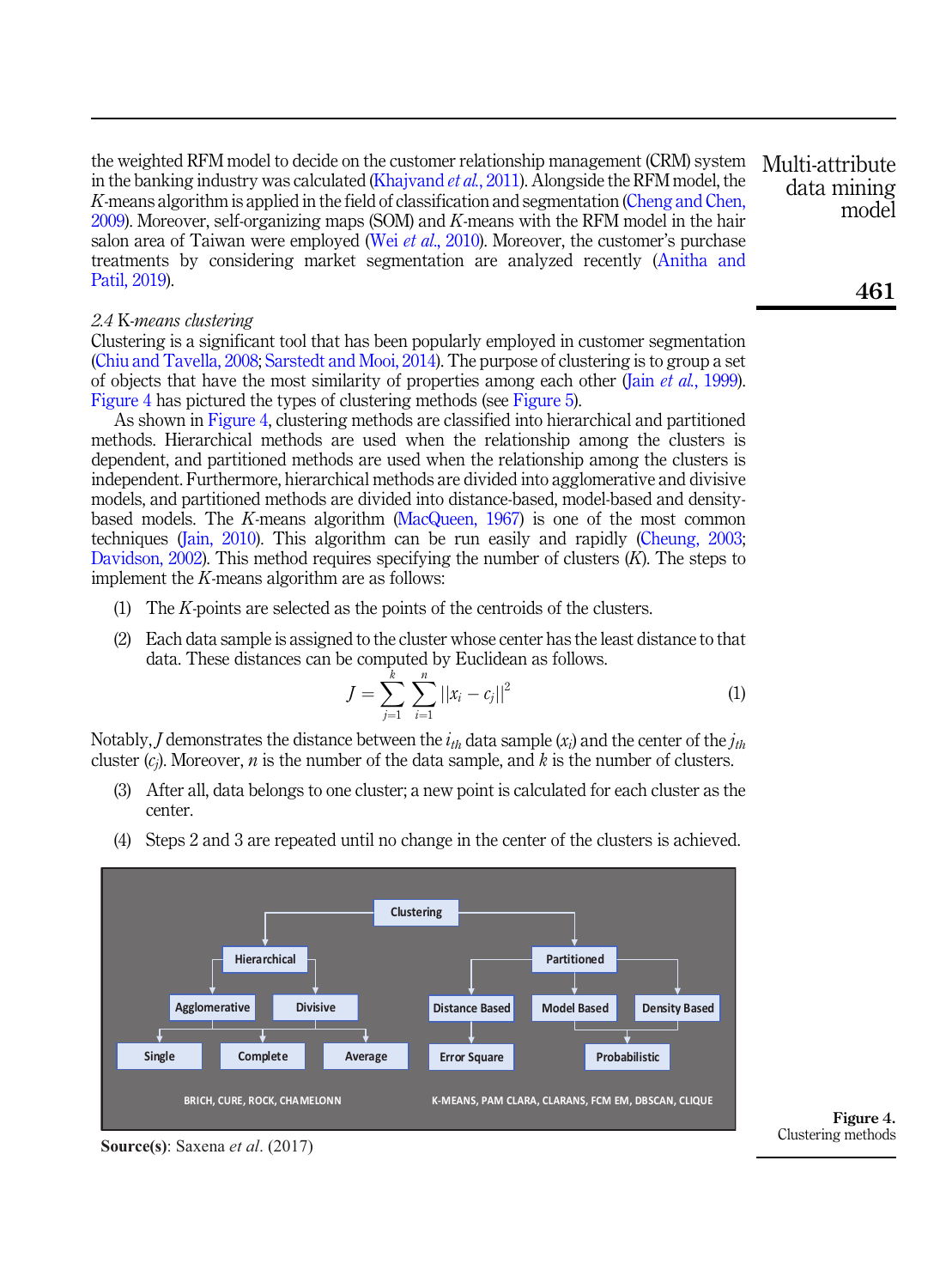<span id="page-6-0"></span>

K-means clustering has been applied in numerous fields with Convex Hux to predict future disasters [\(Basak](#page-34-8) et al., 2019; [Gupta](#page-35-12) et al., 2019). Furthermore, K-means is employed to detect a brain tumor (Khan et al.[, 2019](#page-36-12)). Notably, customer research and analysis are some highlighted fields in which K- means have been used. There are miscellaneous criteria for evaluating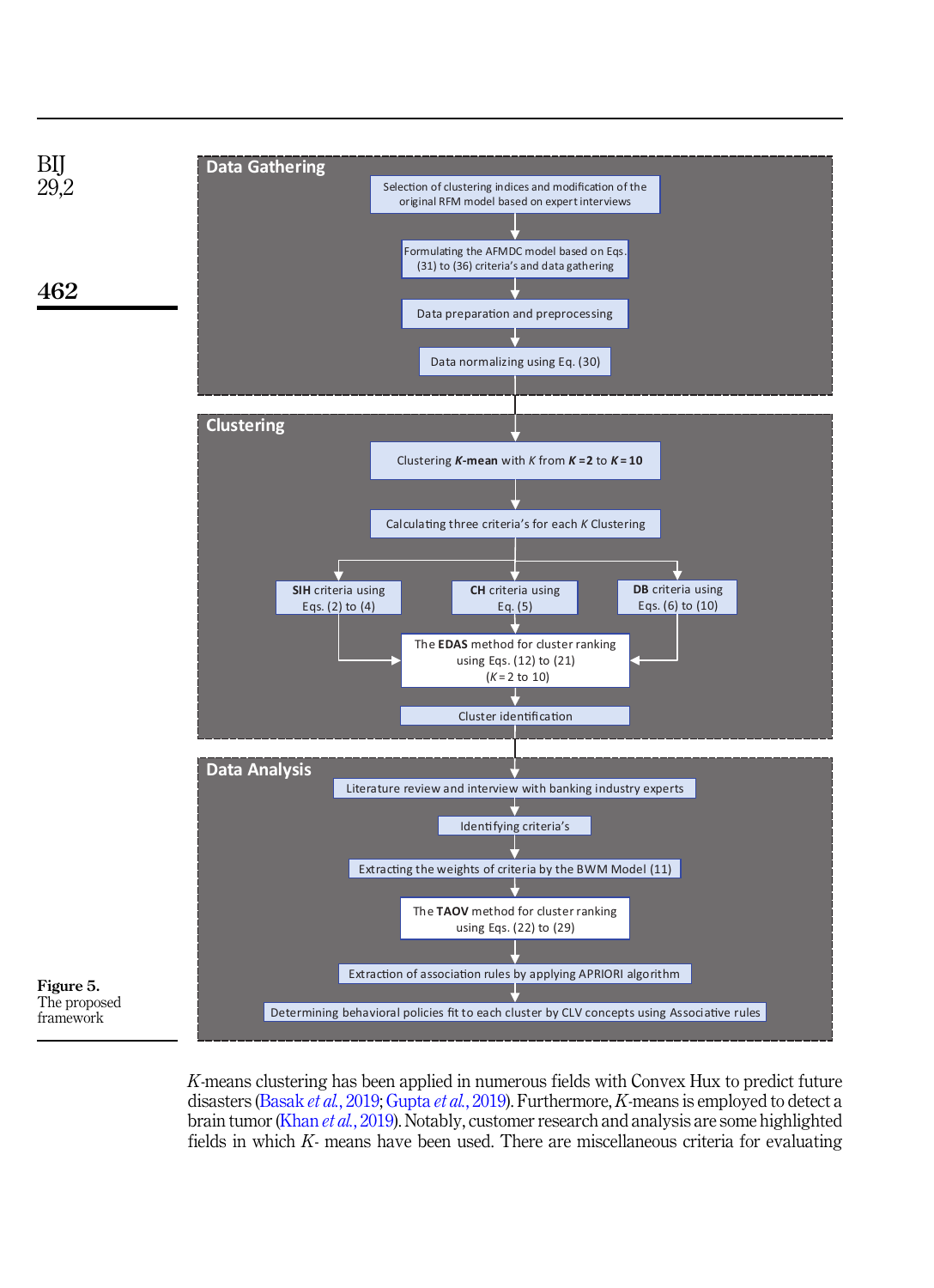clusters. Three of these criteria which are frequently used are silhouette (SIH), Davies– Bouldin (DB) and Calinski–Harabasz (CH).

Silhouette: It is one of the methods to evaluate clustering ([Rousseeuw, 1987\)](#page-37-9). This criterion depends both on the cohesion of the clusters and the degree of their distinction. The value of SIH for each point measures its belonging to the cluster in comparison with the belonging to the adjacent cluster. The focus of the SIH criterion relies on the quality of the performed clustering. This criterion determines what the data distribution is in the clusters. The higher the SIH, the better the clustering quality. The following two concepts are measured in calculating the SIH:

<span id="page-7-0"></span>(1) Mean distance of a point to other points within a cluster: Suppose  $x_i$  belongs to the  $C_i$ cluster. The mean distance of this point to other points within the cluster will be measured by [Eq. \(2\)](#page-7-0).

$$
a(i) = \frac{1}{n_j} \sum_{i=1}^{n_j} d(x_i, x_i)
$$
 (2)

Note that  $n_i$  is the size of cluster j. Besides  $d(x_i, x_i)$  demonstrate the distance between data sample  $x_l \in C_i$  and other data samples in cluster j  $(x_i)$ . Indeed  $a(i)$  elaborates the belonging value of the  $x_i$  to its cluster, which is more for the lower values. This distance can be measured by divergent functions, for example, Manhattan and Euclidean functions.

<span id="page-7-1"></span>(2) Minimum of a mean distance of a point to other clusters: Suppose that  $x_i$  is a point belonging to cluster  $C_i$ . The minimum of a mean distance of this point to cluster  $C_k$  is computed by [Eq. \(3\).](#page-7-1)

$$
b(i) = \min_{1 \leq l \leq k} \quad \frac{1}{n_l} \sum_{y_m \in c_k} d(x_i, y_m) \tag{3}
$$

<span id="page-7-2"></span>It is notable that  $d(x_i, y_m)$  is the distance between data sample  $x_i$  and  $y_m$  which are the points belonging to  $C_k$ . Moreover,  $n_l$  is the number of measured distances. A cluster that has the lowest mean distance to the point  $x_i$  is referred to as an adjacent cluster to this point. Thus, the value of the SIH criterion  $s(i)$  for point  $x_i$  is calculated by [Eq. \(4\)](#page-7-2).

$$
s(i) = \frac{b(i) - a(i)}{\max(b(i), a(i))}
$$
(4)

where  $a(t)$  is the mean distance of this point to other points within the cluster which is measured by Eq.  $(2)$ , and  $b(i)$  is the minimum of a mean distance of this point to other clusters that are calculated by  $Eq. (3)$ .

<span id="page-7-3"></span>*Calinski–Harabasz Index:* For a set of data  $E$  by the size of  $N$ , which is grouped into  $K$ clusters, this index is called the variance ratio criterion (VRC) and is computed by [Eq. \(5\).](#page-7-3)

$$
VRC_k = \frac{SS_B}{SS_W} \times \frac{(N-K)}{(K-1)}
$$
(5)

<span id="page-7-5"></span><span id="page-7-4"></span>Note that  $SS_B$  is the sum of variance between clusters obtained by [Eq. \(6\)](#page-7-4), and  $SS_W$  is the sum of variance within clusters measured by Eq.  $(7)$ .

$$
SS_B = \sum_{j=1}^{k} n_j (c_j - c_E) (c_j - c_E)^T
$$
\n(6)

Multi-attribute data mining model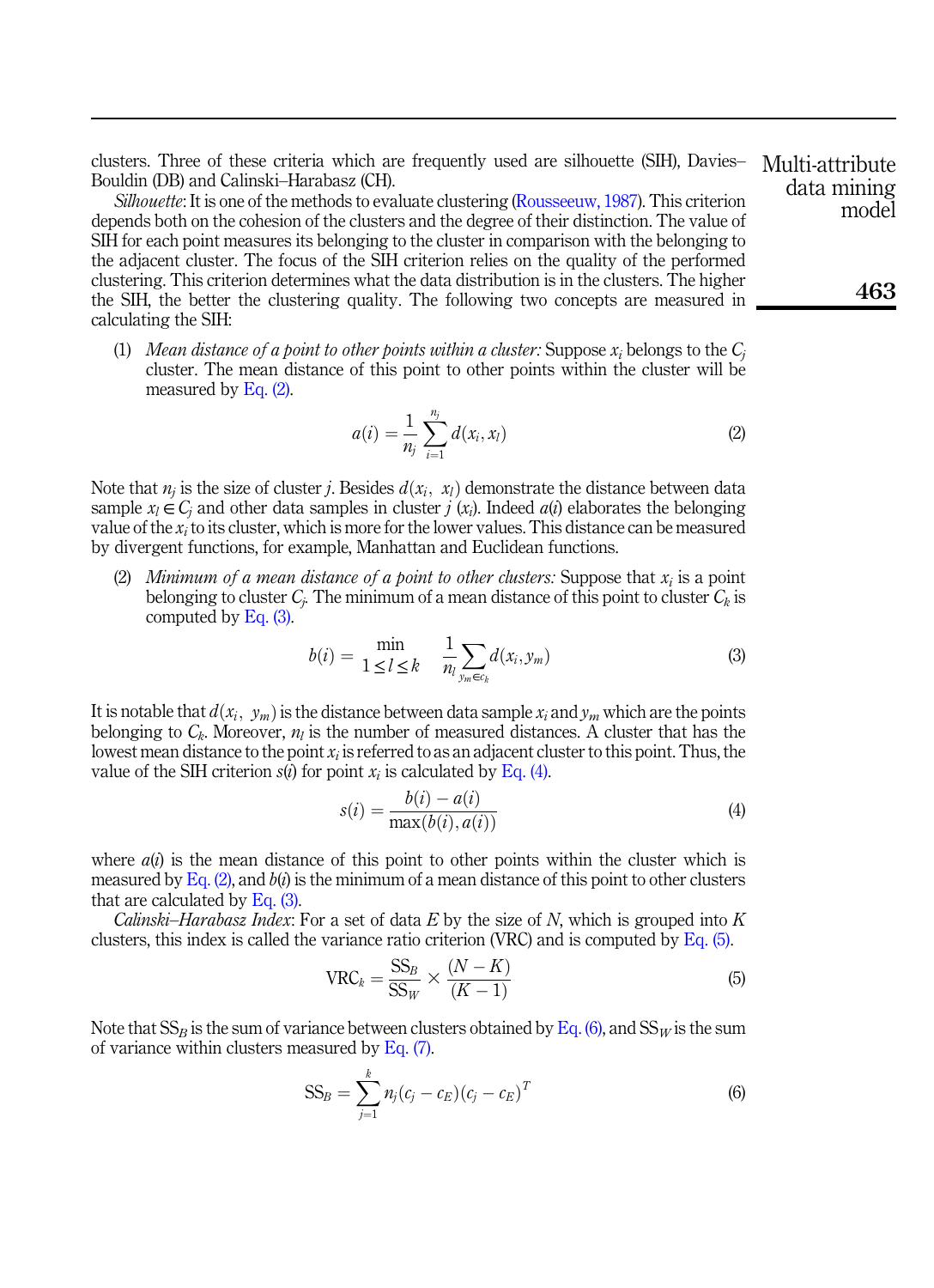$$
SS_W = \sum_{j=1}^k \sum_{x_i \in c_j} (x_i - c_j)(x_i - c_j)^T
$$
 (7)

In [Eq. \(6\)](#page-7-4),  $n_i$  is the size of cluster j,  $c_i$  is the centroid of cluster j and  $c_E$  is the centroid of E. Also, in [Eq. \(7\),](#page-7-5)  $x_i$  represents the members of cluster j. The best number of clusters is determined by the largest VRC value [\(Calinski and Harabasz, 1974\)](#page-34-9). It is illustrious that selecting the optimal number of clusters is one of the most remarkable steps in implementing clustering. MCDM is a beneficial tool to find the optimal number of clusters.

Davies–Bouldin Index: This index was introduced by Davies and Bouldin, two scientists in the field of electricity in 1979 [\(Davies and Bouldin, 1979](#page-35-13)). This index is not dependent on the number of clusters or the clustering algorithm. The two criteria introduced next are used to calculate this index.

<span id="page-8-0"></span>(1) The measure of scattering within a cluster: Suppose that  $S_i$  is the measure of scattering corresponding to the cluster  $C_i$ , and d is also a distance function. Then the scattering rate for this cluster will be calculated by Eq.  $(8)$  in case  $(r)$  denotes the order.

$$
S_i = \left[\frac{1}{|c_i|} \sum_{x \in c_i} d^r(x, c_i)\right]^{\frac{1}{r}}
$$
\n(8)

Note that  $C_i$  is the centroid of cluster i. This relation is, in fact, similar to Minkowski's distance of the points of each cluster from its centroids.

<span id="page-8-1"></span>(2) Cluster separation: The separation between the two clusters is also measured by the distance between their centroids. If  $V_i$  and  $V_j$  are the centroids of the clusters i and j and  $d(v_i, v_j)^t$  is the distance between these two centroids considering the order of t, the distance between these two clusters is shown by  $D_{ii}$  and is obtained by [Eq. \(9\)](#page-8-1) for a specific order of t.

$$
D_{ij} = \left[\sum d(v_i, v_j)^t\right]^{\frac{1}{t}}
$$
\n(9)

<span id="page-8-2"></span>Considering  $S_i$  and  $S_j$  as the scatter of the cluster i and j obtained by [Eq. \(8\)](#page-8-0), and  $D_{ij}$  for separation measured by Eq.  $(9)$ ,  $R_{ij}$  can be calculated by Eq.  $(10)$ , which demonstrates how good the clustering scheme is.

$$
R_{ij} = \frac{S_i + S_j}{D_{ij}}\tag{10}
$$

<span id="page-8-3"></span>The maximum distance of each cluster relative to the other clusters is computed by [Eq. \(11\)](#page-8-3) to attain the DB Index for a clustering method.

$$
R_i = \max R_{ij} \tag{11}
$$

<span id="page-8-4"></span>Then the mean of the maximum distances will be calculated for all clusters by Eq.  $(12)$ , which indicates the DB Index.

$$
V_{\rm DB} = \frac{\sum_{i}^{k} R_i}{k} \tag{12}
$$

It is noteworthy that  $k$  is the number of clusters, and the lower the DB Index is, the better is the clustering. However, in this research, we proposed a decision-making approach to identify the optimal number of clusters. [Stewart \(1992\)](#page-38-13) proposes that an MCDM method aims to assist

464

BIJ 29,2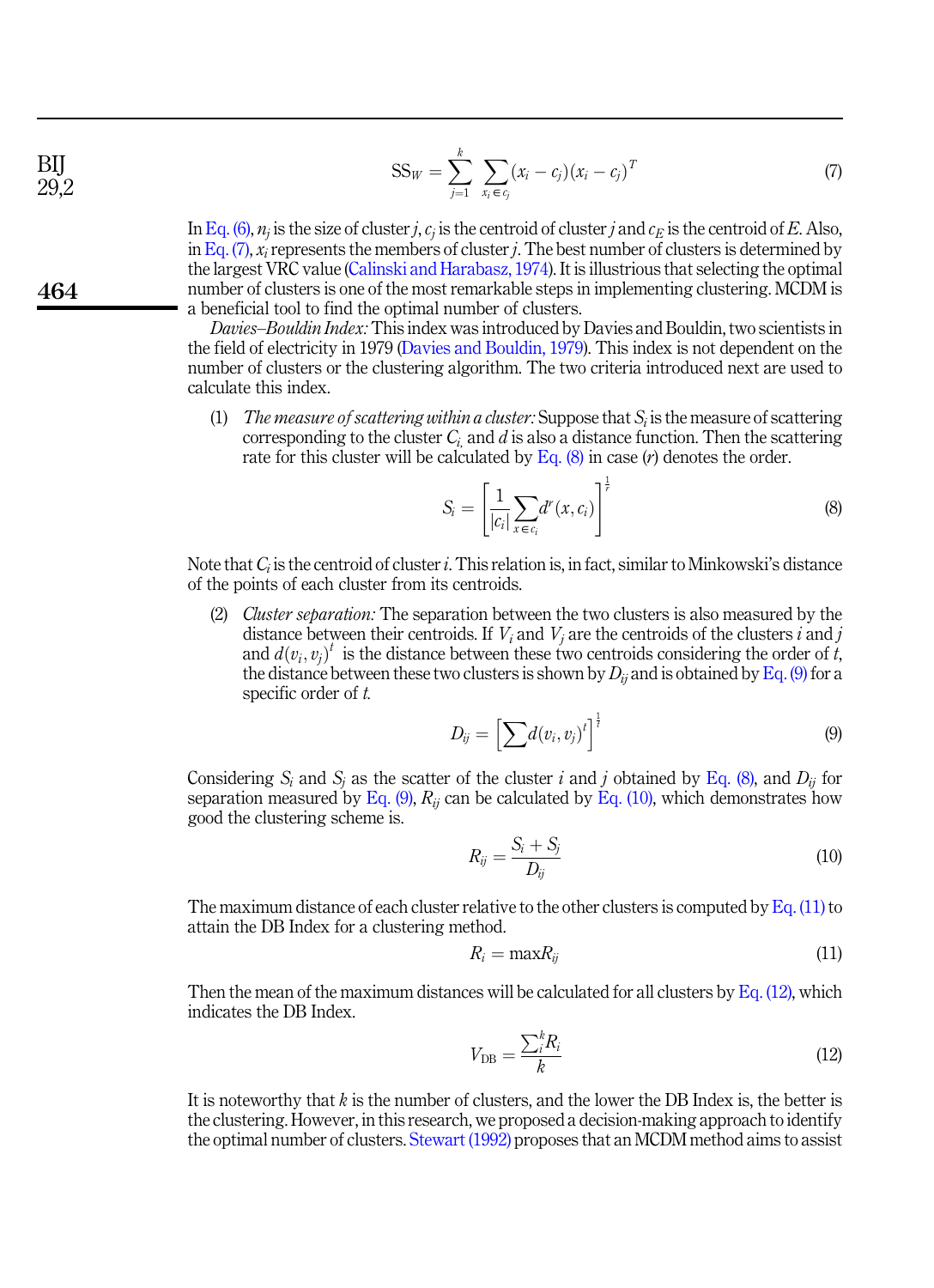the decision-maker in discovering the solution to the problem. In the coming sections, some of the MCDM techniques used in this research are described, including BWM, EDAS and TAOV. Multi-attribute

#### 2.5 Best–worst method

The BWM was developed by [Rezaei \(2015\).](#page-37-10) Many MCDM methods are available to calculate the weight and importance of criteria, such as the analytical hierarchical process (AHP), simultaneous evaluation of criteria and alternatives (SECA), etc. However, most of these methods are based on heuristic calculations and usually result in nearly optimal values. In this regard, the BWM is one of the newest and most effective MCDM techniques used to extract the weights of the criteria through a nonlinear mathematical model with global optimal values. The following steps are required to perform this technique:

- (1) A set of decision criteria are elicited  $({C_1, C_2 ..., C_n})$ .
- (2) The best and the worst criterion are determined; the best can be the most desirable or the most crucial.
- (3) Pair comparisons between the best criterion and the other criteria are made  $(A_B = \{a_{b1}, a_{b2}, \ldots, a_{bn}\}).$
- (4) Pair comparisons between the other criteria and the worst criterion are made  $(A_w = \{a_{1w}, a_{2w}, \ldots, a_{nw}\}).$
- <span id="page-9-0"></span>(5) The optimal weights are extracted by solving the model of [\(13\)](#page-9-0) ({ $W_1, W_2, ..., W_n$ }).

minξ

st:  
\n
$$
\left| \frac{W_B}{W_j} - A_{bj} \right| \leq \xi; \quad \text{for all } j
$$
\n
$$
\left| A_{jw} - \frac{W_j}{W_W} \right| \leq \xi; \quad \text{for all } j
$$
\n
$$
\sum_{W_j \geq 0} W_j = 1
$$
\n(13)

Note that  $W_B$  and  $W_W$  represent the weight of the best and the worst criterion, and  $W_i$ represents the weight of the *j*th criteria. Moreover, the objective function  $(\xi)$  aims to minimize the difference between the  $W_j$  value resulted from the model and the  $A_{bi}$  and  $A_{iw}$  values provided by the experts. Besides, the compatibility rate of comparisons or consistency ratio (CR) is computed by  $CR = \frac{\xi^*}{C\lambda}$  to check the validity of the results derived from the experts. CR values less than or equal to  $\overline{0.1}$  are acceptable. Note that CI is the Compatibility Index, which is determined based on the preference of the best criterion over the worst criterion  $(A_{BW})$ . The CI values are mentioned in [Table 1](#page-10-0).

It is preferred that the value of the CR for each expert result is less than 0.5. Higher values are not recommended, and the expert should fill the questionnaire again or replace it with another possible expert. Numerous applications of the BWM have been investigated in numerous fields. Some applied the BWM to evaluate key factors of sustainable architecture ([Amoozad Mahdiraji](#page-34-10) et al., 2018) or locate a hotel by a viewpoint of sustainability [\(Zolfani](#page-39-0) et al[., 2019\)](#page-39-0). Recently, the combination of the BWM and combinative distance-based data mining model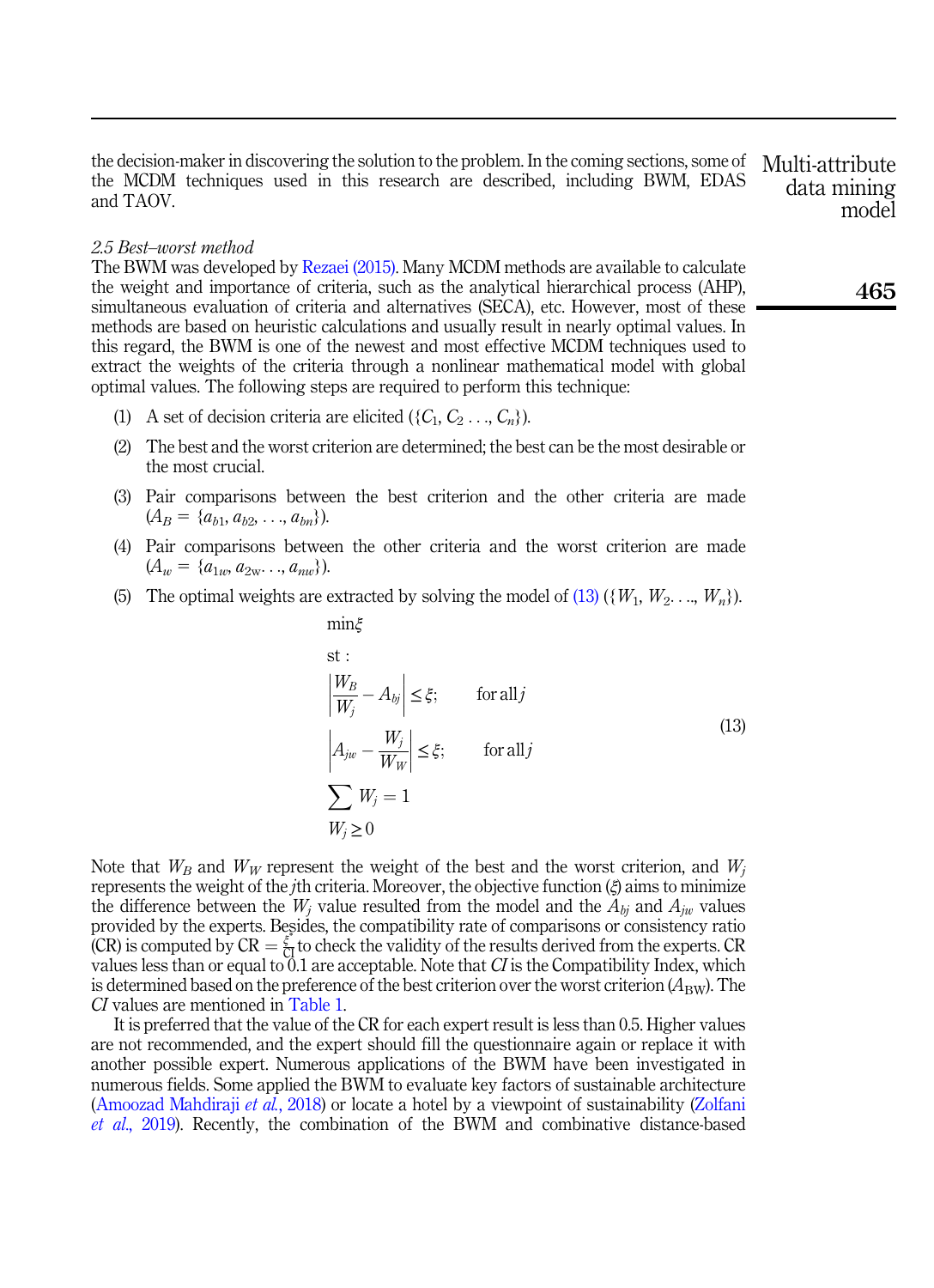assessment (CODAS) under the condition of interval-valued multi-granular 2-tuple linguistic was used for site selection in construction projects [\(Maghsoodi](#page-36-13) *et al.*, 2020).

## 2.6 Evaluation based on distance from an average solution technique

EDAS is an MCDM method to prioritize the alternatives. A wide range of methods are available in the MCDM to rank alternatives based on specific criteria. As in this research SIH, CH and DB criteria are used to evaluate the different number of clusters for customers based on the K-mean method, the distance between average values of these three criteria is critical. Hence, as in the EDAS method, two metrics are employed for alternative assessment containing positive distance from average (PDA) and negative distance from average (NDA). The executive steps are as follows ([Ghorabaee](#page-35-3) *et al.*, 2017a, [b\)](#page-35-4):

- (1) The most highlighted criteria that define alternatives are selected.
- (2) The decision matrix is constructed.  $X_{ii}$  symbolizes the performance of the value of the  $i_{th}$  alternative over the  $j_{th}$  criterion (DM = [ $X_{ij}$ ]).
- <span id="page-10-1"></span>(3) Average solutions are obtained by [Eq. \(14\)](#page-10-1)  $(AV = [AV_j])$ .

$$
AV_j = \frac{\sum_{i=1}^n x_{ij}}{n}
$$
 (14)

<span id="page-10-3"></span><span id="page-10-2"></span>(4) PDA and NDA are measured by [Eqs. \(15\)](#page-10-2) and [\(16\)](#page-10-3) for beneficial criteria and [Eqs. \(17\)](#page-10-4) and [\(18\)](#page-10-5) for cost criteria.

$$
PDA_{ij} = \frac{\max(0, (x_{ij} - AV_j))}{AV_j}
$$
\n(15)

$$
NDA_{ij} = \frac{\max(0, (AV_j - x_{ij}))}{AV_j}
$$
\n(16)

$$
PDA_{ij} = \frac{\max(0, (AV_j - x_{ij}))}{AV_j}
$$
\n(17)

$$
NDA_{ij} = \frac{\max(0, (x_{ij} - AV_j))}{AV_j}
$$
\n(18)

<span id="page-10-7"></span><span id="page-10-6"></span><span id="page-10-5"></span><span id="page-10-4"></span>(5) Find the weighted sum of PDA (sum of positive [SP]) and the weighted sum of NDA (sum of negative [SP]) for all alternatives by [Eqs. \(19\)](#page-10-6) and [\(20\)](#page-10-7). Note that  $W_i$  is the weight of the  $j_{th}$  criterion.

$$
SP_i = \sum_{j=1}^{m} w_j \times PDA_{ij}
$$
 (19)

$$
SN_i = \sum_{j=1}^{m} w_j \times NDA_{ij}
$$
 (20)

| rabitr.                                              |                 |      |      |     |      |      |      |  |      |
|------------------------------------------------------|-----------------|------|------|-----|------|------|------|--|------|
| Consistency Index<br>found on the preference         | $A_{\text{RW}}$ |      |      |     |      |      |      |  |      |
| of the best criterion<br>over the worst criterion CI |                 | 0.00 | J.44 | .00 | . 63 | 2.30 | 3.00 |  | 5.23 |

466

<span id="page-10-0"></span>BIJ 29,2

 $T_2$  $h1_2$ . 1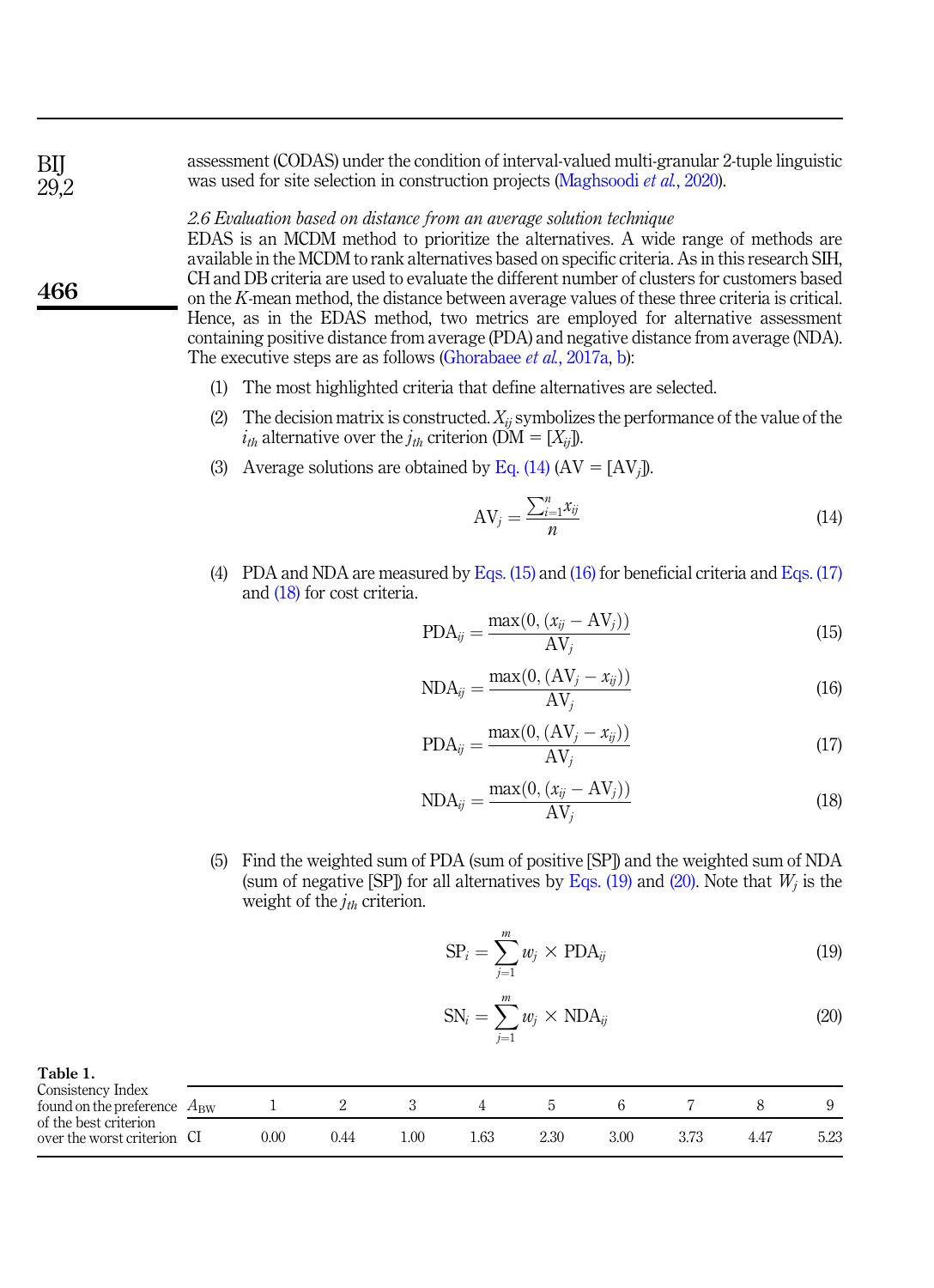<span id="page-11-0"></span>(6) SP and SN values are normalized for all alternatives by Eqs.  $(21)$  and  $(22)$ .

 $NSP_i = \frac{SP_i}{\max_i(SP_i)}$  (21) data mining model

$$
NSN_i = 1 - \frac{SN_i}{max_i(SN_i)}
$$
\n(22)

<span id="page-11-2"></span><span id="page-11-1"></span>(7) The evaluation score for all alternatives (AS) is measured by Eq.  $(23)$  when  $0 < AS < 1$ .

$$
AS_i = \frac{1}{2}(NSP_i + NSN_i)
$$
\n(23)

(8) Criterion ratings are based on AS devaluation. The criteria with the highest values are the most valuable ones.

It is mentioned that NDA is zero for alternatives with positive PDA, and PDA is zero for alternatives with positive PDA. Abundant studies have been performed by the EDAS technique. Some scholars applied EDAS for green supplier selection (He et al.[, 2019;](#page-36-14) [Zhang](#page-39-1) et al.[, 2019\)](#page-39-1). This method is recently employed by the BWM and wavelet neural networks for cloud service selection ([Gireesha](#page-35-14) et al., 2020).

## 2.7 Total area based on the orthogonal vector method

The TAOV is an MCDM technique to rank alternatives (Hajjagha *et al.*, 2018). Scoring (e.g. AHP), compromising (e.g. EDAS) and outranking methods are available to rank different alternatives in the MCDM era. In this regard, the TAOV algorithm is used in three phases: initialization, segmentation and comparison. This method benefits from principal component analysis (PCA) to create the matrix of the distance between each pair of alternatives. The implementation steps in each phase are as follows:

- (1) The decision alternatives are identified  $[(A_1, A_2, \ldots, A_n)]$ .
- (2) The decision criteria are recognized  $[(C_1, C_2, \ldots, C_n)]$ .
- (3) decision matrix is created  $(X = [X_{ii}])$ .
- (4) The weight vectors are found  $[w = (w_1, w_2, \ldots, w_n)]$ .
- <span id="page-11-3"></span>(5) decision matrix is normalized for cost–benefit criteria (C represent cost and B elaborates benefit criteria) by [Eqs. \(24\)](#page-11-3) and [\(25\)](#page-11-4)  $(R = [r_{ii}])$ ,

$$
r_{ij} = \frac{x_{ij}}{\max_i(x_{ij})}, \quad j \in B
$$
\n(24)

$$
r_{ij} = \frac{\min_i(x_{ij})}{x_{ij}} \quad , j \in C \tag{25}
$$

<span id="page-11-5"></span><span id="page-11-4"></span>(6) The weighted normalized matrix is calculated by [Eq. \(26\)](#page-11-5) (WN =  $[\tilde{r}_{ii}]$ ),

$$
\tilde{r}_{ij} = w_j \cdot r_{ij} \tag{26}
$$

(7) The normalized weighted matrix is converted to the Y-equivalent matrix of [\(27\)](#page-12-0) regarding the calculation of [Eqs. \(27\) to \(29\)](#page-12-0) using the principal component analysis.

Multi-attribute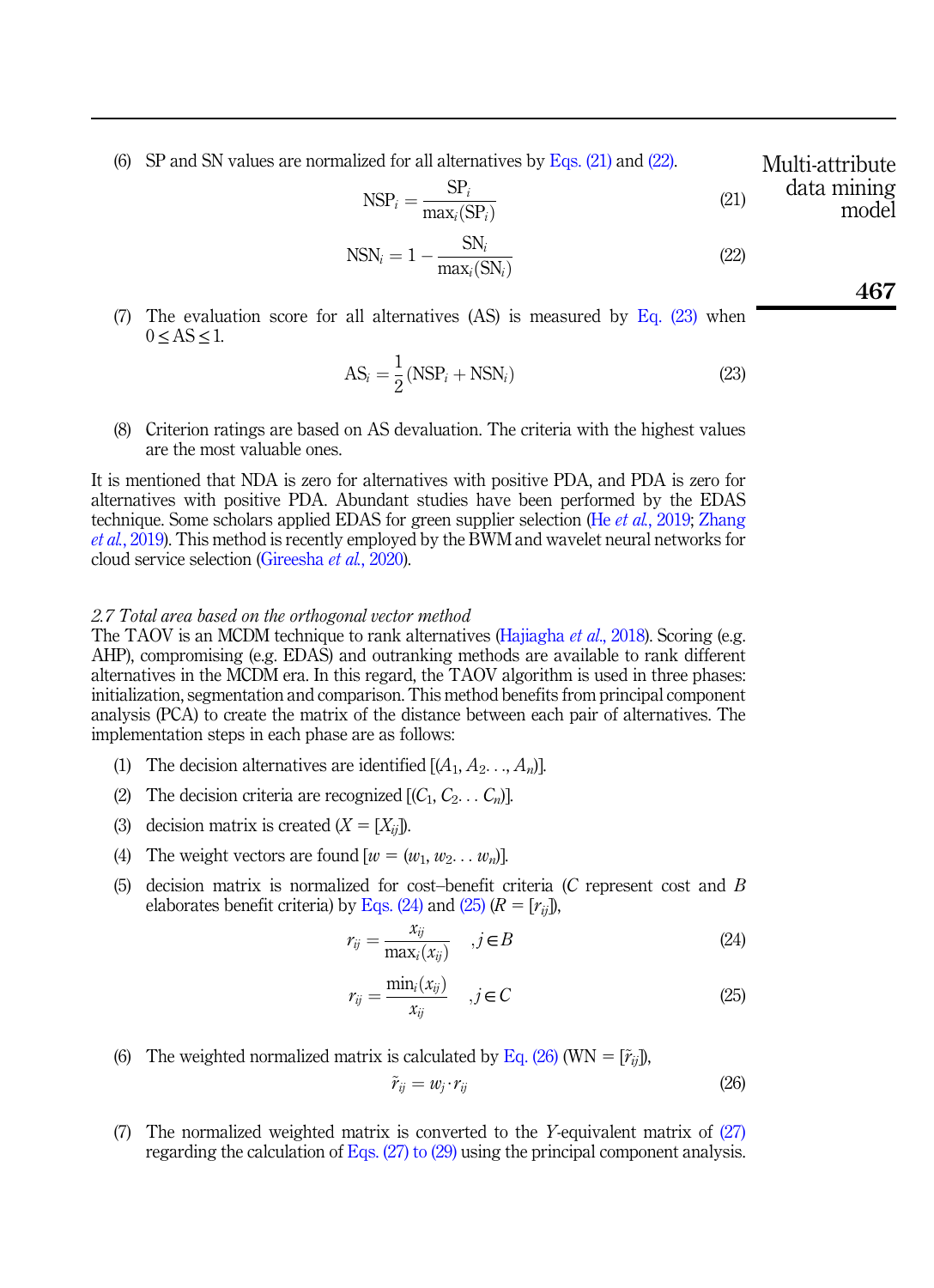<span id="page-12-0"></span>Moreover, the distance between every two elements is computed by  $Eq. (29)$ .

$$
Y^{T} = \begin{bmatrix} Y_{1} \\ \vdots \\ Y_{n} \end{bmatrix} = \mathbf{A} Y^{t} = \begin{bmatrix} a_{11} & \cdots & a_{1n} \\ \vdots & \ddots & \vdots \\ a_{m1} & \cdots & a_{mn} \end{bmatrix} \cdot \begin{bmatrix} \overline{r_{1}} \\ \vdots \\ \overline{r_{n}} \end{bmatrix}
$$
(27)

$$
Y = \begin{bmatrix} \begin{bmatrix} y_{11} & \cdots & y_{1n} \\ \vdots & \ddots & \vdots \\ y_{m1} & \cdots & y_{mn} \end{bmatrix} \end{bmatrix}
$$
 (28)

$$
d_{k,l}^i = \sqrt{y_{ik}^2 + y_{il}^2}
$$
 (29)

<span id="page-12-2"></span><span id="page-12-1"></span>(8) The attractiveness of each alternative is calculated by Eq.  $(30)$ ,

$$
TA_i = \sum_{j=1}^{n-1} d_{j,j+1}^i
$$
 (30)

<span id="page-12-3"></span>(9) The attractiveness of alternatives is computed by applying the normalized total area by [Eq. \(31\)](#page-12-3).

$$
NTA_i = \frac{TA_i}{\sum_{k=1}^{m}TA_k}
$$
\n(31)

# 2.8 Association rules

Exploring association rules is one of the remarkable data mining techniques, perhaps the most common ones for finding local patterns of nonsupervised learning systems. These techniques can be very useful in predicting the behavior of customers. Association rules allow characterized conditional terms. An association rule consists of two sets of items:

- (1) The antecedent or left-hand side (LHS),
- (2) Consequent or right-hand side (RHS) which is combined with repeat-based statistics. It interestingly illustrates the relationship between support and confidence.

The Apriori algorithm is the most highlighted and classical algorithm for the discovery of repeated item sets [\(Tiwari](#page-38-14) et al., 2010). The Apriori is used to find the entire set of data items in the provided database. [Table 2](#page-13-0) illustrates the previous research in the field of market segmentation, customer clustering, customer analysis and related topics.

Although numerous models have been proposed to segment the customers, these models have to be extended considering the type of industry, customers, accessible data and the aim of the segmentation. Inappropriate segments would lead to the loss of marketing investment. The quality of the segmentation is remarkably important and should be evaluated. An applicable model considering various characteristics of the market can extract more valuable information and knowledge from big data (Hu et al.[, 2020\)](#page-36-15). Moreover, the techniques that are applied to perform the segmentation play a meaningful role in improving the quality of analysis [\(Kimiagari](#page-36-16) et al., 2021; [Parikh and Abdelfattah, 2020](#page-37-11)). Alongside the quality, the quantity of the segments is an important indicator of assessing the segmentations ([Munusamy and Murugesan, 2020](#page-37-12)). Furthermore, to evaluate the quality and quantity of the segments, analyzing the behavior of the customers in each segment is also critical ([Reutterer](#page-37-13) et al.[, 2020\)](#page-37-13). Understanding their action will lead to developing more effective strategies for

BIJ 29,2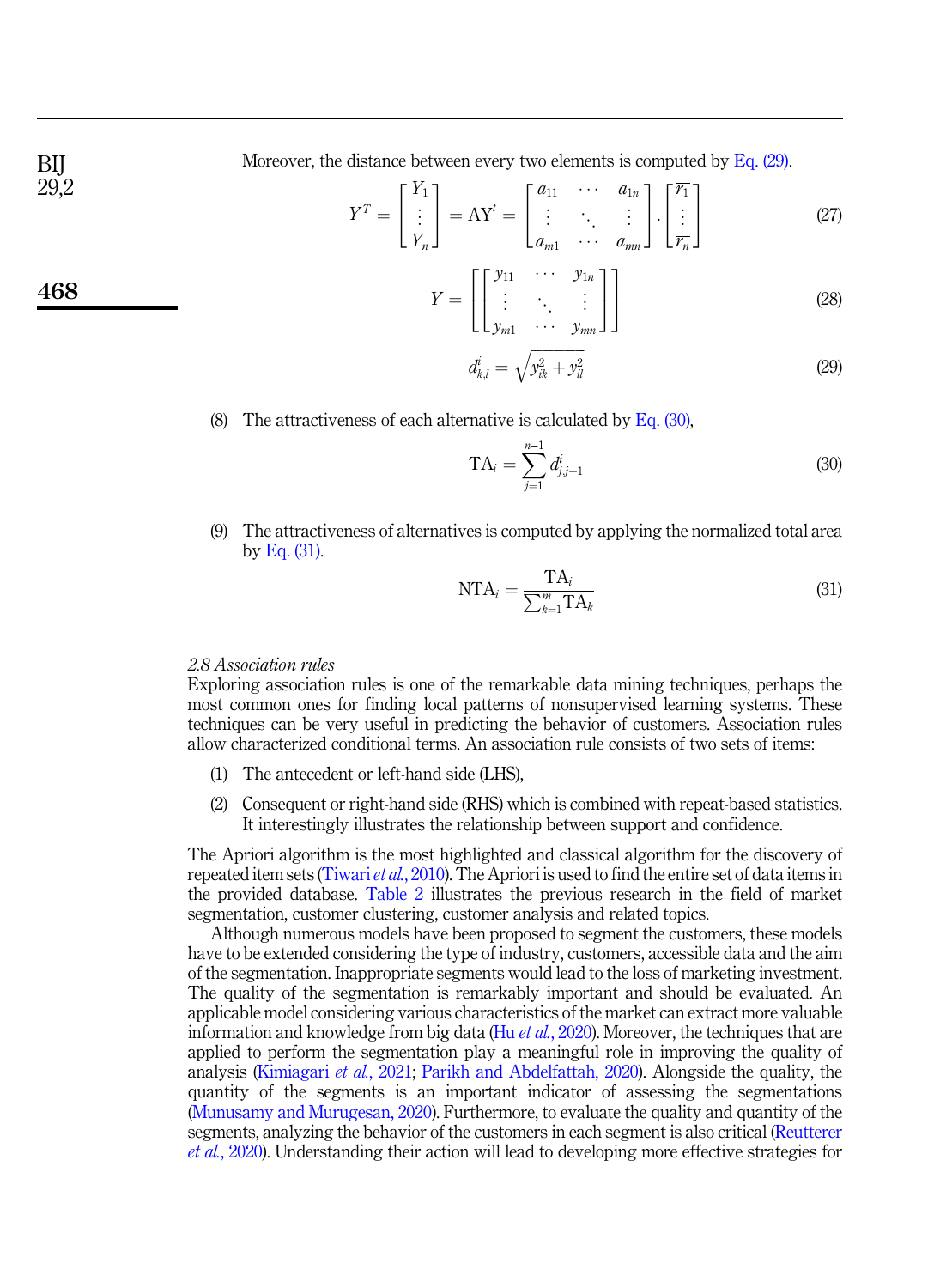<span id="page-13-0"></span>

|                                                                                                   |                                                                                                                                                                                                          | Methods |            | $\overline{K}$              |              |                  |              |   |              | Decision-        |         |                 |             |     |                                                           |
|---------------------------------------------------------------------------------------------------|----------------------------------------------------------------------------------------------------------------------------------------------------------------------------------------------------------|---------|------------|-----------------------------|--------------|------------------|--------------|---|--------------|------------------|---------|-----------------|-------------|-----|-----------------------------------------------------------|
| (Researcher/<br>Year)                                                                             | Objective                                                                                                                                                                                                | Bayes   | <b>RFM</b> | medoids<br>$\mathrm{mean}/$ | CLV          | CVM FCM MCA      |              |   | Regression   | making/<br>tree  | Apriori | mean<br>$\circ$ | <b>NIOS</b> | FIS | $\begin{array}{c} \text{WEXA} \\ \text{WARD} \end{array}$ |
| $\frac{\text{Song }et al.}{(2016)}$                                                               | RFM model in<br>big data, MCA<br>and RFM<br>applying time<br>segmentation<br>found on the<br>Validating<br>customers<br>hidden<br>Series,                                                                |         | Z          | Z                           |              |                  |              | Z |              |                  |         |                 |             |     |                                                           |
| Ramón et al.<br>Estrella-<br>(2017)                                                               | integration<br>Providing a CLV<br>evaluating and<br>classifying bank<br>customers with<br>individual<br>model,                                                                                           | J       |            |                             | $\mathbf{z}$ | $\boldsymbol{I}$ |              |   | $\mathbf{z}$ |                  |         |                 |             |     |                                                           |
| Sivasankar<br>and Vijaya<br>(2017)                                                                | with decision tree<br>— integration of<br>supervisory and<br>nonsupervisory<br>segmentation,<br>comparison of<br>combination<br>$\frac{d}{d}$ dustering $\frac{d}{d}$<br>measures<br>Customer<br>methods |         |            | Z                           |              |                  | $\mathbf{z}$ |   |              | $\boldsymbol{I}$ |         |                 |             |     |                                                           |
|                                                                                                   |                                                                                                                                                                                                          |         |            |                             |              |                  |              |   |              |                  |         |                 |             |     | (continued)                                               |
| Table 2.<br>$\begin{array}{c} \mathrm{Previous}\ \mathrm{research}\ \mathrm{studies} \end{array}$ |                                                                                                                                                                                                          |         |            |                             |              |                  |              |   |              |                  |         |                 | 469         |     | Multi-attribute<br>data mining<br>model                   |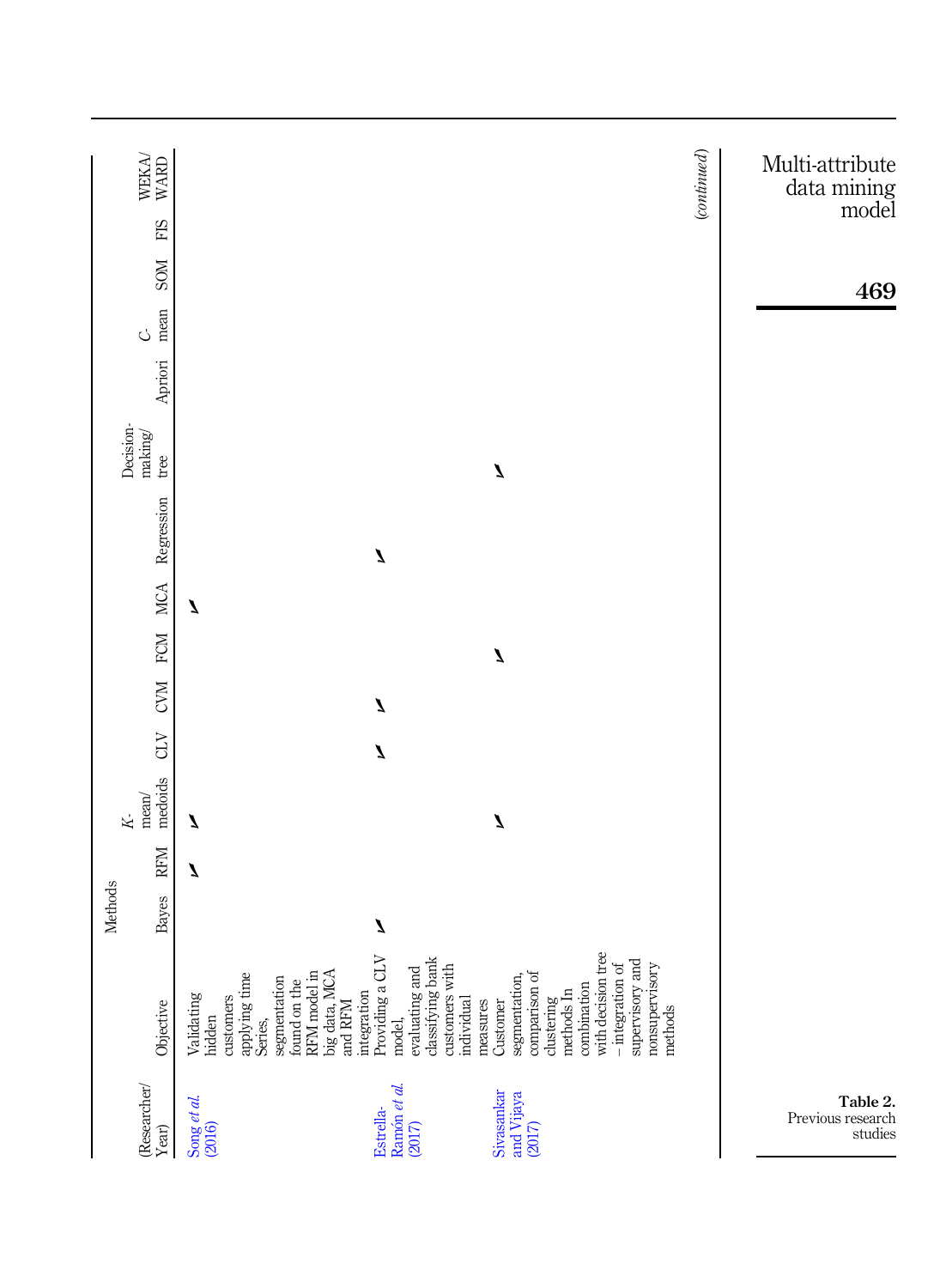| $\underset{29,2}{\text{BIJ}}$ | $\begin{array}{c} \text{WEXA} \\ \text{WARD} \end{array}$              |                                                                                                                                                                                                                                                                                                                                                                                                                                                                             | (continued) |
|-------------------------------|------------------------------------------------------------------------|-----------------------------------------------------------------------------------------------------------------------------------------------------------------------------------------------------------------------------------------------------------------------------------------------------------------------------------------------------------------------------------------------------------------------------------------------------------------------------|-------------|
|                               | FIS                                                                    |                                                                                                                                                                                                                                                                                                                                                                                                                                                                             |             |
| 470                           | <b>NIOS</b>                                                            | $\mathbf{z}$                                                                                                                                                                                                                                                                                                                                                                                                                                                                |             |
|                               | mean<br>$\circ$                                                        | $\boldsymbol{I}$                                                                                                                                                                                                                                                                                                                                                                                                                                                            |             |
|                               | Apriori                                                                | Z                                                                                                                                                                                                                                                                                                                                                                                                                                                                           |             |
|                               | Decision-<br>making/<br>tree                                           |                                                                                                                                                                                                                                                                                                                                                                                                                                                                             |             |
|                               | Regression                                                             |                                                                                                                                                                                                                                                                                                                                                                                                                                                                             |             |
|                               | <b>MCA</b>                                                             |                                                                                                                                                                                                                                                                                                                                                                                                                                                                             |             |
|                               | <b>FCM</b>                                                             | $\mathbf{z}$                                                                                                                                                                                                                                                                                                                                                                                                                                                                |             |
|                               | <b>CVM</b>                                                             |                                                                                                                                                                                                                                                                                                                                                                                                                                                                             |             |
|                               | CLV                                                                    |                                                                                                                                                                                                                                                                                                                                                                                                                                                                             |             |
|                               | medoids<br>$mean/$<br>$\overline{K}$                                   | $\boldsymbol{I}$<br>$\mathbf{z}$                                                                                                                                                                                                                                                                                                                                                                                                                                            |             |
|                               | <b>RFM</b>                                                             | $\mathbf{z}$<br>Z                                                                                                                                                                                                                                                                                                                                                                                                                                                           |             |
|                               | <b>Methods</b><br>Bayes                                                |                                                                                                                                                                                                                                                                                                                                                                                                                                                                             |             |
|                               | Objective                                                              | distinct customer<br>data analytics,<br>understanding<br>the similarities of<br>means, SOM with<br>a database (TIC)<br>Taiwan air travel<br>shopping places,<br>clustering places<br>and customers<br>Investigation of<br>data analytics<br>improving CRM<br>Investigation of<br>segmentation,<br>extracting the<br>segments and<br>clusters<br>finding more<br>especially $K$ -<br>Identifying<br>right rules,<br>algorithms<br>customer<br>valuable<br>markets,<br>market |             |
| Table 2.                      | $\begin{array}{l} \textrm{(Researcher/} \\ \textrm{Year)} \end{array}$ | Chiang (2017)<br>Qadadeh and<br>Peker et al.<br>Öner and<br>Abdallah<br>Öztayşi<br>(2017)<br>(2017)<br>(2018)                                                                                                                                                                                                                                                                                                                                                               |             |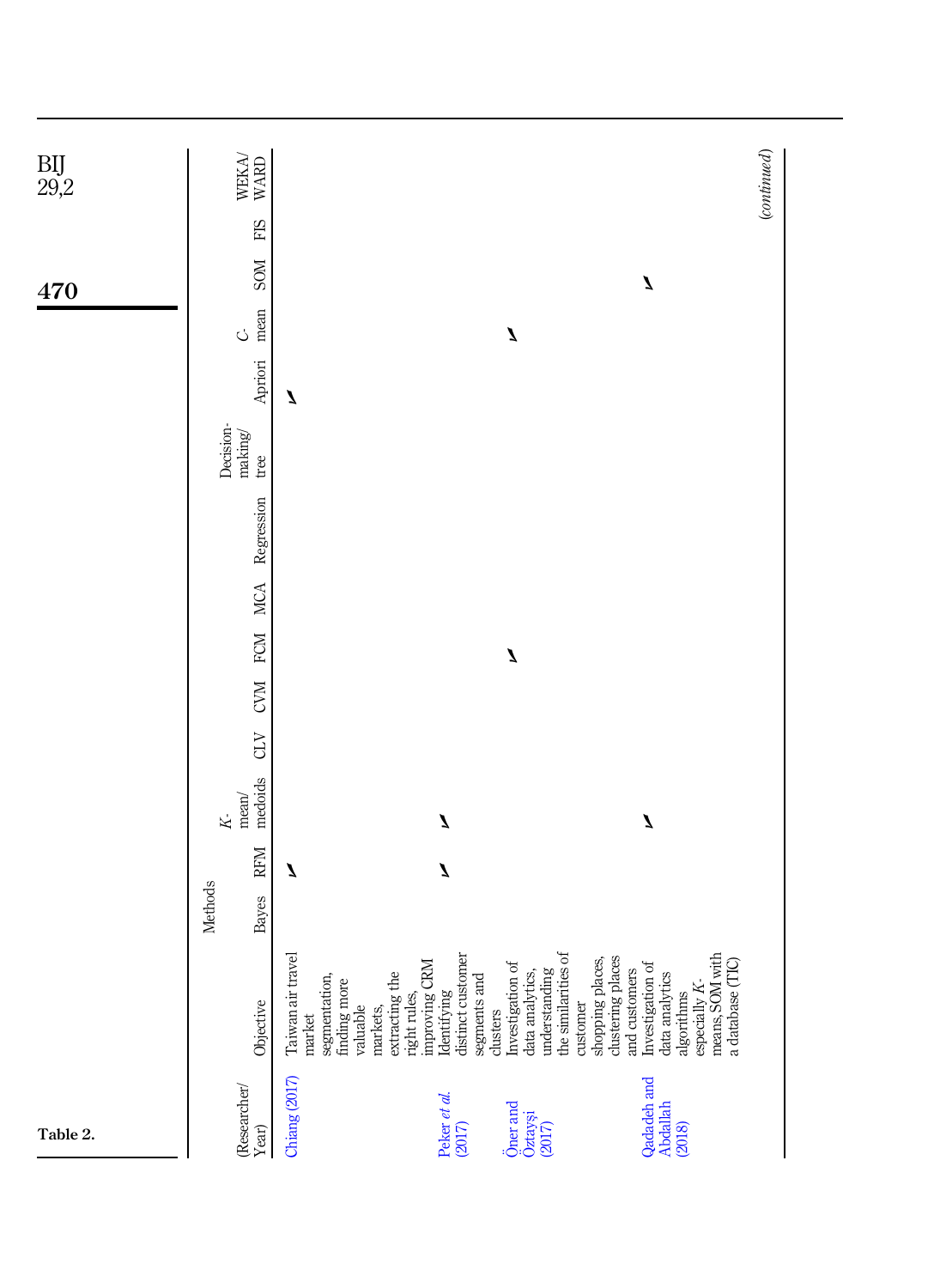| $\begin{array}{c} \text{WEKA} \\ \text{WARD} \end{array}$ | $\mathbf{z}$                                                                                                                                                                                                                                                                                                                                                                                   | (continued)<br>Multi-attribute<br>data mining<br>model |
|-----------------------------------------------------------|------------------------------------------------------------------------------------------------------------------------------------------------------------------------------------------------------------------------------------------------------------------------------------------------------------------------------------------------------------------------------------------------|--------------------------------------------------------|
| FIS                                                       | $\boldsymbol{I}$                                                                                                                                                                                                                                                                                                                                                                               |                                                        |
| <b>NOS</b>                                                |                                                                                                                                                                                                                                                                                                                                                                                                | 471                                                    |
| mean<br>$\mathcal{O}$                                     |                                                                                                                                                                                                                                                                                                                                                                                                |                                                        |
| Apriori                                                   | $\boldsymbol{I}$                                                                                                                                                                                                                                                                                                                                                                               |                                                        |
| Decision-<br>making/<br>tree                              |                                                                                                                                                                                                                                                                                                                                                                                                |                                                        |
| Regression                                                |                                                                                                                                                                                                                                                                                                                                                                                                |                                                        |
|                                                           |                                                                                                                                                                                                                                                                                                                                                                                                |                                                        |
| CVM FCM MCA                                               | $\boldsymbol{I}$                                                                                                                                                                                                                                                                                                                                                                               |                                                        |
|                                                           |                                                                                                                                                                                                                                                                                                                                                                                                |                                                        |
| CLV                                                       | $\mathbf{z}$                                                                                                                                                                                                                                                                                                                                                                                   |                                                        |
| medoids<br>mean/<br>K                                     | $\boldsymbol{I}$<br>Z                                                                                                                                                                                                                                                                                                                                                                          |                                                        |
| <b>RFM</b>                                                | $\boldsymbol{I}$<br>Z                                                                                                                                                                                                                                                                                                                                                                          |                                                        |
| Methods<br>Bayes                                          |                                                                                                                                                                                                                                                                                                                                                                                                |                                                        |
| Objective                                                 | analyze customer<br>association rules,<br>treatment (TBS),<br>cluster analysis,<br>design of smart<br>improving the<br>performance of<br>management<br>the customer<br>Discovery of<br>approach to<br>helping the<br>formulating<br>campaigns<br>systematic<br>customers,<br>Clustering<br>marketing<br>behavior,<br>customers'<br>Offering a<br>dustering<br>strategies<br>unstable<br>system |                                                        |
| (Researcher/<br>Year)                                     | Li et al. (2018)<br>Mazidi (2018)<br>Wilson et al.<br>(2018)<br>Zoeram and<br>Alizadeh<br>Karimi                                                                                                                                                                                                                                                                                               | Table 2.                                               |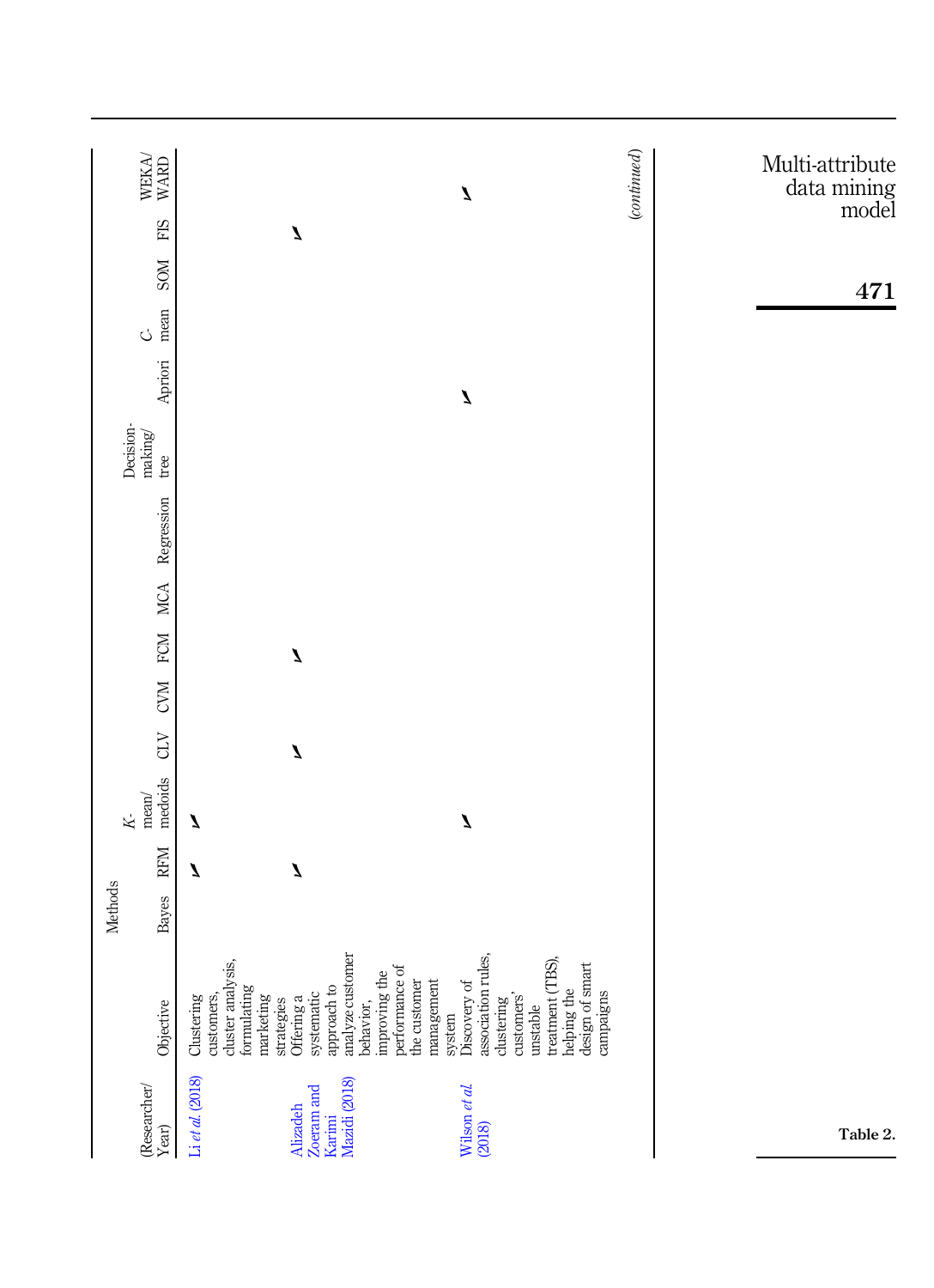| $\underset{29,2}{\text{BIJ}}$ | WEKA<br>WARD                       |                                                                                                                   |                                                                                                                                              | (continued)                                                                                                                                                                                      |
|-------------------------------|------------------------------------|-------------------------------------------------------------------------------------------------------------------|----------------------------------------------------------------------------------------------------------------------------------------------|--------------------------------------------------------------------------------------------------------------------------------------------------------------------------------------------------|
|                               | FIS                                |                                                                                                                   |                                                                                                                                              |                                                                                                                                                                                                  |
| 472                           | <b>NOS</b>                         | Z                                                                                                                 |                                                                                                                                              |                                                                                                                                                                                                  |
|                               | mean<br>C)                         |                                                                                                                   |                                                                                                                                              |                                                                                                                                                                                                  |
|                               | Apriori                            | Z                                                                                                                 |                                                                                                                                              |                                                                                                                                                                                                  |
|                               | Decision-<br>making/<br>true       |                                                                                                                   |                                                                                                                                              |                                                                                                                                                                                                  |
|                               | Regression                         |                                                                                                                   |                                                                                                                                              |                                                                                                                                                                                                  |
|                               | <b>NICA</b>                        |                                                                                                                   |                                                                                                                                              |                                                                                                                                                                                                  |
|                               | <b>FCM</b>                         |                                                                                                                   |                                                                                                                                              |                                                                                                                                                                                                  |
|                               | <b>CVM</b>                         |                                                                                                                   |                                                                                                                                              |                                                                                                                                                                                                  |
|                               | CLV                                |                                                                                                                   | $\mathbf{z}$                                                                                                                                 |                                                                                                                                                                                                  |
|                               | medoids<br>mean/<br>$\overline{K}$ | Z                                                                                                                 | $\mathbf{z}$                                                                                                                                 | $\mathbf{z}$                                                                                                                                                                                     |
|                               | RFM                                | Z                                                                                                                 |                                                                                                                                              | $\boldsymbol{I}$                                                                                                                                                                                 |
|                               | Methods<br>Bayes                   |                                                                                                                   |                                                                                                                                              |                                                                                                                                                                                                  |
|                               | Objective                          | of genetic algorithm and $K$ -<br>improved model<br>Offering an<br>extracting<br>clustering,<br>customer<br>means | valuation model,<br>characteristics,<br>comparing the<br>proposed model<br>to three other<br>considering<br>Building a<br>customer<br>models | financial value,<br>structural value<br>and influencing<br>value, clustering<br>value, clustering<br>clustering the<br>comparing the<br>Comparing the<br>performance of<br>algorithms<br>medoids |
| Table 2.                      | (Researcher/<br>Year)              | $\begin{array}{l} \text{Zhang et al} \\ \text{(2018)} \end{array}$                                                | Saeedi and<br>Albadvi<br>(2018)                                                                                                              | Aryuni and<br>Miranda<br>(2018)                                                                                                                                                                  |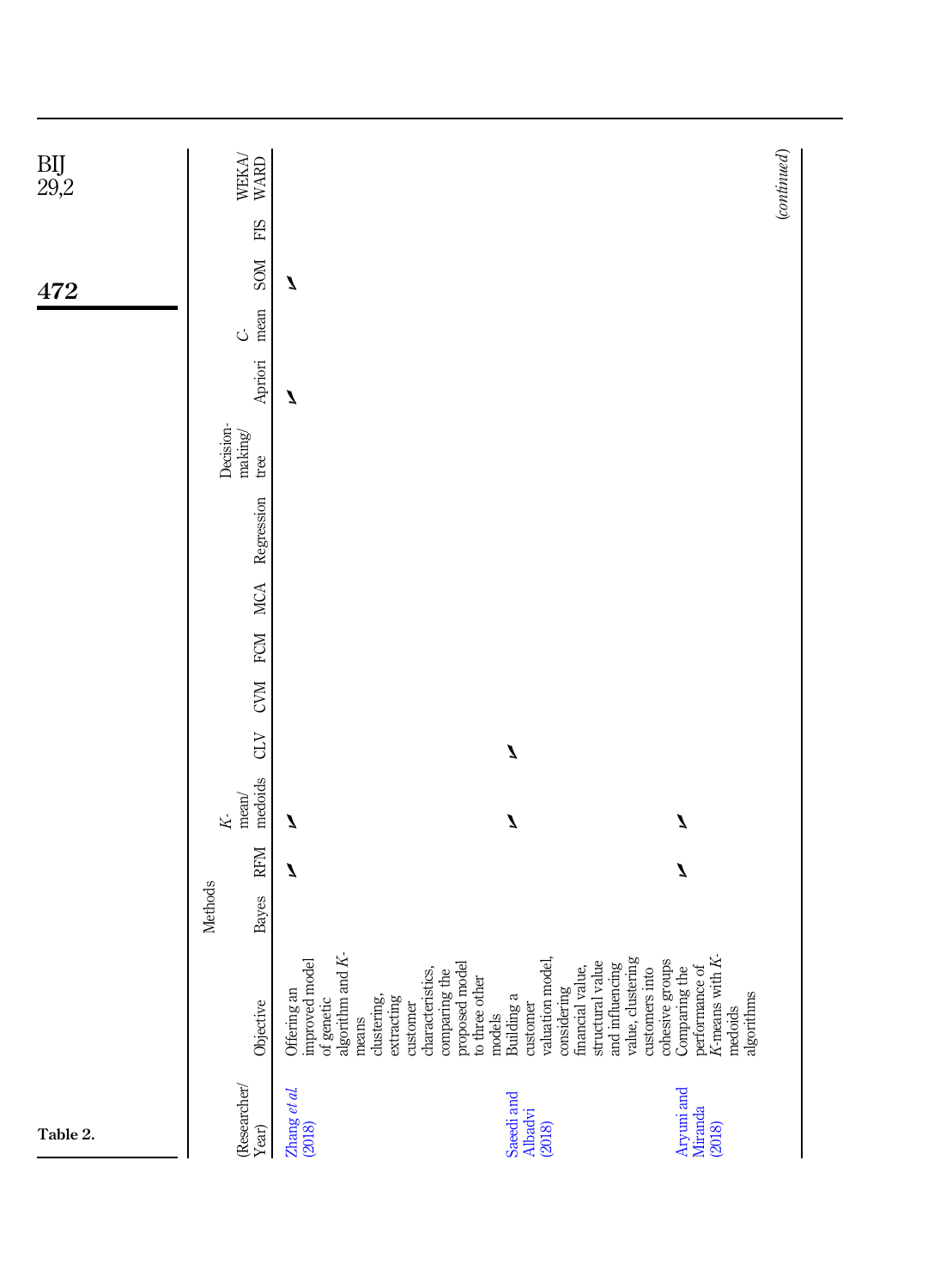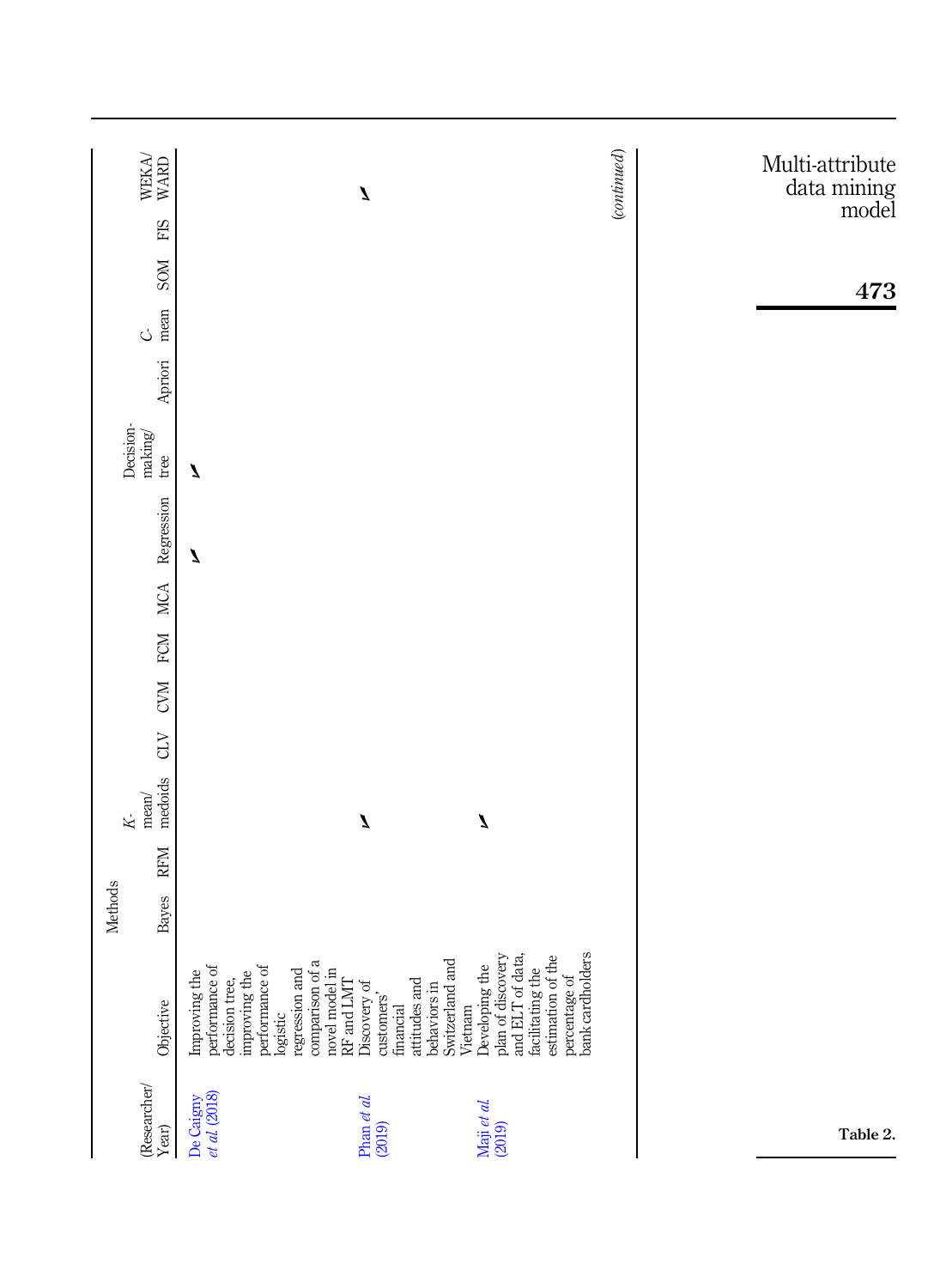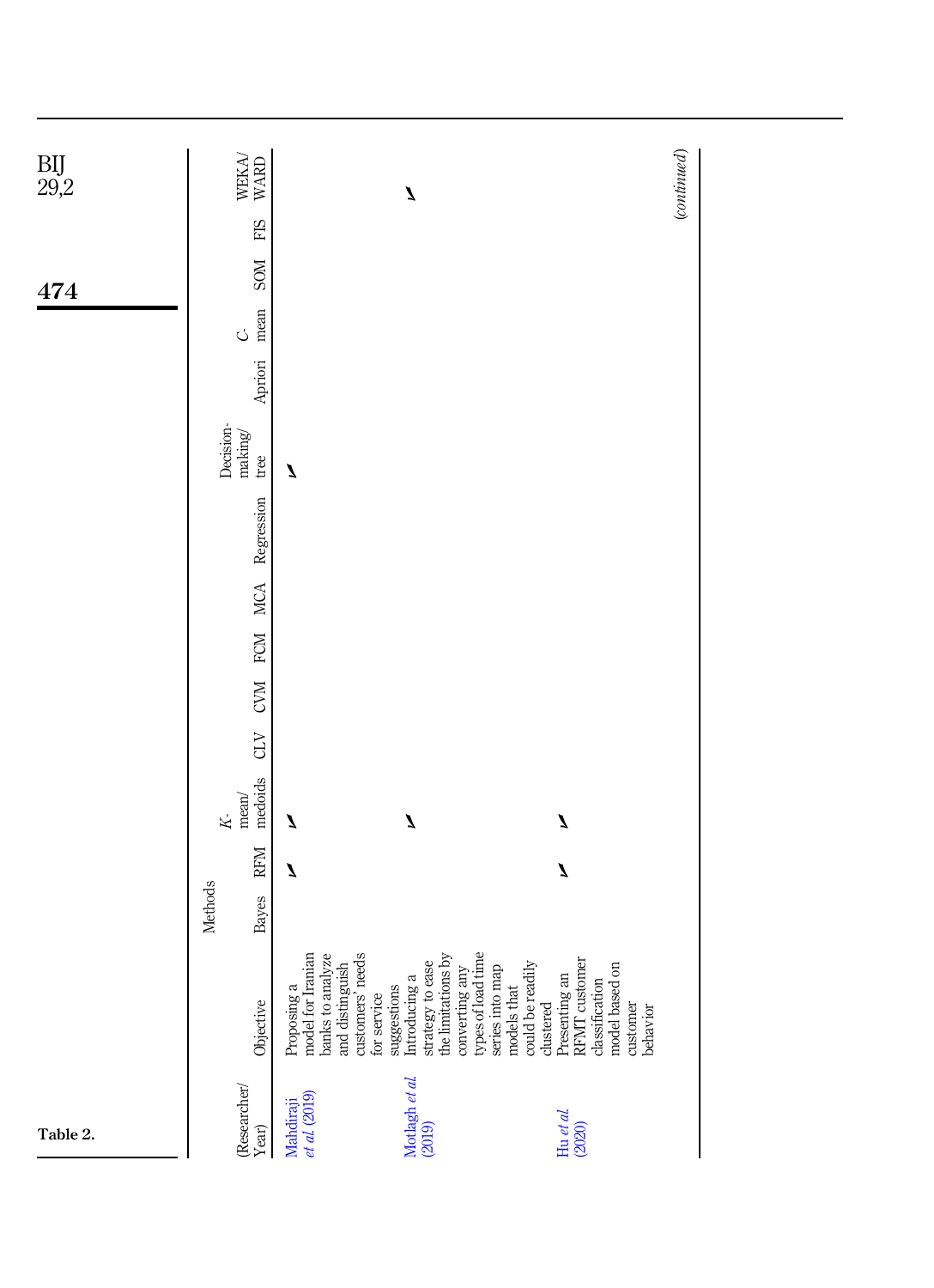|                                                                        |                                                                                                                                    | <b>Methods</b> |                  |                                               |                  |         |            |            |                              |         |                 |                  |     |                                                           |
|------------------------------------------------------------------------|------------------------------------------------------------------------------------------------------------------------------------|----------------|------------------|-----------------------------------------------|------------------|---------|------------|------------|------------------------------|---------|-----------------|------------------|-----|-----------------------------------------------------------|
| $\begin{array}{l} \textrm{(Researcher/} \\ \textrm{Year)} \end{array}$ | Objective                                                                                                                          | Bayes          | <b>RFM</b>       | medoids<br>$\mathrm{mean}/$<br>$\overline{K}$ | CLV              | CVM FCM | <b>MCA</b> | Regression | Decision-<br>making/<br>tree | Apriori | mean<br>$\circ$ | <b>NIOS</b>      | FIS | $\begin{array}{c} \text{WEXA} \\ \text{WARD} \end{array}$ |
| Abdelfattah<br>(2020)<br>Parikh and                                    | performance of<br>the RFM model<br>and clustering in<br>transactions to<br>Studying the<br>strategies for<br>provide<br>online     |                | $\boldsymbol{Z}$ | Z                                             |                  |         |            |            |                              |         |                 |                  |     |                                                           |
| Vohra et al.<br>(2020)                                                 | $\overline{10}$<br>Employing 20<br>retail data to<br>purchasing<br>meaningful<br>behaviors<br>customer<br>generate                 |                | $\mathbf{z}$     | J                                             |                  |         |            |            |                              |         |                 | $\boldsymbol{I}$ |     |                                                           |
| Rahmadianti<br>et al. (2020)                                           | company insight<br>to assess their<br>customers and<br>intelligence<br>marketing<br>Providing<br>strategies<br>business<br>improve |                | $\mathbf{z}$     | J                                             | $\boldsymbol{I}$ |         |            |            | J                            |         |                 |                  |     |                                                           |
|                                                                        |                                                                                                                                    |                |                  |                                               |                  |         |            |            |                              |         |                 |                  |     | (continued)                                               |
|                                                                        |                                                                                                                                    |                |                  |                                               |                  |         |            |            |                              |         |                 |                  |     | Multi-attribute<br>data mining<br>model                   |
| Table 2.                                                               |                                                                                                                                    |                |                  |                                               |                  |         |            |            |                              |         |                 | 475              |     |                                                           |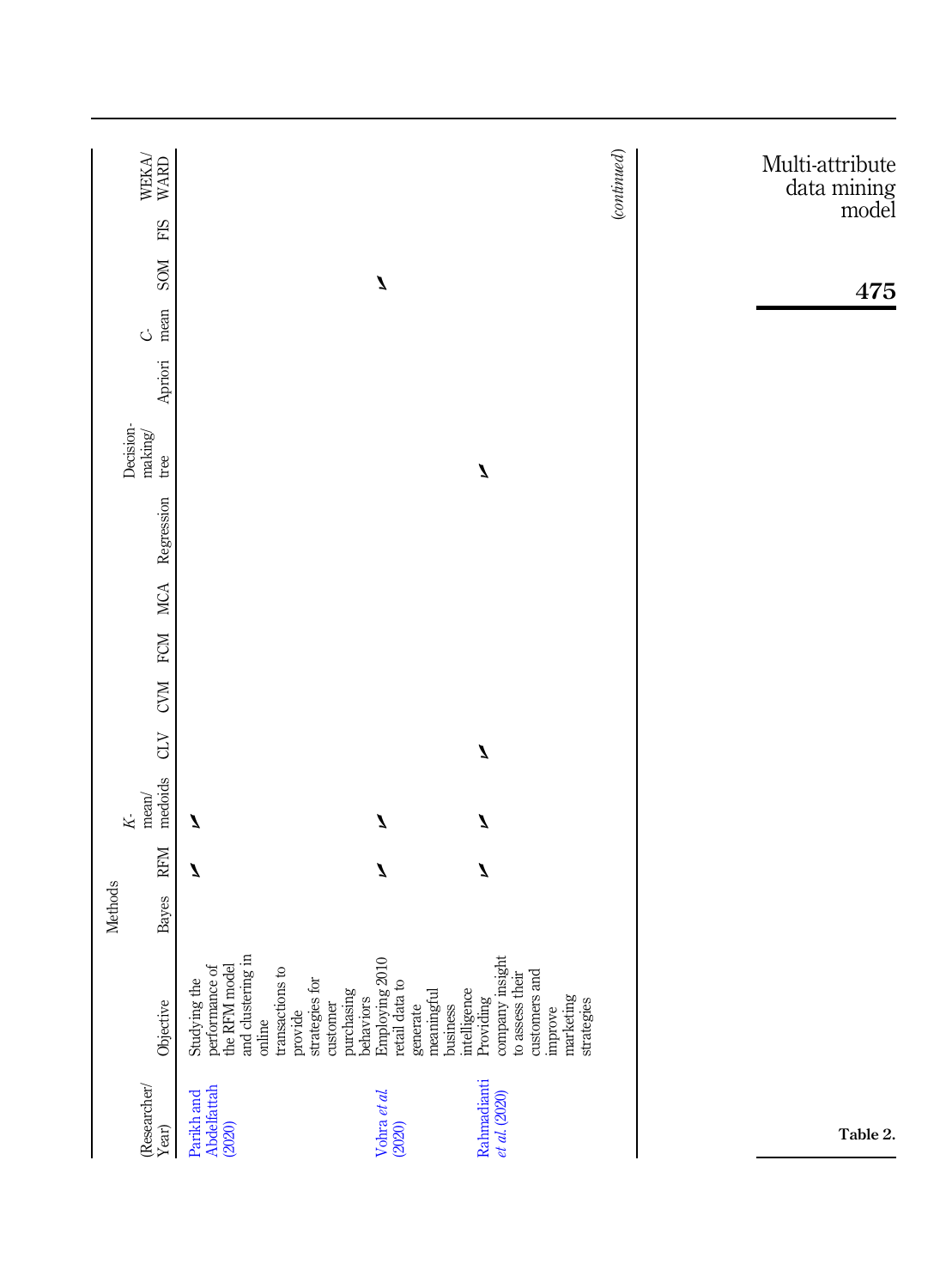| BIJ<br>29,2 | WEKA<br>WARD                         |                                                                                                                                                                                                                                                                                                                          |                                                                                                                                                                                                                                                                                                                      |
|-------------|--------------------------------------|--------------------------------------------------------------------------------------------------------------------------------------------------------------------------------------------------------------------------------------------------------------------------------------------------------------------------|----------------------------------------------------------------------------------------------------------------------------------------------------------------------------------------------------------------------------------------------------------------------------------------------------------------------|
|             | FIS                                  |                                                                                                                                                                                                                                                                                                                          |                                                                                                                                                                                                                                                                                                                      |
| 476         | <b>NOS</b>                           |                                                                                                                                                                                                                                                                                                                          |                                                                                                                                                                                                                                                                                                                      |
|             | mean<br>Ċ,                           |                                                                                                                                                                                                                                                                                                                          |                                                                                                                                                                                                                                                                                                                      |
|             | Apriori                              |                                                                                                                                                                                                                                                                                                                          |                                                                                                                                                                                                                                                                                                                      |
|             | Decision-<br>making/<br>tree         | Z                                                                                                                                                                                                                                                                                                                        |                                                                                                                                                                                                                                                                                                                      |
|             | Regression                           |                                                                                                                                                                                                                                                                                                                          |                                                                                                                                                                                                                                                                                                                      |
|             | <b>MCA</b>                           |                                                                                                                                                                                                                                                                                                                          |                                                                                                                                                                                                                                                                                                                      |
|             | <b>FCM</b>                           |                                                                                                                                                                                                                                                                                                                          |                                                                                                                                                                                                                                                                                                                      |
|             | <b>CVM</b>                           |                                                                                                                                                                                                                                                                                                                          |                                                                                                                                                                                                                                                                                                                      |
|             | CLV                                  | Z<br>J                                                                                                                                                                                                                                                                                                                   |                                                                                                                                                                                                                                                                                                                      |
|             | medoids<br>$mean/$<br>$\overline{K}$ |                                                                                                                                                                                                                                                                                                                          |                                                                                                                                                                                                                                                                                                                      |
|             | <b>RFM</b>                           | Z<br>Z                                                                                                                                                                                                                                                                                                                   |                                                                                                                                                                                                                                                                                                                      |
|             | Methods<br>Bayes                     |                                                                                                                                                                                                                                                                                                                          |                                                                                                                                                                                                                                                                                                                      |
|             | Objective                            | methodology is a<br>evaluation model<br>Elaborating that<br>implementations<br>observation and<br>introducing an<br>for businesses<br>perspective of<br>segmentation<br>describe new<br>management<br>Recognizing<br>valid tool to<br>technology<br>cognitive<br>analytics<br>behavior<br>applying<br>from the<br>market | Note(s): CLV, Customer Lifetime Value; CVM, Customer Value Management; FCM, Fuzzy Cognitive Mapping; MCA, Multiple Correspondence Analysis; RFM, Recency,<br>Frequency, Monetary; SOM, Self-Organizing Map; FIS, Fuzzy Inference System; WEKA, Waikato Environment for Knowledge Analysis (Software); WARD, a method |
| Table 2.    | (Researcher/<br>Year)                | $Z$ hang et al.<br>(2021)<br>et al. (2021)<br>De Marco                                                                                                                                                                                                                                                                   | named by Ward, J. H., Jr.                                                                                                                                                                                                                                                                                            |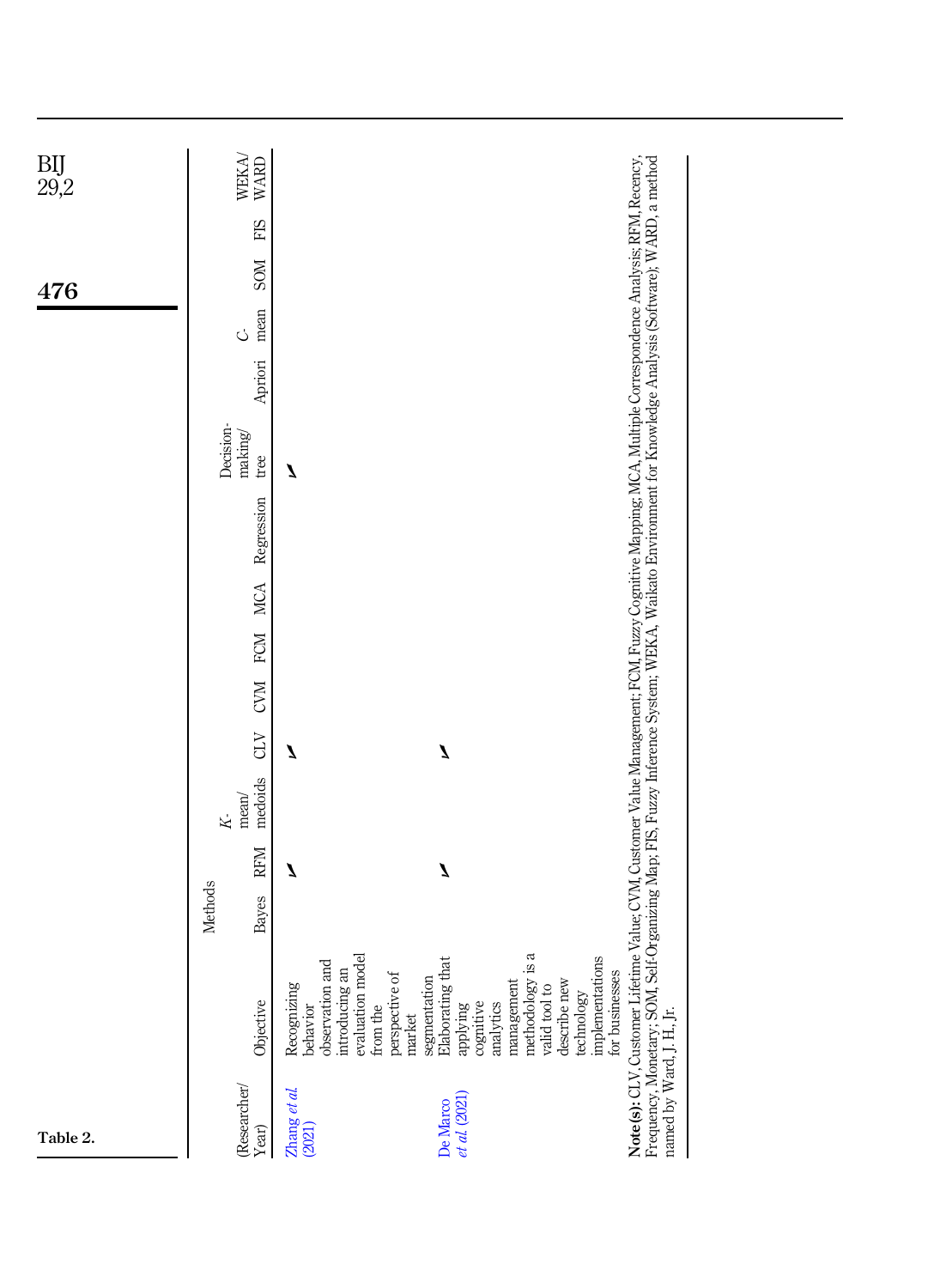each group. This research attempts to advance the market segmentation by developing the RFM model for predicting customer behavior. In addition, this research combines the K-mean clustering as a powerful tool for analyzing big data with TAOV that is a novel MCDM technique. Employing this integration would guarantee the quality of the segmentation. Likewise, a cluster analysis is performed jointly with the EDAS technique to optimize the size of the clusters. Finally, the CRM models and their combination with CLV are considered to focus more on the qualitative aspects of the analysis. The novel model combines these two tools with outputs derived from the Apriori algorithm to formulate short-term and long-term banking strategies.

# <span id="page-21-0"></span>3. Methodology

In this study, the actual data of 20,000 real accounts from customers operating on their accounts were selected from among a million customers by the studied bank. It should be noted that each customer has one or more real accounts because the information is classified according to the national customer code. The transactions of these clients are analyzed monthly over the past 24 months. Also, banking and information technology experts' opinions are used in various steps of this research to access and analyze banking and business information. The following is an overview of the implementation of this article.

<span id="page-21-1"></span>Step 1: To prepare data, duplicate accounts, as well as empty or noisy fields, are refined after logging into Excel software. In the end, 20,000 data are selected as clean data for the survey. Preprocessing operations include processes such as correction or deletion of inappropriate data, determination of permissible limits, and correction of unauthorized values, recalculation, and deletion of data with the highest Standard deviation (SD). Statistical methods are then used to normalize the data x by [Eq. \(32\)](#page-21-1) [\(Mahdiraji](#page-36-5) *et al.*, 2019).

$$
\frac{x - \min}{\max - \min} \tag{32}
$$

Step 2: Following the data preparation, in this step, a novel model found on five criteria is developed by banking experts.

(1) Account Type  $(A_T)$ : This criterion specifies the type of customer account. The highest value is assigned to a checking account with a value of 9, followed by a short-term account with a value of 5, and finally a long-term account with a value of 1. It should be noted that the valuation of these scores is carried out in a separate study by the bank experts under the supervision of the planning and marketing department.

<span id="page-21-2"></span>Since this criterion is nominal and each customer may have between 1 and 3 accounts in the bank, to extract the weights of its performance in all accounts and to make a value distinction between the types of accounts, they will be weighted after a single weight is multiplied by the other criteria. Hence, an adjusted weighting model is created, which is similar to the weighted RFM (WRFM) model in the previous literature. The pre-values are computed by [Eq. \(33\)](#page-21-2).

$$
Pre - values = \frac{\sum \text{ sum weights of each individual's accounts}}{\sum \text{ sum weights of all accounts}}
$$
(33)

Pre-valued accounts are weighed and multiplied by the cumulative state of the other criteria by experts. These values are normalized by the standard method (max–min). The average deposits of Type I to III deposits (checking, short term, long term) are multiplied as a single weight by other criteria, and the  $A<sub>T</sub>$  criterion plays the role of weight here.

Multi-attribute data mining model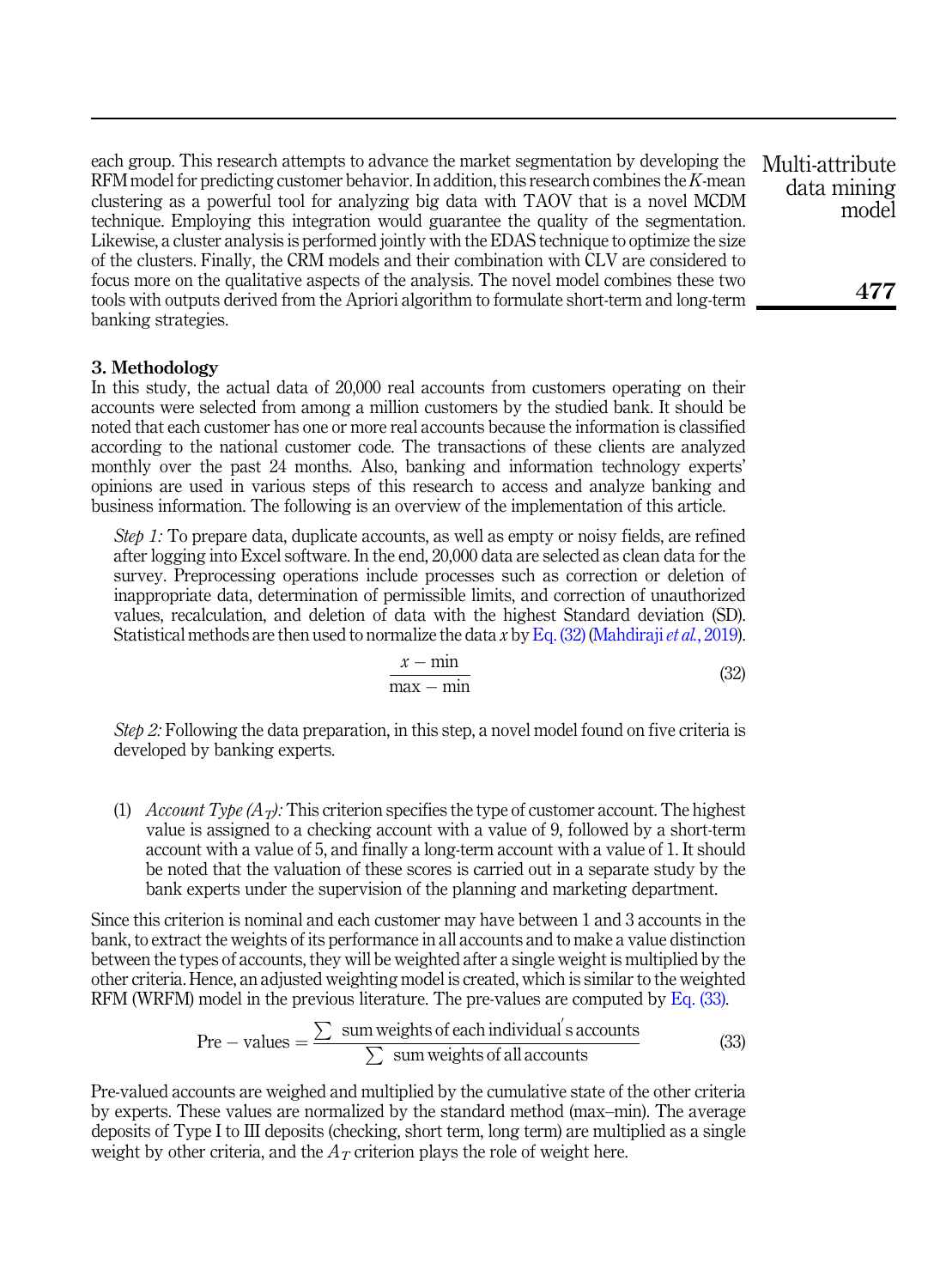<span id="page-22-4"></span><span id="page-22-3"></span><span id="page-22-2"></span><span id="page-22-1"></span><span id="page-22-0"></span>• If one customer has only one account type, the other two accounts are considered zero. The value of each individual's accounts is calculated by Eq.  $(34)$ . It is then normalized linearly to obtain  $A_T$ .  $A_T = \sum$  value of checking accounts  $+ \sum$  value of short term accounts  $+\sum$  value of long term accoumts (34) • According to the values accrued to each account, the maximum possible value per person is 15, that is, it has all three accounts active. The minimum possible value is at least 1 in the sense that it has only one long-term account. (2) Average money (M): This criterion represents the daily average of the minimum remaining at the end of the day in the real customer's account. It should be noted that the monthly interval is used to calculate the average.  $M$  is measured by [Eq. \(35\).](#page-22-1)  $M = \frac{\sum \text{Min of Remainings per day during a month}}{\text{number of month/s day}}$  $\frac{5 \times 100 \text{ m}}{200 \text{ m}}$  (35)<br>number of month<sup>1</sup>s day (35) (3) Average transaction frequency  $(F)$ : This criterion demonstrates the average number of customer transactions per month.  $F$  is obtained by [Eq. \(36\)](#page-22-2).  $F = \frac{\sum$ number of transactions per day during a month  $\frac{\text{number of each of a image of a image}}{\text{number of month}^\prime}$  (36) (4) Average daily debt turnover  $(D<sub>C</sub>)$ : This criterion speaks for the monthly average of money transferred from a customer's account to other banks.  $D_C$  is calculated by [Eq. \(37\).](#page-22-3)  $D_C = \frac{\sum$ money transferred to other banks per day during a month  $\frac{\text{real}}{\text{number of month}}$  (37) (5) Average daily cash turnover  $(C_C)$ : This criterion introduces the monthly average of money transferred to customer accounts from other banks.  $C_C$  is attained by [Eq. \(38\)](#page-22-4).  $C_C = \frac{\sum$ money transferred from other banks per day during a month  $\frac{\text{a} \cdot \text{b}}{\text{number of month's day}}$  (38) The start and the end of the month are following the Iranian calendar. The year starts from the 22nd of May 2017 and ends on the 22nd of May 2019. All criteria are positive from the bank's point of view, which means that the larger the finance, the better the financial behavior of the customer. The only exception is  $C<sub>C</sub>$ , which has a negative effect. The reason is that the customer has transferred the money to other banks. This is a detrimental performance from the bank's viewpoint. The average mean of the  $M$ ,  $F$ ,  $D_C$ ,  $C_C$  criteria calculated for the last 24 months (calculated as the cumulative sum of each criterion over the number of months that is 24 months). BIJ 29.2 478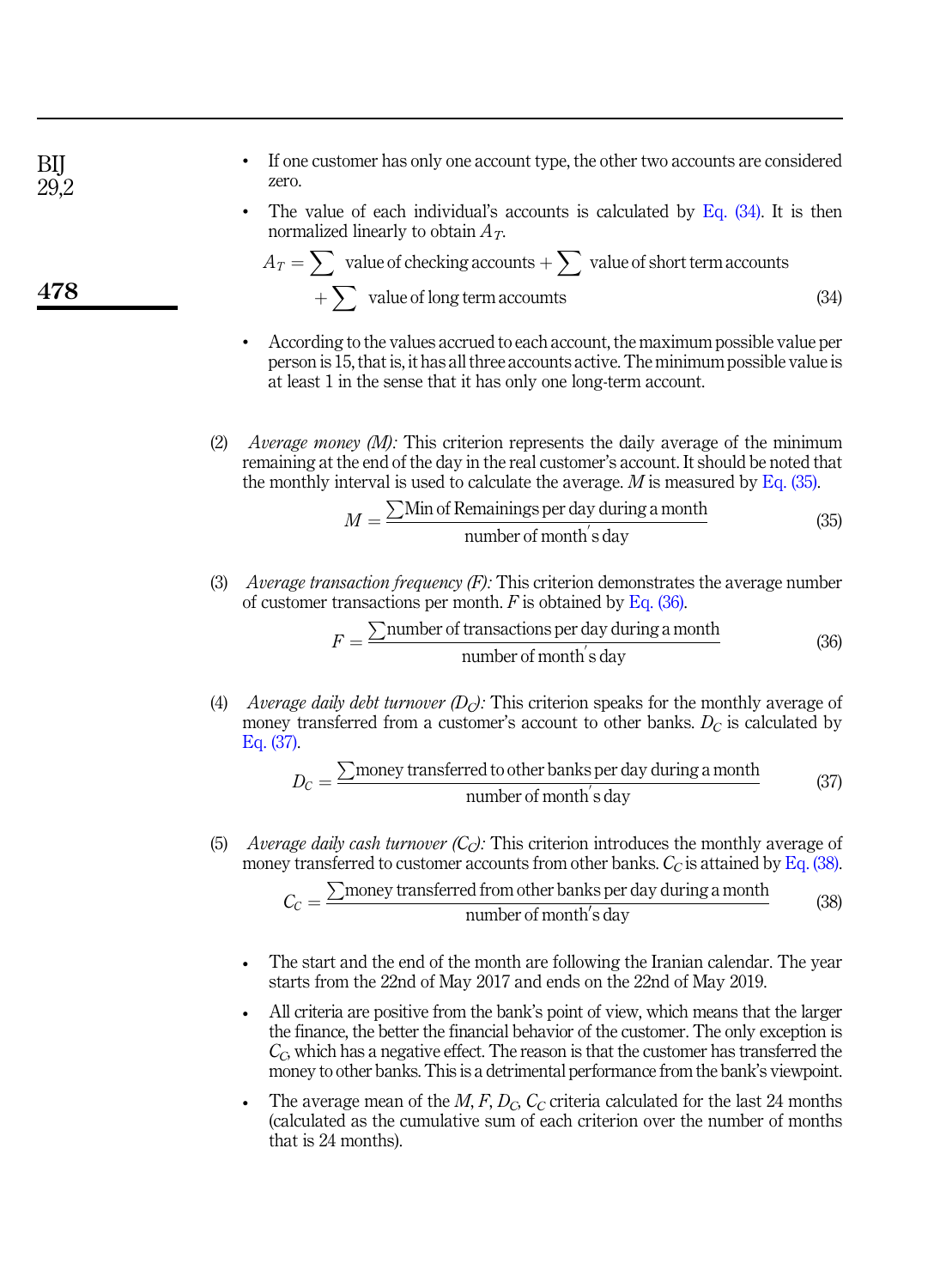- Step 3: K-means clustering is performed for the value of K from 2 to 10. Cluster quality evaluation indices (SIH, DB and CH) are computed for each value of K. Then, the EDAS ranking method is implemented to select the optimal  $K$ , which is the optimal number of clusters.
- $\bullet$  *Step 4*: In this step, the weights of the criteria are extracted by the BWM before ranking the clusters. The banking industry experts have developed a questionnaire to implement the BWM and the TAOV method. In this research ten experts participated in a panel including three from private banks, three from public banks, two academicians familiar with MCDM methods and clustering approaches, and two experts from the Central Bank of Iran. For the BWM , two questionnaires were used to compare the best criterion (most important criteria) with others and one questionnaire to compare other criteria with the worst criterion (least important criteria). These two questionnaires were completed during a one-hour face-to-face session after the briefing of the method that was presented by the research team. After the weight of the criterion is extracted, the cluster matrix is formed, and they are ranked using the TAOV method. For the TAOV method, the third questionnaire was used to complete the decision matrix and evaluate each customer cluster by each criterion. Afterward, the hidden rules of the clusters are excerpted by applying the associative rules and the Apriori algorithm. Finally, in the last step, strategy development is employed to improve CRM based on the concepts of customer lifetime value.

#### <span id="page-23-0"></span>4. Analysis and results

In the first step to prepare the data, the data were obtained based on criteria in collaboration with banking experts. In this step, the information of 1,100,000 customers is provided for the research. Most of the provided data lacked criterion values and were unusable. As a consequence, simple sampling is based on a simple 5% value of  $(n/N)$ , where  $(n)$  signifies the number of samples selected, and (N) is the total population number. Here, the information from 20,000 customers is gathered among all data for the data mining process. After selecting the data, in the next stage, the data is cleaned and merged. In this study, for the deletion of data, if the data distribution is between 3 and 5 times the SD in both positive and negative directions, they are identified as outliers. Moreover, if the data distribution is not normal, it is used to identify boxed graphs, with data ranging from 25 to 75% of the data being selected as the desired data and other values replaced with minimum and maximum points to obtain reliable results after clustering. Later, a model similar to the WRFM model is employed to integrate them. Since customer information is found on national code, and each customer may have multiple accounts, to facilitate the process of clustering with experts, a separate survey in the bank's marketing unit evaluates all accounts by weighing them as a single weight. Finally, the data are normalized by [Eq. \(32\).](#page-21-1)

In the second step, the AFMDC [Account Type (A); Average transaction frequency (F); Average money (M); Average daily debt turnover (D); Average daily cash turnover (C)] model is formed, and in the third step, the optimal number of clusters is determined. For this purpose, three indices of the internal of the clusters' performance, including SIH, DC and CH, are considered as the basis of the work. K-means clustering is performed, and values 2 to 10 are calculated as the number of clusters. Then the internal quality indices are measured by [Eqs. \(2\) to \(12\)](#page-7-0). A decision-making matrix is formed, which is eliminated in [Table 3](#page-24-0). In the following decision matrix, the EDAS technique is employed to find the optimal value of K. To apply this technique, the average distance is obtained by  $Eq. (13)$ , and PDA and NDA are calculated by [Eqs. \(14\)](#page-7-0) and [\(15\)](#page-7-0) which are demonstrated in [Table 3](#page-24-0).

Therefore, the computation is performed by [Eqs. \(17\) to \(26\),](#page-10-4) and the result is illustrated in [Table 4](#page-24-0). The results determined the optimal value of 6 for K. Thus, six clusters are selected for classifying the customers.

Multi-attribute data mining model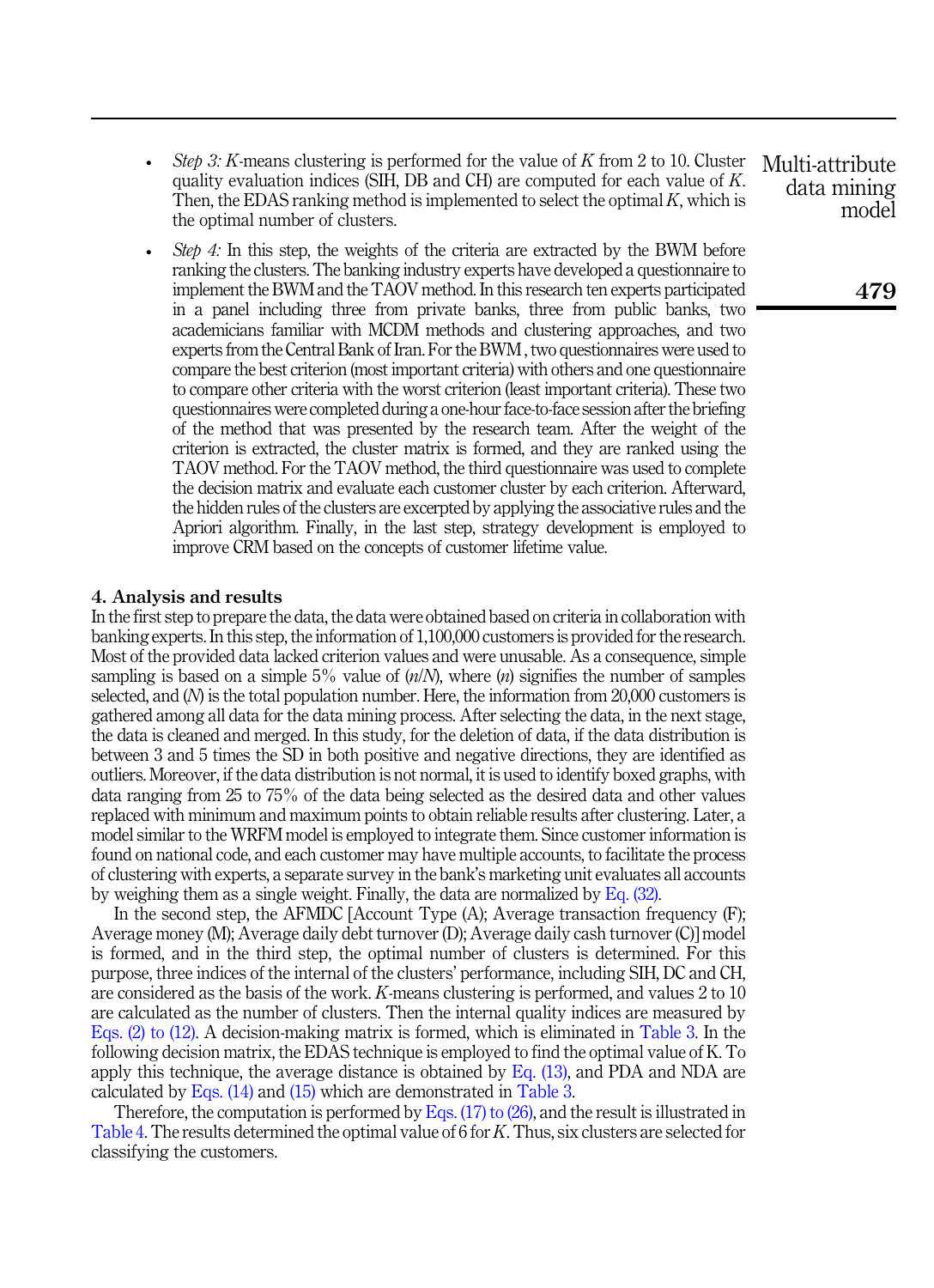| In step 4, K-mean clustering is accomplished for $k = 6$ and gathered data of 20,000            |
|-------------------------------------------------------------------------------------------------|
| customers. The frequency of each cluster is displayed in Table 5. As can be seen from Table 5,  |
| Cluster 6 has the highest number of observations, accounting for 33.65% of the items. Cluster   |
| 4 has the lowest number of observations. The comparative results have been depicted in the      |
| pie chart of Figure 6. The other highlighted information which is attained by $K$ -means is the |
| clusters' centroids. This information is manifested in Table 5.                                 |
| In consonance with Table 5.                                                                     |

(1) Concerning  $M$ , the centers of the two clusters 2 and 3 are very similar, and the most significant distinction is observed between the two clusters 2 and 6 for this criterion. Consequently, if clusters are analyzed by  $M$ , probably, similarities between the two

|                           |                    |            | Decision matrix |        |          | PDA matrix |          |          | NDA matrix |          |
|---------------------------|--------------------|------------|-----------------|--------|----------|------------|----------|----------|------------|----------|
|                           | Number of clusters | <b>SIH</b> | CН              | DΒ     | SІН      | CН         | DB       | SІН      | CН         | DB       |
|                           | റ                  | 0.624      | 17152.663       | 0.795  | $\Omega$ | $\left($   | $\theta$ | 0.040    | 0.201      | 0.034    |
|                           | 3                  | 0.589      | 13644.855       | 0.720  | 0        |            | 0.063    | 0.093    | 0.364      | $\Omega$ |
|                           | 4                  | 0.652      | 21012.742       | 0.7474 | 0.002    | 0          | 0.028    | $\Omega$ | 0.021      | $\Omega$ |
|                           | :C                 | 0.661      | 24822.673       | 0.713  | 0.016    | 0.155      | 0.072    | $\left($ |            | 0        |
|                           | h                  | 0.691      | 25261.984       | 0.711  | 0.062    | 0.176      | 0.074    | $\left($ |            |          |
|                           |                    | 0.700      | 24401.597       | 0.767  | 0.076    | 0.136      | 0.0021   | $\left($ |            |          |
| Table 3.                  |                    | 0.666      | 24408.570       | 0.789  | 0.024    | 0.136      | $\left($ | 0        |            | 0.026    |
| The optimal number of $9$ |                    | 0.661      | 24659.096       | 0.828  | 0.016    | 0.148      | $\theta$ | 0        |            | 0.076    |
| clusters                  | 10                 | 0.608      | 17924.661       | 0.848  | 0        | 0          | $\theta$ | 0.064    | 0.165      | 0.102    |

|          | Number of clusters                                                                                                               | SP     | <b>NSP</b> | <b>SN</b> | <b>NSN</b> | AS     |
|----------|----------------------------------------------------------------------------------------------------------------------------------|--------|------------|-----------|------------|--------|
|          |                                                                                                                                  |        |            | 0.091     | 0.398      | 0.199  |
|          |                                                                                                                                  | 0.021  | 0.201      | 0.152     |            | 0.100  |
|          |                                                                                                                                  | 0.010  | 0.098      | 0.007     | 0.952      | 0.525  |
|          |                                                                                                                                  | 0.0814 | 0.779      |           |            | 0.889  |
|          |                                                                                                                                  | 0.104  |            |           |            |        |
|          |                                                                                                                                  | 0.071  | 0.685      |           |            | 0.842  |
|          |                                                                                                                                  | 0.0537 | 0.514      | 0.008     | 0.941      | 0.7280 |
|          |                                                                                                                                  | 0.054  | 0.525      | 0.025     | 0.832      | 0.679  |
| Table 4. | $10\,$                                                                                                                           |        |            | 0.110     | 0.274      | 0.137  |
|          | The optimal value of $K$ Note(s): SP, Sum of Positive Distances; NSP, Normalized Sum of Positive; SN, Sum of Negative Distances; |        |            |           |            |        |
| by EDAS  | NSN, Normalized Sum of Negative; AS, Attractiveness Score                                                                        |        |            |           |            |        |

|                    | Cluster | Item        | <b>Size</b><br>Item relative frequencies | Rank of     |       |       | Centroids |       |
|--------------------|---------|-------------|------------------------------------------|-------------|-------|-------|-----------|-------|
|                    | number  | frequencies | percentage                               | <b>S1Ze</b> | М     | F     | $D_C$     | $C_C$ |
|                    |         | 3,562       | 17.81                                    | 3           | 0.695 | 0.901 | 0.488     | 0.516 |
|                    | ∠       | 4,269       | 21.34                                    | າ           | 0.933 | 0.951 | 0.038     | 0.962 |
|                    | 3       | 1,922       | 9.61                                     | ۰.          | 0.938 | 0.448 | 0.091     | 0.916 |
| Table 5.           | 4       | 1,341       | 6.70                                     | 6           | 0.372 | 0.730 | 0.105     | 0.882 |
| Clusters' size and | b       | 2,176       | 10.88                                    | 4           | 0.677 | 0.414 | 0.587     | 0.404 |
| centroids          | 6       | 6,730       | 33.65                                    |             | 0.027 | 0.018 | 0.977     | 0.019 |

480

<span id="page-24-0"></span>BIJ 29,2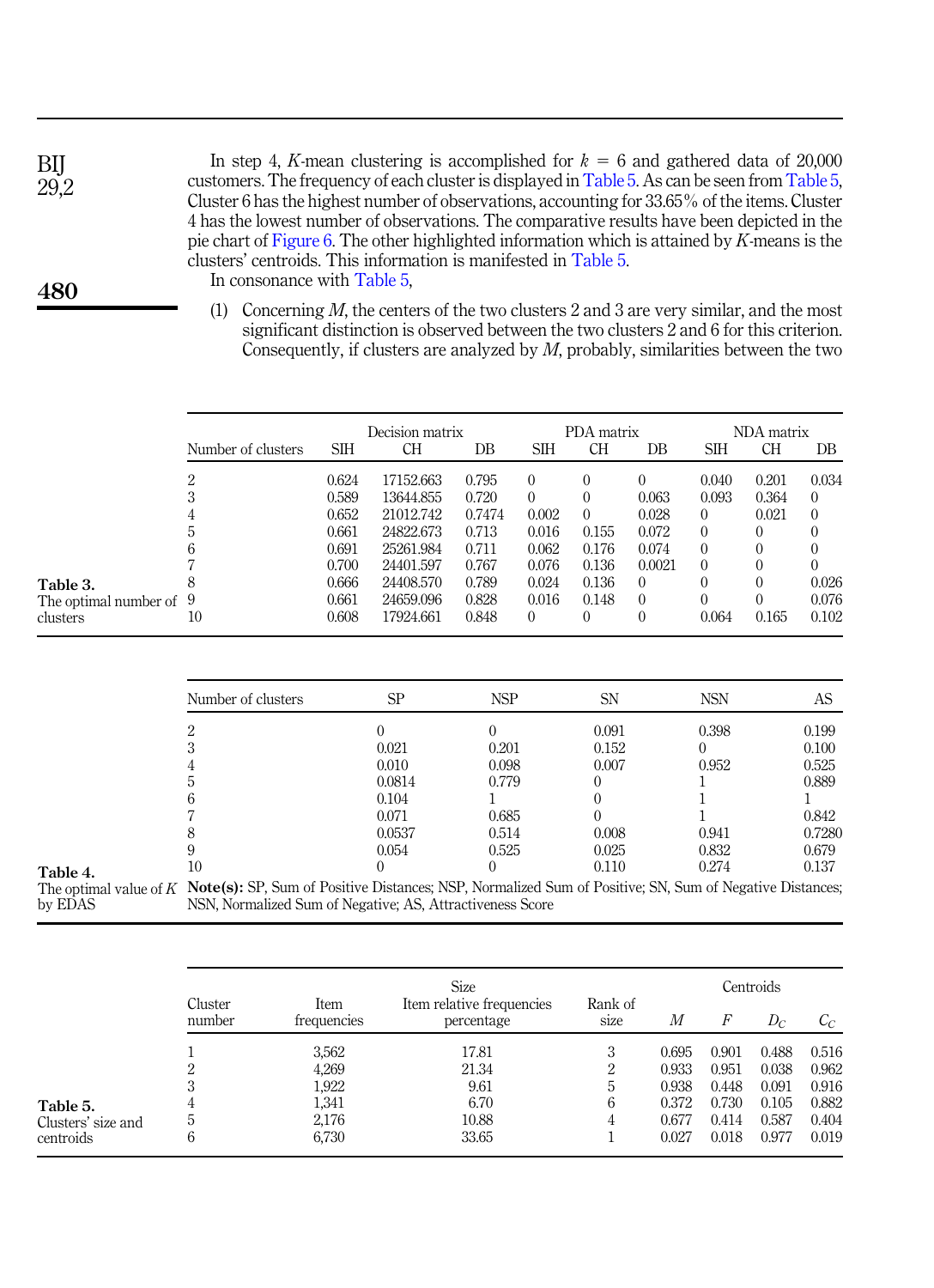<span id="page-25-0"></span>

clusters 2 and 3 and significant differences between the two clusters 2 and 6 will be found, which is further confirmed.

- (2) Regarding  $F$ , centers of two clusters 1 and 2 have the most similarity, and centers of two clusters 2 and 6 also have the most difference.
- (3) Regarding  $C<sub>C</sub>$ , the centers of the two clusters 2 and 3 have the most similarities, and the centers of the two clusters 2 and 6 have the most differences.
- (4) Taking into account  $D<sub>C</sub>$ , the centers of the two clusters 1 and 5 have the most similarities, and the centers of the two clusters 3 and 6 have the most differences. Figure 7 depicts the demographic information of clusters.



Figure 7. Demographic information for clusters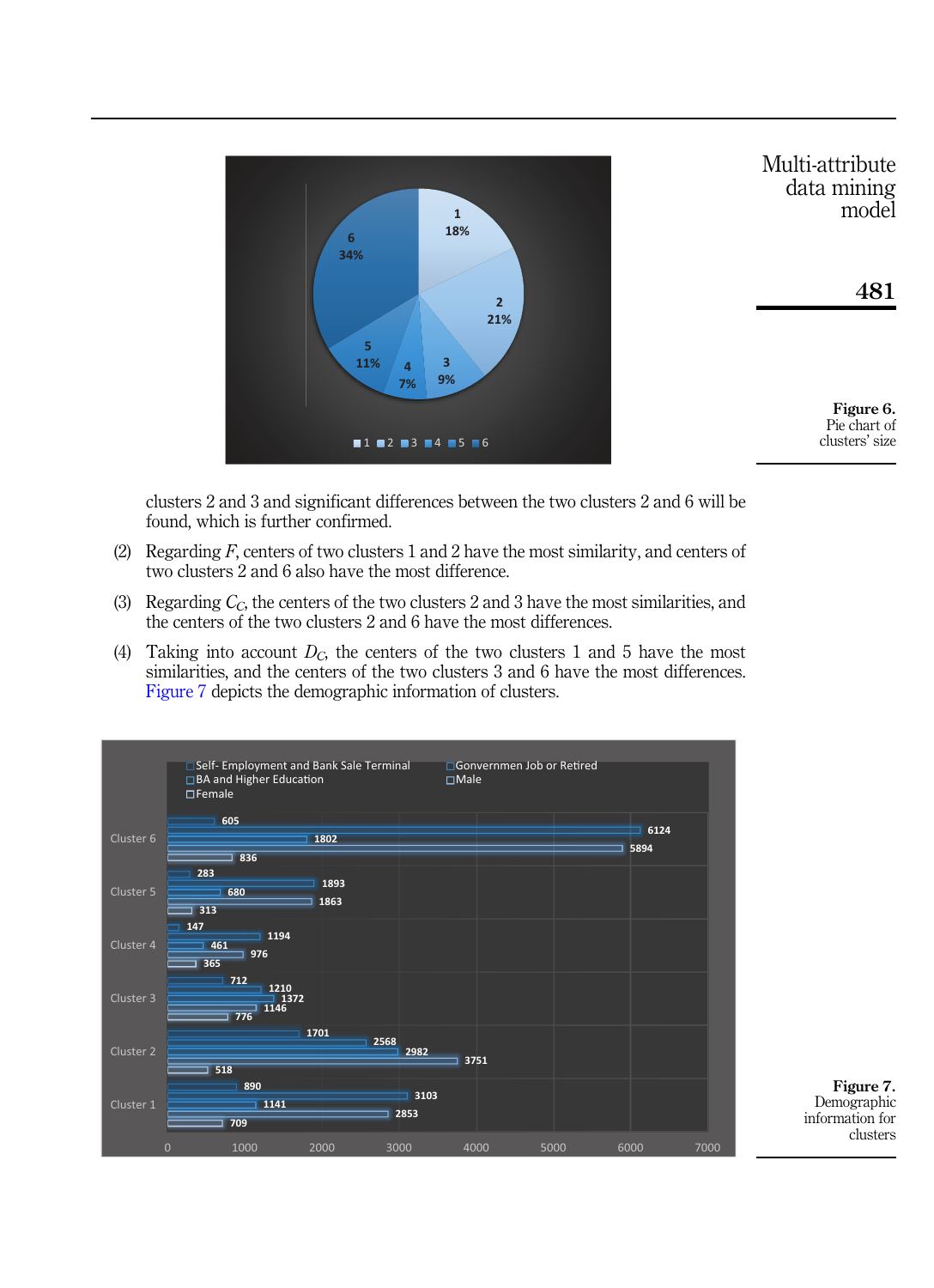In the fifth step, after forming the clusters, the weights of the criteria are extracted by the BWM. The average monetary (AVG-M) is determined as the best criterion for evaluating a customer, according to banking experts. This is because having more money in an account makes the bank more profitable by monetization. On the other hand, the SD of the daily creditor turnover (STDEV- $C<sub>c</sub>$ ) is the worst criterion from the banking experts' point of view. Other criteria contain average daily creditor turnover  $(AVG-C<sub>c</sub>)$ , average daily frequency (AVG-F) and SD of monetary (STDEV-M). Next, the best and worst criterion are compared with other criteria and assigned numbers between 1 and 9. The number 1 represents the same value of the criteria, and 9 represents the highest priority. The results are demonstrated in Table 6. To obtain the weights by the BWM, the model of Eq.  $(13)$  is constructed by the data of Table 6 and solved. Table 6 shows the weight of each criterion.

After extracting the weight of the criteria in step 5, the clusters are ranked by the TAOV method. In Phase I, the decision matrix is formed, which is illustrated in Table 7.

The decision matrix is normalized by Eq.  $(24)$  for beneficial criteria and Eq.  $(25)$  for cost criteria. Thence it is weighted by applying Eq.  $(26)$ . [Table 8](#page-27-0) demonstrates the weighted normalized matrix. Accordingly, the equivalent matrix is built as described by [Eqs. \(27\) to](#page-12-0) [\(29\)](#page-12-0) and is shown in [Table 8.](#page-27-0) The value of total attractiveness (TA) and normalized total attractiveness (NTA) is computed by [Eqs. \(30\) and \(31\).](#page-12-2) The result of prioritization by TAOV is depicted in [Table 8.](#page-27-0)

### <span id="page-26-0"></span>5. Practical implications

After ranking the clusters, rules are extracted, applying the Apriori algorithm. In this research, the minimum support is determined by 2%, and the minimum confidence is 70%. The lift criterion, which is employed to evaluate associative rules, is obtained by dividing the degree of confidence by the support. Any higher value than 1 indicates the attractiveness of the rule. The clusters' rules are presented in [Table 9](#page-28-0).

Cluster 1 rules: The most remarkable correlation found in this cluster is the significant relationship between the two indices of daily creditor turnover  $(C<sub>c</sub>)$  and daily debtor turnover  $(D<sub>C</sub>)$ . The results of these rules are presented in [Table 9a](#page-28-0).

| Criteria                                                              |                                                         |                                                         |                                                                                               |                                                         | Criteria weights                                        |
|-----------------------------------------------------------------------|---------------------------------------------------------|---------------------------------------------------------|-----------------------------------------------------------------------------------------------|---------------------------------------------------------|---------------------------------------------------------|
| AVG M<br>AVG $C_c$<br>$\rm{AVG}$ $\rm{F}$<br>ST DEV M<br>ST DEV $C_c$ |                                                         | T<br>3<br>5                                             | 9<br>6<br>5<br>4                                                                              |                                                         | 0.45<br>0.29<br>0.14<br>0.08<br>0.04                    |
| Cluster                                                               | AVG M                                                   | $AVG C_c$                                               | AVGF                                                                                          | ST DEV M                                                | ST DEV $C_c$                                            |
| 1<br>$\overline{2}$<br>3<br>4<br>5<br>6<br>Criteria type              | 0.695<br>0.933<br>0.938<br>0.372<br>0.677<br>0.027<br>B | 0.516<br>0.962<br>0.916<br>0.882<br>0.404<br>0.019<br>B | 0.901<br>0.951<br>0.448<br>0.730<br>0.414<br>0.018<br>B                                       | 0.205<br>0.113<br>0.119<br>0.168<br>0.251<br>0.078<br>C | 0.120<br>0.079<br>0.125<br>0.135<br>0.150<br>0.065<br>С |
|                                                                       |                                                         |                                                         | Best criterion<br>9<br>TAOV decision matrix $Note(s): B$ : benefit criteria, C. cost criteria | Comparison                                              | Worst criterion                                         |

BIJ 29,2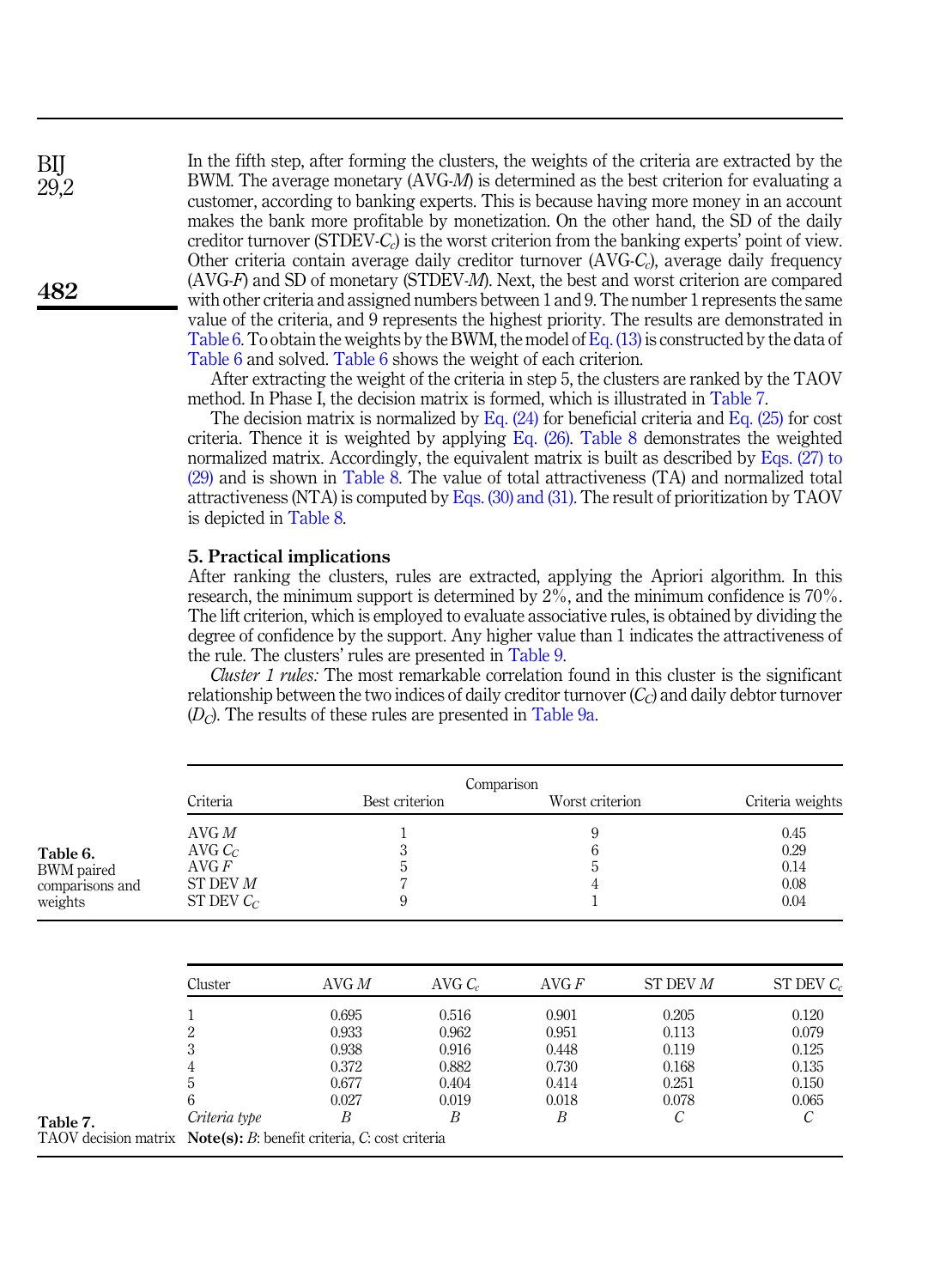<span id="page-27-0"></span>

| Rank                                                                                | $3 - 25$                                                                                                                                                                                                                                                                                                                                        | Multi-attribute<br>data mining<br>model |
|-------------------------------------------------------------------------------------|-------------------------------------------------------------------------------------------------------------------------------------------------------------------------------------------------------------------------------------------------------------------------------------------------------------------------------------------------|-----------------------------------------|
| <b>NTA</b>                                                                          | 0175<br>0245<br>0026<br>00038<br>0000                                                                                                                                                                                                                                                                                                           |                                         |
| TA                                                                                  | $\begin{array}{l} 0.9532 \\ 1.333 \\ 1.277 \\ 0.803 \\ 0.851 \\ 0.206 \end{array}$                                                                                                                                                                                                                                                              | 483                                     |
| ST DEV $C_{\rm c}$                                                                  |                                                                                                                                                                                                                                                                                                                                                 |                                         |
| <b>N AGL LS</b>                                                                     | $\begin{array}{r} 0.068 \\ 0.0600 \\ 0.0603 \\ 0.073 \\ 0.073 \\ 0.0008 \end{array}$                                                                                                                                                                                                                                                            |                                         |
| Equivalent matrix<br>AVGF                                                           | $\begin{array}{l} 666 \\ 661 \\ -1156 \\ -1356 \\ -1356 \\ -1356 \\ -1456 \\ -1456 \\ -1456 \\ -1456 \\ -1456 \\ -1456 \\ -1456 \\ -1456 \\ -1456 \\ -1456 \\ -1456 \\ -1456 \\ -1456 \\ -1456 \\ -1456 \\ -1456 \\ -1456 \\ -1456 \\ -1456 \\ -1456 \\ -1456 \\ -1456 \\ -1456 \\ -1456 \\ -1456 \\ -1456 \\ -1456 \\ -1456 \\ -1456 \\ -1456$ |                                         |
| AVG $C_c$                                                                           |                                                                                                                                                                                                                                                                                                                                                 |                                         |
| AVG M                                                                               |                                                                                                                                                                                                                                                                                                                                                 |                                         |
| ST DEV $C_c$                                                                        | $\begin{array}{r} 0.023 \\ 0.033 \\ 0.010 \\ 0.011 \\ 0.033 \\ 0.010 \\ 0.030 \\ 0.030 \\ \end{array}$                                                                                                                                                                                                                                          |                                         |
| <b>N ABL LS</b><br>Weighted normalized matrix<br>AVG $C_c$ AVG $F$ ST DEV $\Lambda$ | $\begin{array}{l} 0.031 \\ 0.057 \\ 0.038 \\ 0.038 \\ 0.038 \\ 0.038 \\ \end{array}$                                                                                                                                                                                                                                                            |                                         |
| AVGF                                                                                | 0.132<br>0.136<br>0.065<br>0.000                                                                                                                                                                                                                                                                                                                |                                         |
| $\sim$                                                                              | 고 88 군 정<br>그 88 2 3 2 1<br>그 8 2 3 1 2 1 2                                                                                                                                                                                                                                                                                                     |                                         |
| AVGM                                                                                | 0331<br>0.447<br>0.447<br>0.032<br>0.03                                                                                                                                                                                                                                                                                                         |                                         |
| Cluster                                                                             | $\frac{1}{2}$ $\alpha$ $\alpha$ $\alpha$ $\alpha$                                                                                                                                                                                                                                                                                               | Table 8.<br>TA and NA calculation       |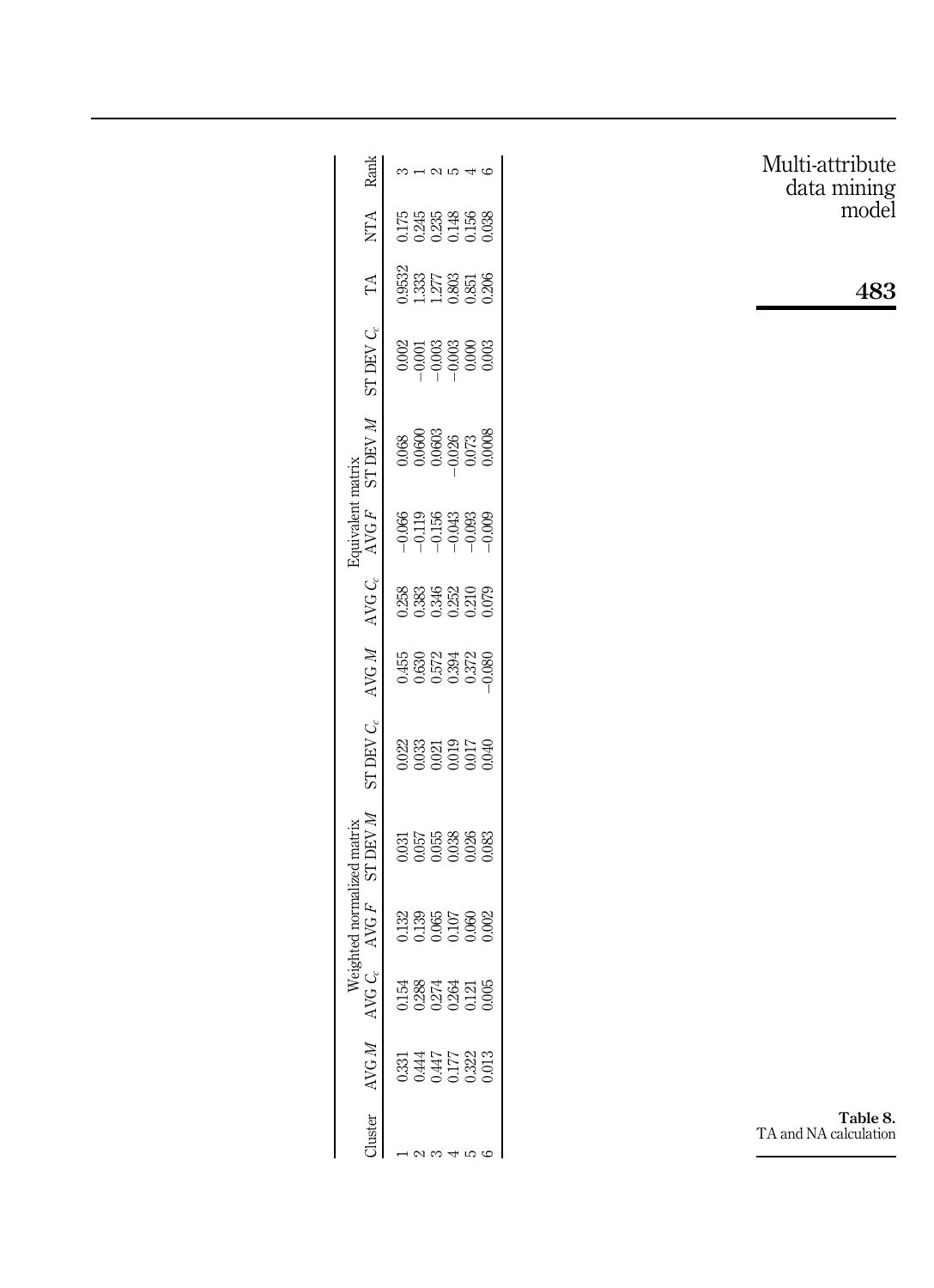<span id="page-28-0"></span>

| BIJ<br>29,2                 | 9a. Cluster 1 rules<br>Lift | Confidence                  | Support                          | Antecedent                                         | Consequent                                       |  |  |  |  |
|-----------------------------|-----------------------------|-----------------------------|----------------------------------|----------------------------------------------------|--------------------------------------------------|--|--|--|--|
|                             | 41                          | $82\%$                      | $2\%$                            | $D_{\rm c}$                                        | $C_{\rm c}$                                      |  |  |  |  |
|                             | 9b. Cluster 2 rules         |                             |                                  |                                                    |                                                  |  |  |  |  |
| 484                         | Lift                        | Confidence                  | Support                          | Antecedent                                         | Consequent                                       |  |  |  |  |
|                             | 47.5<br>38<br>36.5          | 95%<br>76%<br>73%           | 2%<br>$2\%$<br>$2\%$             | $\mathcal{D}_c \ \mathcal{C}_c$<br>$D_c$ and $C_c$ | $C_c$<br>$\boldsymbol{M}$<br>$\overline{F}$      |  |  |  |  |
|                             | 9c. Cluster 3 rules         |                             |                                  |                                                    |                                                  |  |  |  |  |
|                             | Lift                        | Confidence                  | Support                          | Antecedent                                         | Consequent                                       |  |  |  |  |
|                             | 45.5<br>39                  | $89\%$<br>78%               | $2\%$<br>$2\%$                   | $D_{C}$<br>$C_C$                                   | $C_C$<br>$\boldsymbol{M}$                        |  |  |  |  |
|                             | 9d. Cluster 4 rules         |                             |                                  |                                                    |                                                  |  |  |  |  |
|                             | Lift                        | Confidence                  | Support                          | Antecedent                                         | Consequent                                       |  |  |  |  |
|                             | 48<br>38<br>37.5<br>35.5    | 96%<br>76%<br>75%<br>$71\%$ | $2\%$<br>$2\%$<br>$2\%$<br>$2\%$ | $\frac{C_C}{F}$<br>$\Pr_F$                         | $D_{C}$<br>$D_{C}$<br>M<br>M                     |  |  |  |  |
|                             | 9e. Cluster 5 rules<br>Lift | Confidence                  | Support                          | Antecedent                                         | Consequent                                       |  |  |  |  |
|                             | 37<br>36.5<br>35            | 74%<br>73%<br>70%           | 2%<br>$2\%$<br>$2\%$             | $\overline{F}$<br>$\mathop{C_C}\limits_{F}$        | $D_{C}$<br>$D_{C}$<br>$\cal M$                   |  |  |  |  |
|                             | 9f. Cluster 6 rules<br>Lift | Confidence                  | Support                          | Antecedent                                         | Consequent                                       |  |  |  |  |
| Table 9.<br>Clusters' rules | 45.5<br>48<br>45            | 99%<br>96%<br>90%           | $2\%$<br>$2\%$<br>$2\%$          | $\ensuremath{\mathcal{C}}_c$<br>$\cal M$<br>M      | $D_{C}$<br>$\boldsymbol{F}$<br>$D_{\mathcal{C}}$ |  |  |  |  |

The level of education in this cluster is relatively similar to that of clusters 4, 5 and 6 and is not high. In this cluster, the daily creditor turnover  $(C<sub>C</sub>)$  is the result of the daily debtor turnover  $(D<sub>C</sub>)$ . The interpretation of this pattern may be related to the fact that whenever money is withdrawn from one of the accounts in this cluster, it is subsequently deposited into this account or possibly into other accounts in the bank under study. Moreover, 80% of the people in this cluster are men. One of the reasons that the number of men in this bank is higher than other banks is that this bank acts as the operating bank to pay the salaries of a large government agency, and often employees and retirees are men. Furthermore, 24% of the people in this cluster are self-employed, meaning that about one-fourth of the people in the bank are outside of those with whom the bank has a paying relationship. One of the plans the bank has offered to its customers in marketing is to purchase a commodity loan plan, whereby business owners and sellers sell their goods through bank credit, and the bank receives some of the sellers' profits and loan repayments. The need for such a mechanism is to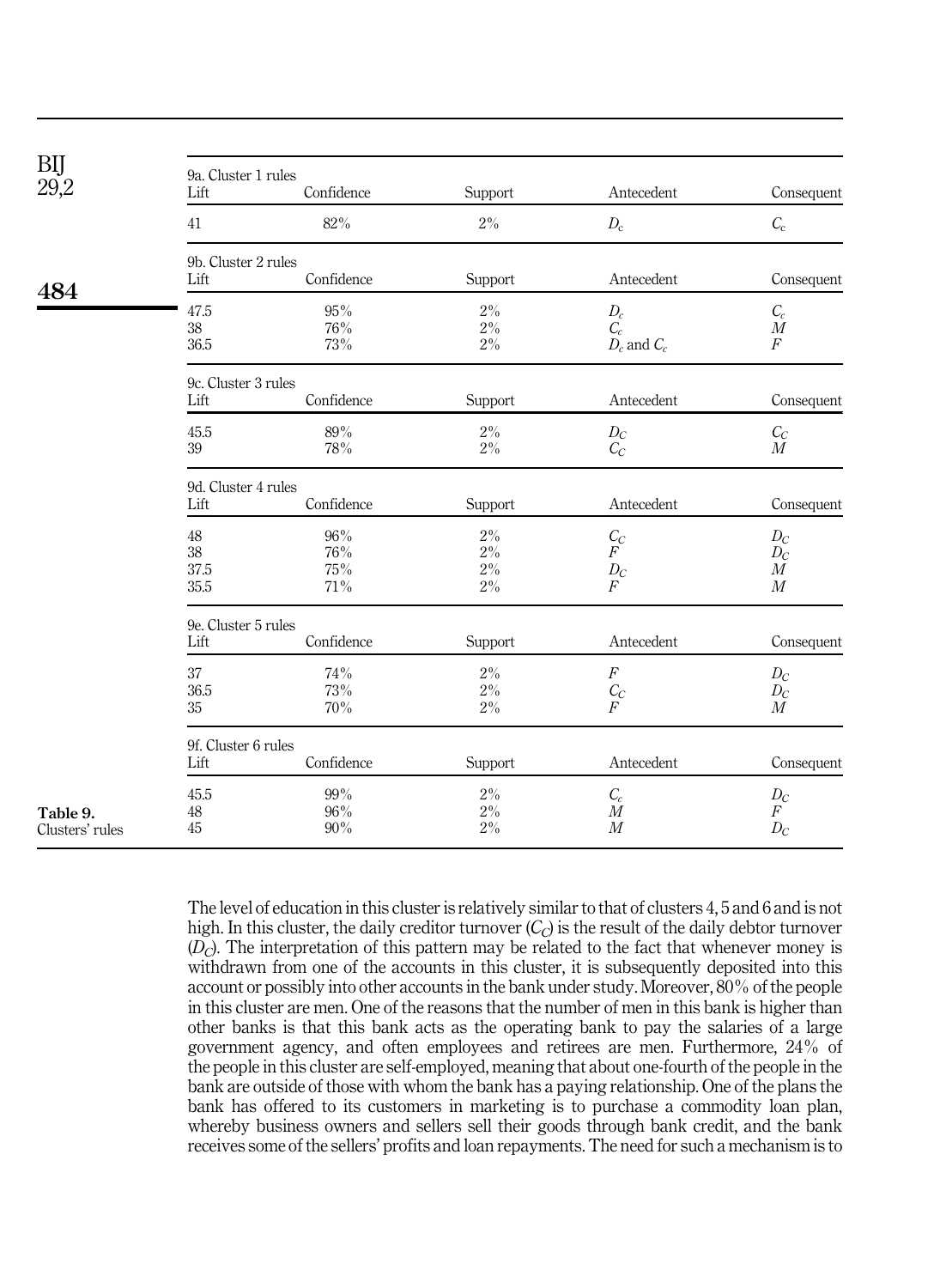open an account by sellers and customers so that business owners and sellers can fall into this cluster of 24% of the population.

Cluster 2 rules: The most highlighted correlation discovered in this cluster, which is also the most important cluster, is the relationship between the two indices of the daily debtor  $(D<sub>c</sub>)$ and creditor turnover  $(C_C)$ . Moreover, a significant relationship between the two indices of average monetary  $(M)$  and daily creditor turnover  $(C<sub>C</sub>)$ , the average frequency of transactions (F) with daily debtor turnover  $(D<sub>C</sub>)$  and daily creditor turnover  $(C<sub>C</sub>)$  is found. The results of these rules are given in [Table 9b.](#page-28-0)

Approximately 70% of people in this cluster have a high level of education. Most of them are senior or senior bank employees with relatively higher salaries of the organization that the bank is responsible for paying. About 40% of the people in this cluster are self-employed, other than employees. These people are generally sellers who have used a point-of-sale terminal (POS) machine from the bank to borrow money and provide this money to customers. In this cluster, the daily creditor turnover  $(C<sub>C</sub>)$  is the result of the daily debtor turnover  $(D<sub>C</sub>)$ . The explanation of this set implies that whenever money is withdrawn from one of the accounts in the cluster, the money is subsequently deposited into this account or possibly into other accounts. For instance, whenever money is withdrawn from one of the sellers' accounts, a significant amount is deposited into their accounts because it is a bank loan repayment that is deposited into one of the sellers' accounts as a deduction. Here, the sellers have two types of accounts that are nondeductible until the confirmation of the purchase of the goods by bank and the short-term account, which is available after 72 h. The average amount of money  $(M)$  is the result of the daily turnover items  $(C<sub>C</sub>)$ , which means that when the money is deposited into the cluster (from other banks), their average money has increased. The average frequency of transactions  $(F)$  is also related to the average daily debit  $(D<sub>c</sub>)$  turnover, proposing that numerous transactions cause the money to be withdrawn from their accounts and transferred to other banks. As with other clusters, males are the predominant population, and most of the staff in the organization are males, according to a report previously obtained from the bank. Besides, most vendors and business owners in the cluster are male.

*Cluster 3 rules:* In the third cluster, the relationship between the monetary  $(M)$  and the daily creditor turnover  $(C_C)$  as well as the relationship between the daily creditor turnover  $(C_C)$ and the daily debtor turnover  $(D<sub>C</sub>)$  has been treasured. The results of these rules are proposed in [Table 9c.](#page-28-0)

This cluster, identified as the second top cluster, has the same characteristics as the second cluster. Thus, the daily creditor turnover  $(C<sub>C</sub>)$  is the result of the daily debtor turnover  $(D<sub>C</sub>)$ . Those in this cluster are also well-educated, with about 71% having a bachelor's degree or higher. Men are the dominant population in this cluster. About 37% of the people in the cluster are self-employed, reflecting the presence of a significant population of sellers and contractors in the bank and purchase lending. In this cluster, whenever the account holder transfers money from other banks to the bank under study [daily creditor turnover  $(C<sub>C</sub>)$ ], the average amount of money  $(M)$  is increased. Hence, the money that remains in the person's account and in other accounts or banks is no longer transferred, and this factor is one of the important factors that has increased the value of this cluster compared to other clusters. This is due to this issue that the monetary value has a higher weight than other factors and indicators.

Cluster 4 rules: In this cluster, there are frequent patterns between the daily creditor turnover  $(C<sub>c</sub>)$  and the daily debit turnover  $(D<sub>c</sub>)$ , and so on between the average transaction frequency  $(F)$  and the daily debtor turnover  $(D<sub>c</sub>)$ . Moreover, a pattern is found between the daily debit turnover  $(D<sub>c</sub>)$  and the average monetary value  $(M)$  and again the same factor with the average frequency of transactions (F). The results of these rules are presented in [Table 9d](#page-28-0).

Multi-attribute data mining model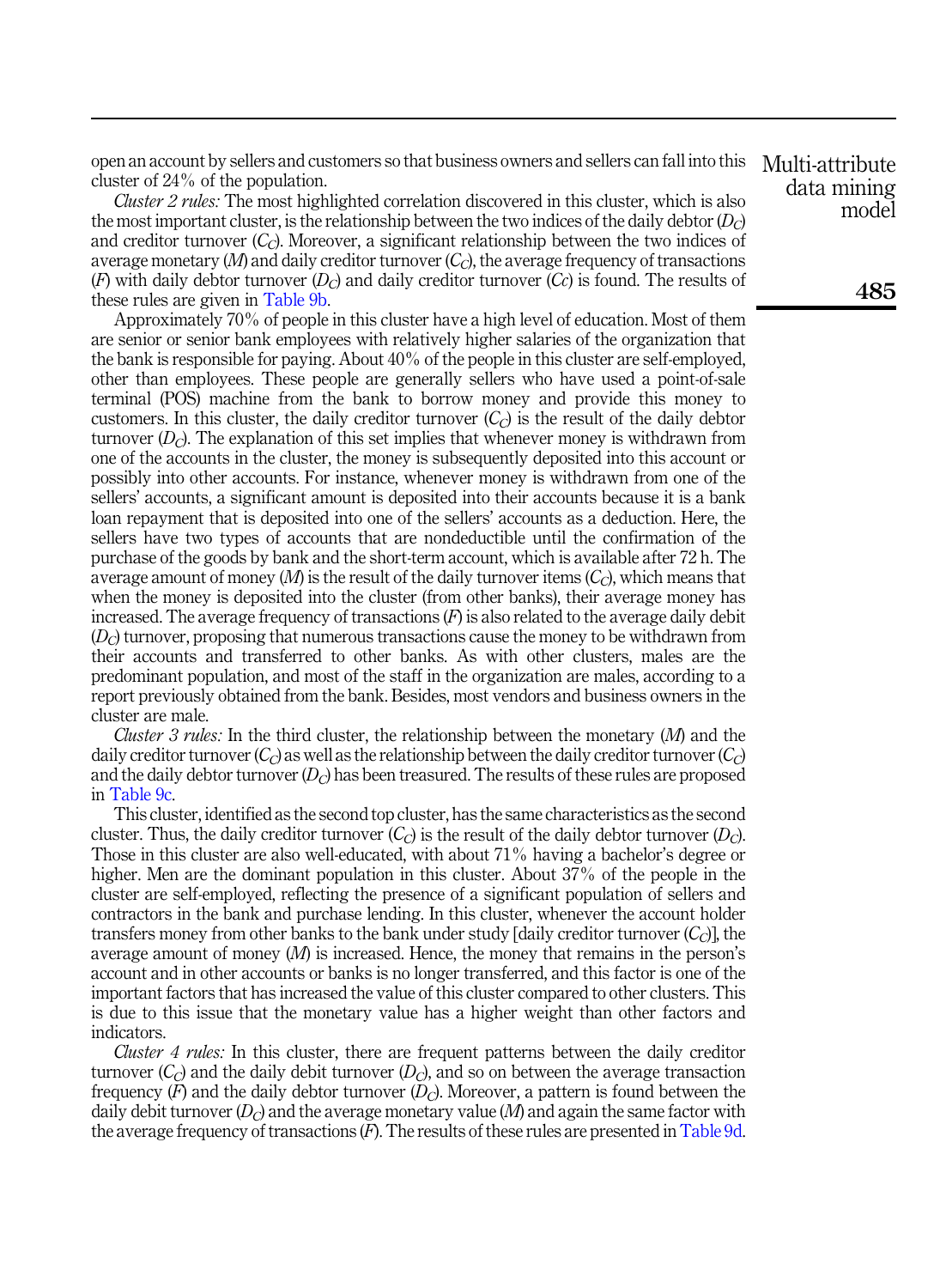In this cluster, the daily debtor turnover  $(D<sub>C</sub>)$  is the result of the daily creditor turnover  $(C<sub>C</sub>)$ items, meaning that whenever the money is deposited into other people's accounts or other accounts, the money is transferred out of the person's account and transferred to other banks. The dominant population is men. The level of education is not relatively high and this is probably due to the relatively lower remuneration of those present in the cluster compared to the other people mentioned in the contract with the bank. Daily debtor turnover  $(D<sub>C</sub>)$  is the result of the average frequency of transactions  $(F)$ . This signifies that the money has been withdrawn from the customer's account and transferred to the outside bank, which is a negative factor for customer ratings. The average amount of money  $(M)$  is the result of the daily creditor turnover  $(C<sub>c</sub>)$ . This represents that when the money is deposited into the accounts of the people in this cluster, their average money  $(M)$  is significant. Besides, the average frequency of transactions  $(F)$  in this cluster resulted in a significant monetary average  $(M)$ .

*Cluster 5 rules:* In this cluster, there is a recurring pattern between the daily debtor turnover  $(D_C)$  and the frequency of transactions  $(F)$  as well as the daily debtor turnover  $(D_C)$ and the daily creditor turnover  $(C_C)$ , and the average monetary value (M) and the frequency of transactions  $(F)$ . The results of these rules are given in [Table 9e.](#page-28-0)

In this cluster, 31% of people have a bachelor's degree or higher. The majority of the population is still male. The daily debtor turnover  $(D<sub>C</sub>)$  is the result of the daily creditor turnover  $(C<sub>c</sub>)$ , which means that whenever money is deposited into these accounts, it is seen that it has been transferred to other accounts or banks. The daily debtor turnover  $(D<sub>C</sub>)$  is associated with the average frequency of transactions  $(F)$ , meaning that whenever the transactions are significant and volatile, the money is transferred to other accounts or banks from those in this cluster. Furthermore, the average monetary value  $(M)$  is shown by the mean frequency of transactions (F). Remark that 13% of the people in this cluster are self-employed business owners, which eliminates that there are fewer people involved in the bank's marketing campaigns and fewer people outside the bank.

Cluster 6 rules: Cluster 6, which has the worst performance in terms of financial behavior, has recurring patterns between the average monetary value (M) and the daily debtor turnover  $(D<sub>c</sub>)$ , the transaction frequency  $(F)$  and the average monetary value  $(M)$ , the daily debtor turnover  $(D<sub>C</sub>)$  and daily creditor turnover  $(C<sub>C</sub>)$ . The results of these rules are given in [Table 9f](#page-28-0).

This cluster, which has the lowest rank among other clusters, has the highest number of customers, with 27% having a bachelor's or higher level of education, indicating that the people contracted with the bank in this cluster are in the bottom ranks of organizations. The dominant population is men. Here, the daily debtor turnover  $(D<sub>C</sub>)$  is the result of the daily creditor turnover  $(C<sub>C</sub>)$ , which conveys that whenever money is deposited into these accounts, it is transferred to other accounts or banks. Note that 9% of the people are self-employed business owners, which is still the least involved in the bank's marketing campaigns, and fewer people outside the bank are attracted to the bank's marketing plans. The daily debtor turnover  $(D<sub>C</sub>)$  is the result of the average amount of money  $(M)$ , and whenever a person is making a change in their average amount of money  $(M)$ , he is withdrawing money from his account to other accounts or banks. In this cluster, the average frequency of transactions  $(F)$  is the result of the average value of money  $(M)$ , which is probably the worst performing cluster in terms of performance. Thus, when the average value of money  $(M)$  is decreasing, one is performing frequent transactions to transfer money to other accounts or banks.

In the final step, the strategy for interacting with clusters is formulated with the inspiration of the CLV. Customer value refers to the potential interaction of customers with the industry over specific periods. Once the industry understands customer value and realizes that customer value can deliver customized service to different customers, then CRM is achieved effectively. There are generally four steps in the customer life cycle as follows:

(1) Potential customers: People who are not yet customers but are targeted in the market.

BIJ 29,2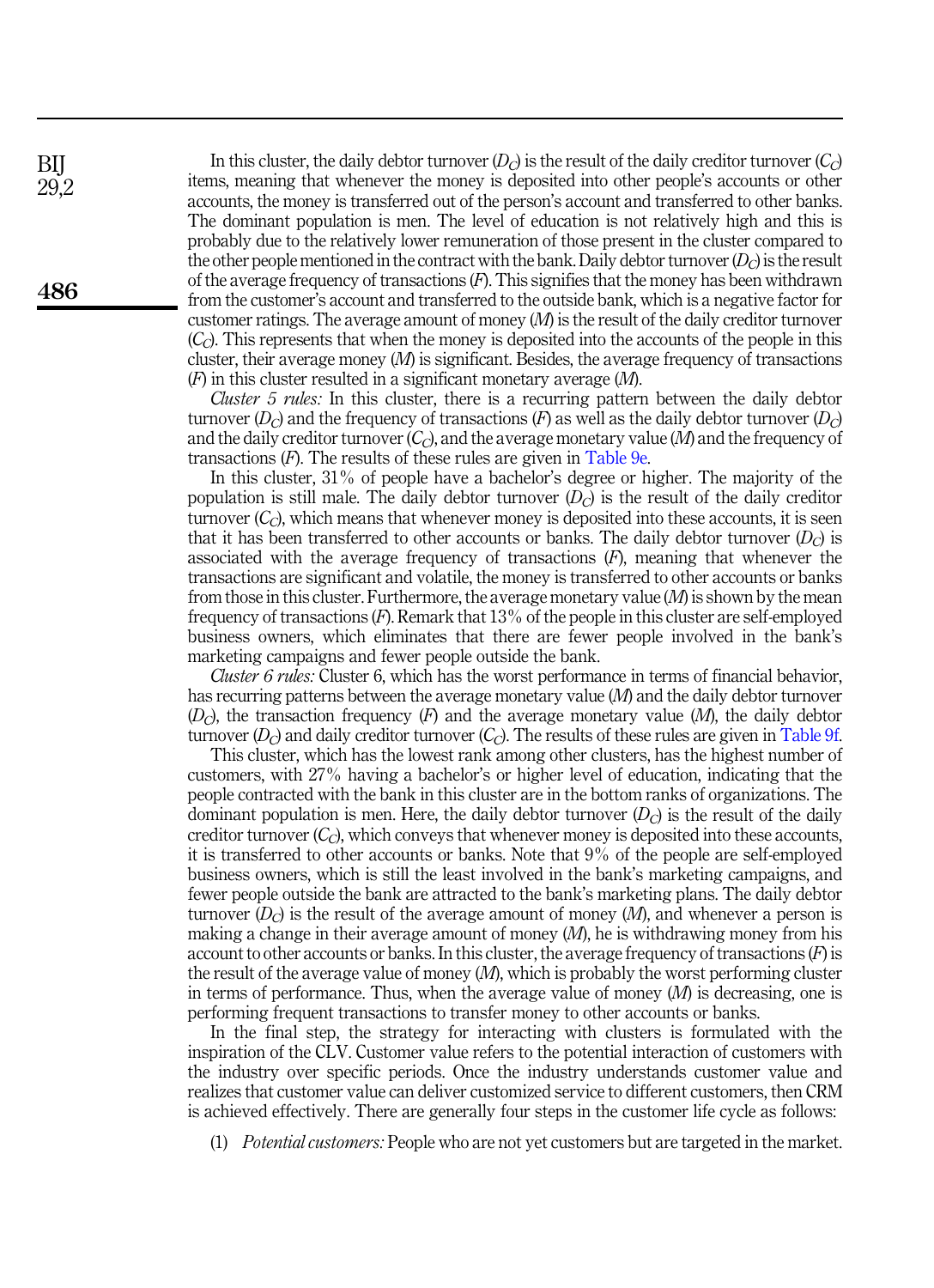- (2) *Reacting customer*: potential customers who are interested in and respond to a Multi-attribute product or service.
- (3) Active customers: people who currently use a product or service from the organization.
- (4) Former customers: such people are not good customers because they have not been targeted for a long time and have moved their purchases to compete with products.

Table 10 provides some suggested strategies for interacting with customers based on the characteristics of the individuals presented in each cluster.

| Cluster | Rank         | Customer type                        | Characteristics                                                                                                                                                        |                                                                                                     | Strategies                                                                                                                                                                                                                                                                                                                                                                                                                                                                                                                                                                                                                                                                                                                                                                                                                                                                                                                                     |          |  |  |  |
|---------|--------------|--------------------------------------|------------------------------------------------------------------------------------------------------------------------------------------------------------------------|-----------------------------------------------------------------------------------------------------|------------------------------------------------------------------------------------------------------------------------------------------------------------------------------------------------------------------------------------------------------------------------------------------------------------------------------------------------------------------------------------------------------------------------------------------------------------------------------------------------------------------------------------------------------------------------------------------------------------------------------------------------------------------------------------------------------------------------------------------------------------------------------------------------------------------------------------------------------------------------------------------------------------------------------------------------|----------|--|--|--|
| 1       | 3            | High-interacting<br>actual customers | (1)<br>People with moderate<br>education<br>(2)<br>Appropriate creditor<br>turnover<br>Business interactions<br>(3)<br>with the bank                                   | (1)<br>(2)<br>(3)<br>(4)                                                                            | 24/7 customer service<br>Integrated organization of<br>customer accounts<br>Marketing for business people<br>through advertising, brochures,<br>and informative and<br>persuasive ads<br>Offering new banking services at                                                                                                                                                                                                                                                                                                                                                                                                                                                                                                                                                                                                                                                                                                                      |          |  |  |  |
| 2       | $\mathbf{1}$ | Extremely loyal<br>customers         | (1) Educated people<br>(2) High creditor turnover<br>(3) Moderate monetary<br>value<br>More business<br>(4)<br>interactions with other<br>banks than other<br>clusters | (1)<br>(2)<br>(3)<br>(4)<br>(5)<br>(6)<br>(7)<br>(8)<br>(9)<br>(10)<br>(11)<br>(12)<br>(13)<br>(14) | a reasonable fee<br>Digital and self-service branches<br>24/7 customer service<br>Developing electronic wallet<br>services (using mobile as a bank<br>card)<br>Development of communication<br>services and interactions with<br>foreign banks<br>Providing attractive services such<br>as insurance, guarantees and<br>lending facilities to loyal<br>customers<br>Case rewards<br>Delegating branches to handle<br>such customers<br>Marketing for business people<br>through advertisements,<br>brochures and informative<br>reminders<br>Offering new banking services at<br>a reasonable fee<br>Increasing the return on equity<br>Providing financial reports<br>Launching an online inquiry on<br>the Central Bank Portal of the<br>bank network for customers to<br>access easily and rapidly the<br>status of return checks and<br>customer facilities<br>Organizing festival of sales<br>terminals<br>Organizing e-service festivals | Suggeste |  |  |  |
|         |              |                                      |                                                                                                                                                                        |                                                                                                     | ( <i>continued</i> )                                                                                                                                                                                                                                                                                                                                                                                                                                                                                                                                                                                                                                                                                                                                                                                                                                                                                                                           |          |  |  |  |

487

data mining model

Table 10. d strategies for clusters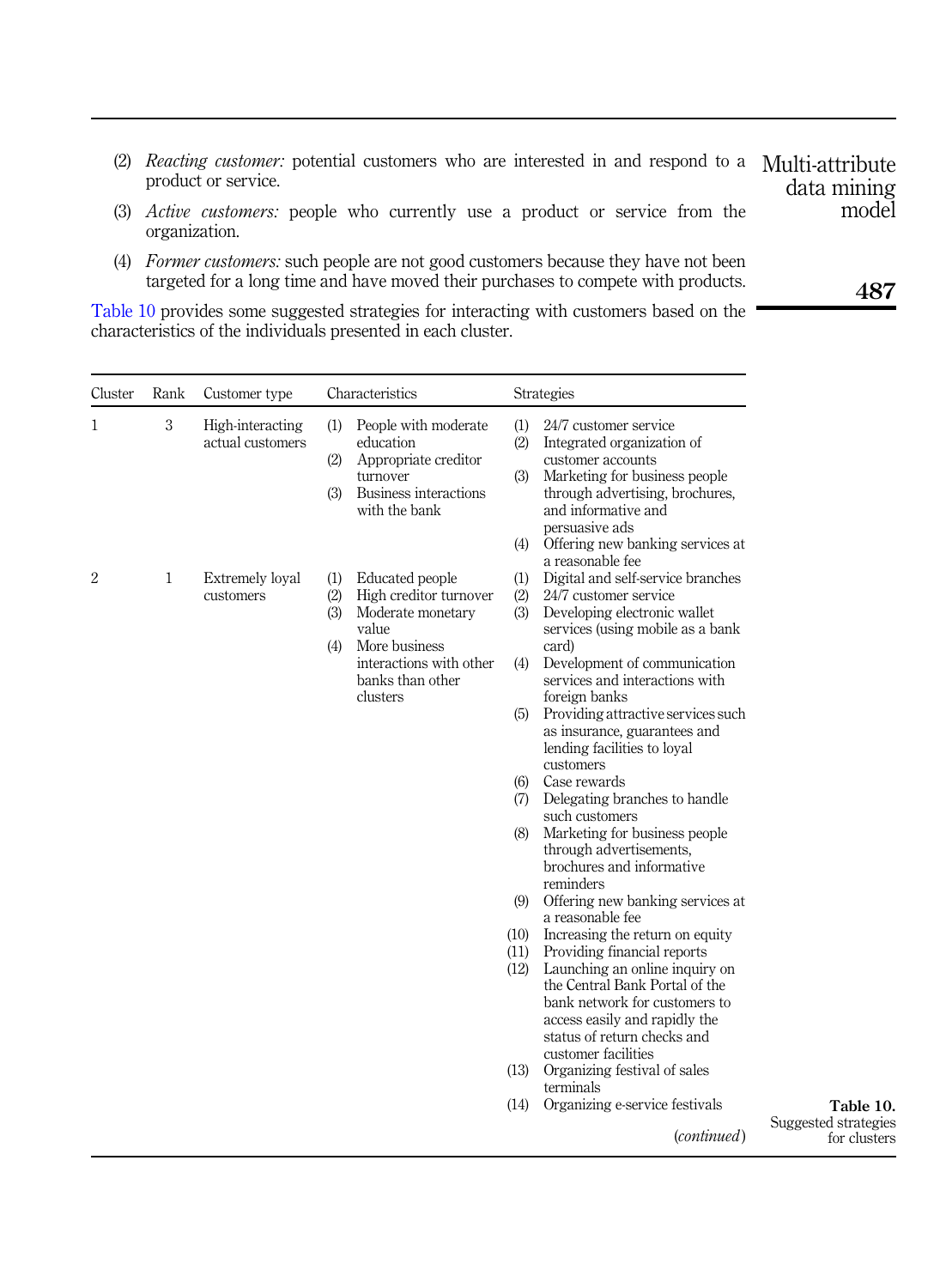| ВIJ       | Cluster        | Rank           | Customer type                | Characteristics   |                                                                                                                       | Strategies                             |                                                                                                                                                                                                                                                                                                                                                               |
|-----------|----------------|----------------|------------------------------|-------------------|-----------------------------------------------------------------------------------------------------------------------|----------------------------------------|---------------------------------------------------------------------------------------------------------------------------------------------------------------------------------------------------------------------------------------------------------------------------------------------------------------------------------------------------------------|
| 488       | 3              | $\overline{2}$ | Loval customers              | (1)<br>(2)<br>(3) | Educated people<br>High creditor turnover<br>More business<br>interactions with other<br>banks than other<br>clusters | (1)<br>(2)<br>(3)<br>(4)<br>(5)<br>(6) | Creating special payment facility<br>conditions<br>Case rewards<br>24/7 customer service<br>Developing electronic wallet<br>services (using mobile as a bank<br>card)<br>Development of communication<br>services and interactions with<br>foreign banks<br>Providing attractive services such<br>as insurance, guarantees and<br>lending facilities to loyal |
|           |                |                |                              |                   |                                                                                                                       | (7)                                    | customers<br>Offering new banking services at<br>a reasonable fee                                                                                                                                                                                                                                                                                             |
|           |                |                |                              |                   |                                                                                                                       | (8)                                    | Marketing for business people<br>through reminders, brochures<br>and advertisements                                                                                                                                                                                                                                                                           |
|           | $\overline{4}$ | 5              | Low-interacting<br>potential | (1)               | People with moderate<br>education                                                                                     | (1)                                    | Sending bank brochures and<br>services                                                                                                                                                                                                                                                                                                                        |
|           |                |                | customers                    | (2)               | High debtor turnover                                                                                                  | (2)                                    | Announcing and holding<br>celebrations, lotteries and<br>advertisements                                                                                                                                                                                                                                                                                       |
|           | 5              | $\overline{4}$ | Moderate-<br>interacting     | (1)               | People with moderate<br>education                                                                                     | (1)                                    | Sending bank brochures, services,<br>encouraging and informative ads                                                                                                                                                                                                                                                                                          |
|           |                |                | potential<br>customers       | (2)<br>(3)        | High debtor turnover<br>Low monetary value                                                                            | (2)                                    | Holding ceremonies at festivals,<br>sweepstakes, meetings and<br>exhibitions                                                                                                                                                                                                                                                                                  |
|           | 6              | 6              | Missing<br>customers         | (1)               | People with moderate<br>education                                                                                     | (1)                                    | Proposing encouraging and<br>informative television advertising                                                                                                                                                                                                                                                                                               |
|           |                |                |                              | (2)<br>(3)<br>(4) | Low monetary average<br>High debtor turnover<br>Quite low business<br>interactions                                    | (2)                                    | Accelerating the provision of<br>short-term incentive services to<br>attract customers and hold rallies<br>and raffles                                                                                                                                                                                                                                        |
|           |                |                |                              |                   |                                                                                                                       | (3)                                    | Providing personal information<br>via mobile or other means of                                                                                                                                                                                                                                                                                                |
|           |                |                |                              |                   |                                                                                                                       | (4)                                    | communication such as post<br>Offering attractive profits by<br>introducing bank investment<br>funds in stock exchanges and<br>businesses                                                                                                                                                                                                                     |
| Table 10. |                |                |                              |                   |                                                                                                                       | (5)                                    | Facilitating communication<br>channel processes such as mobile<br>banking and internet banking                                                                                                                                                                                                                                                                |

Some important guidelines for CRM and CLV enhancement are as follows:

- (1) making the most of employees' ability to generate growth and a sense of belonging to the organization to form compassionate interaction with customers;
- (2) concentrating on developing employees' abilities to improve their performance in banking processes to expedite client-side work:
- (3) holding communication skills training courses for the staff;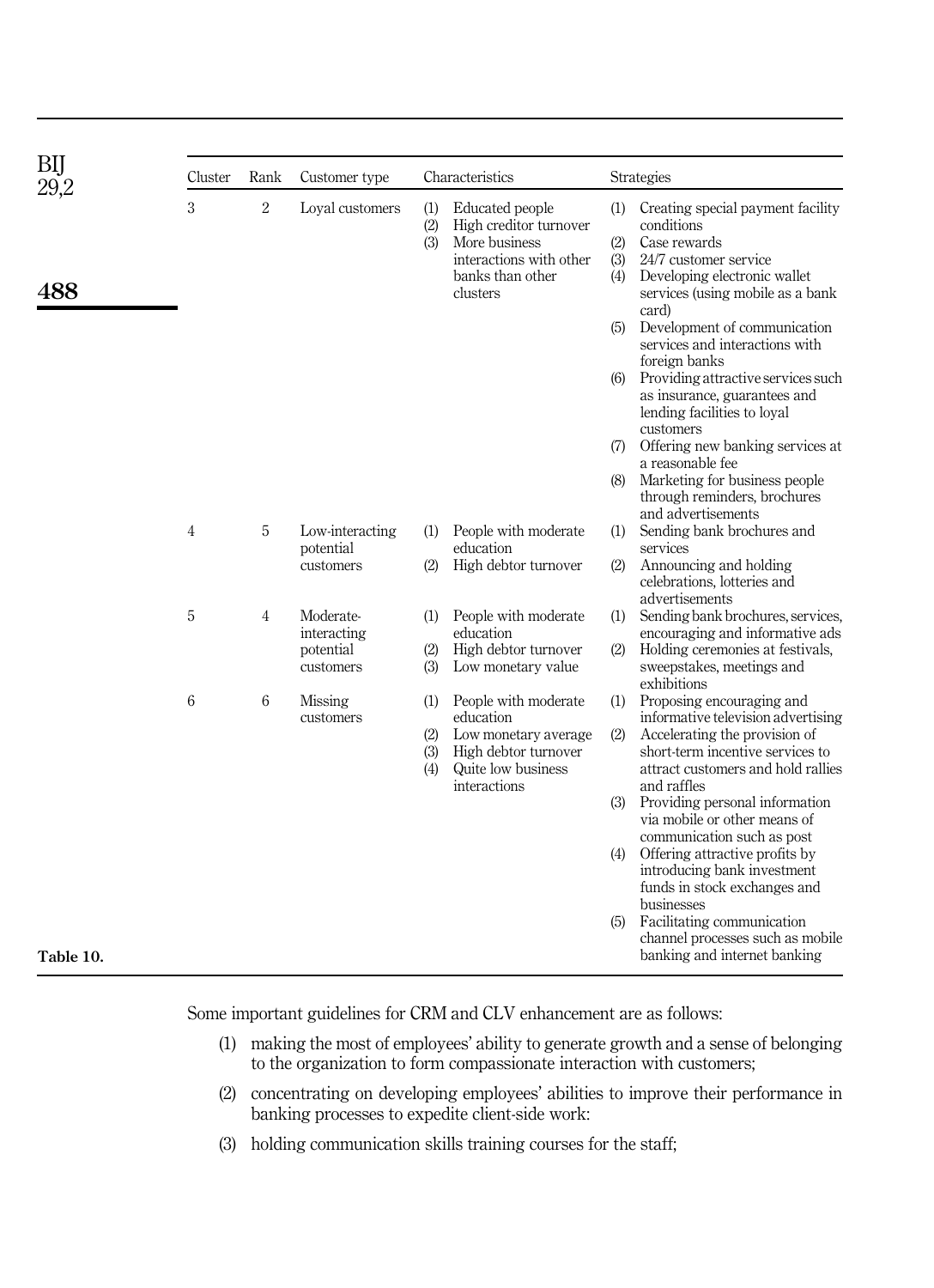- (4) creating relationships between managers and employees to build a constructive relationship and create a positive spirit in employees and enhancing their productivity and attracting customers; Multi-attribute data mining model
- (5) paying more attention to the physical and hygienic environment and customer requirements in physical communication channels;
- (6) creating an autonomous relationship for customers to create a sense of belonging to the organization;
- (7) congratulating customers through brochures and other low-cost communication channels such as mobile banking and e-mail;
- (8) promoting the level of vitality of the staff by formulating the organized plans;
- (9) designing a performance appraisal system with a staff performance management approach;
- (10) establishing a merit-based appointment system.

#### <span id="page-33-0"></span>6. Conclusion

In this study, a multi-attribute data mining model was used to segment the customers and group them into six clusters by analyzing 20,000 customer records in the financial services industry. Clusters 2, 3, 1, 5, 4 and 6 have the highest to lowest values, respectively. The Apriori algorithm was employed next to extract frequent patterns of customer financial behavior. Demographic characteristics and financial transactions of customers were among the factors analyzed in this study. As a result, the following six customer types of highly loyal, loyal, high-interacting, high-interacting, low-interacting and missing customers were identified. Appropriate strategies for interacting with each customer type were proposed based on the opinions of banking experts and the literature reviewed regarding customer management systems and their lifetime value.

Theoretically, although relevant articles in the same area have implemented clustering methods such as K-mean to categorize customers in different groups (e.g. [Anitha and Patil,](#page-34-6) [2019;](#page-34-6) [Basak](#page-34-8) et al., 2019), integrating the categorized group of customers and then ranking them based on specific criteria and extracting rules and plans to deal with each cluster has not been previously investigated in an integrated fashion. Moreover, besides other applications of the BWM and the TAOV method in manufacturing, construction, etc. decision-making problems (e.g. [Amoozad Mahdiraji](#page-34-10) et al., 2018; [Hajiagha](#page-35-15) et al., 2018; [Mahdiraji](#page-36-5) et al., 2019), in this research, a new application of these MCDM methods in the banking industry and CLV analysis has been designed and scheduled in a novel approach. Practically, managers in financial organizations and especially in the banking industry can benefit from the results of this research and the integrated decision-making and data mining approach proposed in this study. Combining different analytical tools can benefit banks categorize their customers and, as a result, design suitable marketing strategies for each group. Accordingly, service-oriented organizations can allocate their budget, plans, time, etc. more optimally toward increasing the satisfaction of each cluster of customers based on their value and preferences.

There are some limitations regarding the BWM and the EDAS, and TAOV methods utilized in this research. First, the methods used in this research were all based on crisp numbers and the assumption of specific situations. In problems involving uncertainties, interval, grey, fuzzy, interval fuzzy, intuitionistic fuzzy or hesitant fuzzy numbers and methods could be used to deal with ambiguity and uncertainty in real-world problems. Considering the uncertain circumstances in today's market, adopting uncertain approaches in quantitative methods produces more reasonable outputs. From the methodological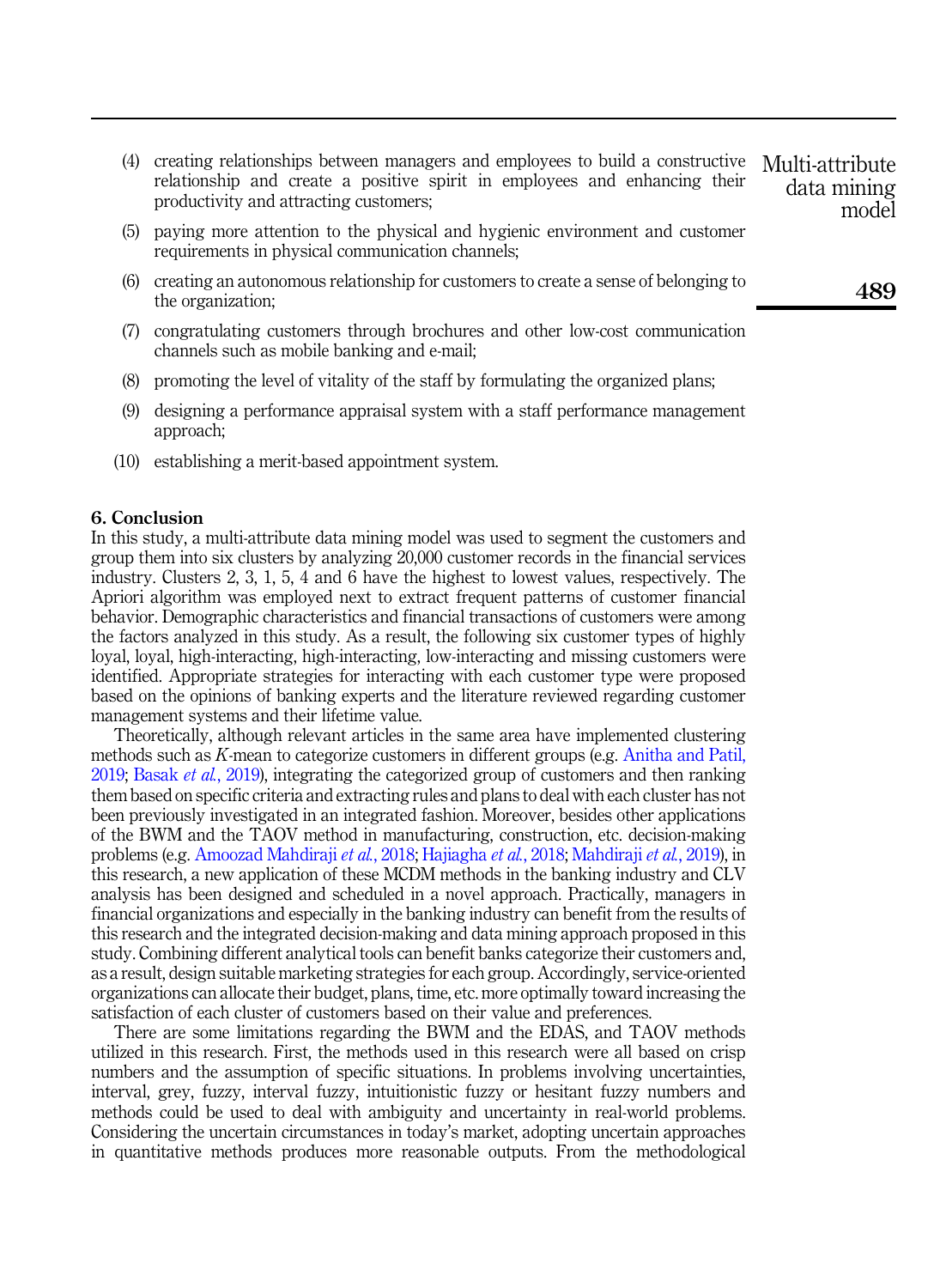perspective, other weighing methods, such as the stepwise weight assessment ratio analysis (SWARA) or the SECA method, could be used in conjunction with other alternative ranking methods such as the technique for order of preference by similarity to ideal solution (TOPSIS) or AHP to establish some benchmarks for data analysis and interpretation. Moreover, the authors implemented the K-means method for clustering the customers in this research; however, as indicated in [Figure 4,](#page-5-0) other methods are also applicable to compare and benchmark the clustering results instead of SIH, CH and DB criteria for identifying the most appropriate number of clusters. Furthermore, the results of this research are based on limited data obtained from 20,000 customer records from the banking industry in an emerging economy. Researchers can focus on similar approaches by employing big data in future studies in other industries, sectors, regions or countries to generalize the results and present more inclusive implications.

#### References

- <span id="page-34-11"></span>Alizadeh Zoeram, A. and Karimi Mazidi, A.R. (2018), "New approach for customer clustering by integrating the LRFM model and fuzzy inference system", Iranian Journal of Management Studies, Vol. 11 No. 2, pp. 351-378.
- <span id="page-34-10"></span>Amoozad Mahdiraji, H., Arzaghi, S., Stauskis, G. and Zavadskas, E.K. (2018), "A hybrid fuzzy BWM-COPRAS method for analyzing key factors of sustainable architecture", Sustainability, Vol. 10 No. 5, pp. 16-26.
- <span id="page-34-6"></span>Anitha, P. and Patil, M.M. (2019), "RFM model for customer purchase behavior using K-means algorithm", Journal of King Saud University – Computer and Information Sciences, doi: [10.1016/](https://doi.org/10.1016/j.jksuci.2019.12.011) [j.jksuci.2019.12.011.](https://doi.org/10.1016/j.jksuci.2019.12.011)
- <span id="page-34-12"></span>Aryuni, M. and Miranda, E., (2018), "Customer segmentation in XYZ bank using K-means and K-medoids clustering", 2018 International Conference on Information Management and Technology (ICIMTech), September, pp. 1-9.confproc
- <span id="page-34-4"></span>Ballestar, M.T., Grau-Carles, P. and Sainz, J. (2018), "Customer segmentation in E-commerce: applications to the cashback business model", Journal of Business Research, Vol. 88, pp. 407-414.
- <span id="page-34-8"></span>Basak, A., Sinha, A., Dey, R. and Shaw, K. (2019), "Prediction future disaster using convex hull K-mean, an approach", IEMECON 2019 – 9th Annual Information Technology, Electromechanical Engineering, and Microelectronics Conference, Institute of Electrical and Electronics Engineers, pp. 237-241.
- <span id="page-34-3"></span>Bhambri, V. (2011), "Application of data mining in banking sector", International Journal of Computer Science and Technology, Vol. 2 No. 2, pp. 199-202.
- <span id="page-34-5"></span>Birant, D. (2011), "Data mining using RFM analysis", in *Knowledge-Oriented Applications in Data Mining*.
- <span id="page-34-13"></span>De Caigny, A., Coussement, K. and De Bock, K.W. (2018), "A new hybrid classification algorithm for customer churn prediction based on logistic regression and decision trees", *European Journal of* Operational Research, Vol. 269 No. 2, pp. 760-772.
- <span id="page-34-9"></span>Calinski, T. and Harabasz, J. (1974), "A dendrite method for cluster analysis", Communications in Statistics – Theory and Methods, Vol. 3 No. 1, pp. 1-27.
- <span id="page-34-2"></span>Casado, R. and Younas, M. (2015), "Emerging trends and technologies in big data processing", Concurrency and Computation: Practice and Experience, Vol. 27 No. 8, pp. 2078-2091.
- <span id="page-34-1"></span>Chen, C.P. and Zhang, C.Y. (2014), "Data-intensive applications, challenges, techniques and technologies: a survey on big data", Information Sciences, Vol. 275, pp. 314-347.
- <span id="page-34-0"></span>Cheng, C.H. and Chen, Y.S. (2009), "Classifying the segmentation of customer value via RFM model and RS theory", Expert Systems with Applications, Vol. 36 No. 3, pp. 4176-4184.
- <span id="page-34-7"></span>Cheung, Y.M. (2003), "K-means: a new generalized k-means clustering algorithm", Pattern Recognition Letters, Vol. 24 No. 15, pp. 2883-2893.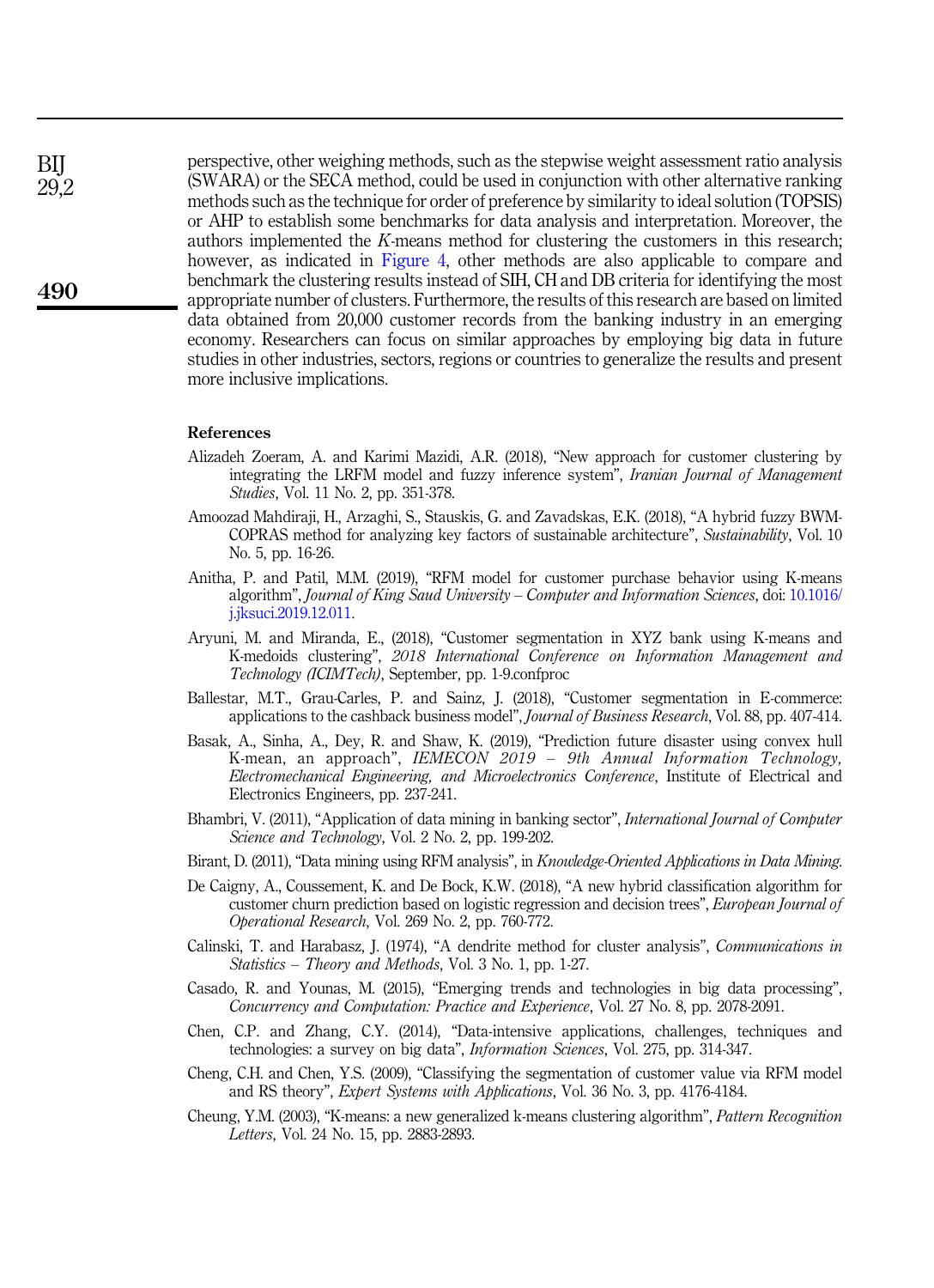- <span id="page-35-17"></span>Chiang, W.Y. (2017), "Discovering customer value for marketing systems: an empirical case study", International Journal of Production Research, Vol. 55 No. 17, pp. 5157-5167.
- <span id="page-35-10"></span>Chiu, S. and Tavella, D. (2008), Data Mining and Market Intelligence for Optimal Marketing Returns, Routledge, London.
- <span id="page-35-2"></span>Çınar, K., Yetimoglu, S. and Kaplan, U. (2020), The Role of Market Segmentation and Target Marketing Strategies to Increase Occupancy Rates and Sales Opportunities of Hotel Enterprises, Springer, Cham, pp. 521-528.
- <span id="page-35-7"></span>Dachyar, M., Esperanca, F.M. and Nurcahyo, R. (2019), "Loyalty improvement of Indonesian local brand fashion customer based on customer lifetime value (CLV) segmentation", IOP Conference Series: Materials Science and Engineering, Vol. 598, Institute of Physics Publishing.
- <span id="page-35-11"></span>Davidson, I. (2002), "Understanding K-means non-hierarchical clustering", SUNY Albany Technical Report, Vol. 2, pp. 2-14.
- <span id="page-35-13"></span>Davies, D.L. and Bouldin, D.W. (1979), "A cluster separation measure", IEEE Transactions on Pattern Analysis and Machine Intelligence, PAMI-1, No. 2, pp. 224-227.
- <span id="page-35-18"></span>De Marco, M., Fantozzi, P., Fornaro, C., Laura, L. and Miloso, A. (2021), "Cognitive analytics management of the customer lifetime value: an artificial neural network approach", *Journal of* Enterprise Information Management, Vol. 34 No. 2, pp. 679-696.
- <span id="page-35-8"></span>Dibb, S. (1998), "Market segmentation: strategies for success", Marketing Intelligence and Planning, Vol. 16 No. 7, pp. 394-406.
- <span id="page-35-9"></span>Dursun, A. and Caber, M. (2016), "Using data mining techniques for profiling profitable hotel customers: an application of RFM analysis", Tourism Management Perspectives, Vol. 18, pp. 153-160.
- <span id="page-35-5"></span>Ekbia, H., Mattioli, M., Kouper, I., Arave, G., Ghazinejad, A., Bowman, T., Suri, V.R., Tsou, A., Weingart, S. and Sugimoto, C.R. (2015), "Big data, bigger dilemmas: a critical review", *Journal of* the Association for Information Science and Technology, Vol. 66 No. 8, pp. 1523-1545.
- <span id="page-35-16"></span>Estrella-Ramon, A., Sanchez-Perez, M., Swinnen, G. and VanHoof, K. (2017), "A model to improve management of banking customers", Industrial Management and Data Systems, Vol. 117 No. 2, pp. 250-266.
- <span id="page-35-1"></span>Fader, P.S., Hardie, B.G.S. and Lee, K.L., (2005), "RFM and CLV: using ISO-value curves for customer base analysis", Journal of Marketing Research, Vol. 42, No. 4, pp. 415-430.
- <span id="page-35-0"></span>Farajian, M.A. and Mohammadi, S. (2010), "Mining the banking customer behavior using clustering and association rules methods", International Journal of Industrial Engineering and Production Research, Vol. 21, No. 4, pp. 239-245.
- <span id="page-35-3"></span>Ghorabaee, M.K., Amiri, M., Zavadskas, E.K. and Antucheviciene, J. (2017a), \_ "Assessment of thirdparty logistics providers using a CRITIC–WASPAS approach with interval type-2 fuzzy sets", Transport, Vol. 32 No. 1, pp. 66-78.
- <span id="page-35-4"></span>Ghorabaee, M.K., Amiri, M., Zavadskas, E.K., Hooshmand, R. and Antuchevičiene, J. (2017b), "Fuzzy extension of the CODAS method for multi-criteria market segment evaluation", Journal of Business Economics and Management, Vol. 18 No. 1, pp. 1-19.
- <span id="page-35-14"></span>Gireesha, O., Somu, N., Raman, M.G., Reddy, M.S., Kirthivasan, K. and Sriram, V.S. (2020), "WNN-EDAS: a wavelet neural network based multi-criteria decision-making approach for cloud service selection", in Computational Intelligence in Pattern Recognition, Springer, Singapore, pp. 853-865.
- <span id="page-35-6"></span>Gobble, M.A.M. (2013), "Big data: the next big thing in innovation", *Research-Technology* Management, Vol. 56 No. 1, pp. 64-67.
- <span id="page-35-12"></span>Gupta, K., Goyal, N. and Khatter, H. (2019), "Optimal reduction of noise in image processing using collaborative inpainting filtering with pillar K-mean clustering", The Imaging Science Journal, Vol. 67 No. 2, pp. 100-114.
- <span id="page-35-15"></span>Hajiagha, S.H.R., Mahdiraji, H.A. and Hashemi, S.S. (2018), "Total area based on orthogonal vectors (TAOV) as a novel method of multi-criteria decision aid", Technological and Economic Development of Economy, Vol. 24 No. 4, pp. 1679-1694.

491

Multi-attribute data mining model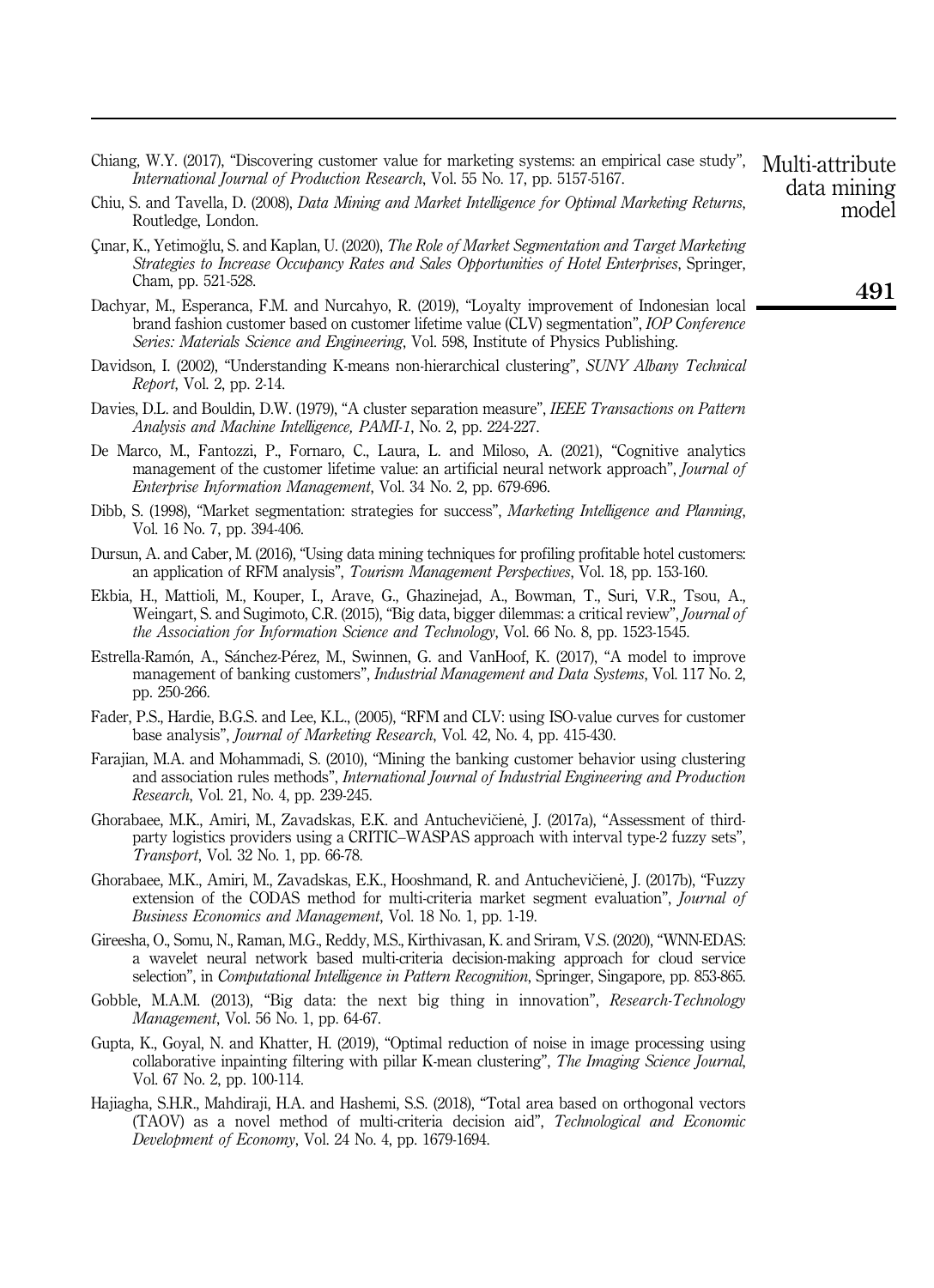- <span id="page-36-14"></span>He, Y., Lei, F., Wei, G., Wang, R., Wu, J. and Wei, C. (2019), "EDAS method for multiple attribute group decision making with probabilistic uncertain linguistic information and its application to green supplier selection", *International Journal of Computational Intelligence Systems*, Vol. 12 No. 2, pp. 1361-1370.
- <span id="page-36-2"></span>Hilbert, M. and Lopez, P. (2011), "The world's technological capacity to store, communicate, and compute information", Science, Vol. 332 No. 6025, pp. 60-65.
- <span id="page-36-15"></span>Hu, X., Shi, Z., Yang, Y. and Chen, L. (2020), "Classification method of internet catering customer based on improved RFM model and cluster analysis", 2020 IEEE 5th International Conference on Cloud Computing and Big Data Analytics (ICCCBDA), April, IEEE, pp. 28-31.

<span id="page-36-3"></span>Jacobs, A. (2009), "The pathologies of big data", Communications of the ACM, Vol. 52 No. 8, pp. 36-44.

- <span id="page-36-6"></span>Jagani, K., Oza, F.V. and Chauhan, H. (2020), "Customer segmentation and factors affecting willingness to order private label brands: an E-grocery shopper's perspective", in *Improving* Marketing Strategies for Private Label Products, IGI Global, pp. 227-253.
- <span id="page-36-11"></span>Jain, A.K. (2010), "Data clustering: 50 years beyond K-means", Pattern Recognition Letters, Vol. 31 No. 8, pp. 651-666.
- <span id="page-36-9"></span>Jain, A.K., Murty, M.N. and Flynn, P.J. (1999), "Data clustering: a review", ACM Computing Surveys, Vol. 31, pp. 264-323.
- <span id="page-36-8"></span>Khajvand, M., Zolfaghar, K., Ashoori, S. and Alizadeh, S. (2011), "Estimating customer lifetime value based on RFM analysis of customer purchase behavior: case study", Procedia Computer Science, Vol. 3, pp. 57-63.
- <span id="page-36-12"></span>Khan, S.M., Kharade, R.S., Lavange, V.S. and Pohare, D.B. (2019), "Detecting brain tumor using K-mean clustering and morphological operations", IRJET, Vol. 6, pp. 870-874.
- <span id="page-36-16"></span>Kimiagari, S., Keivanpour, S. and Haverila, M. (2021), "Developing a high-performance clustering framework for global market segmentation and strategic profiling", Journal of Strategic Marketing, Vol. 29 No. 2, pp. 93-116.
- <span id="page-36-4"></span>Kraska, T. (2013), "Finding the needle in the big data systems haystack", IEEE internet Computing, Vol. 17 No. 1, pp. 84-86.
- <span id="page-36-1"></span>Kuo, R.J., Amornnikun, P. and Nguyen, T.P.Q. (2020), "Metaheuristic-based possibilistic multivariate fuzzy weighted c-means algorithms for market segmentation", *Applied Soft Computing*, Vol. 96, 106639.
- <span id="page-36-0"></span>Leverin, A. and Liljander, V. (2006), "Does relationship marketing improve customer relationship satisfaction and loyalty?", *International Journal of Bank Marketing*, Vol. 24 No. 4, pp. 232-251.
- <span id="page-36-17"></span>Li, H., Yang, X., Xia, Y., Zheng, L., Yang, G. and Lv, P. (2018), "K-LRFMD: method of customer value segmentation in shared transportation filed based on improved K-means algorithm", *Journal of* Physics: Conference Series, IOP Publishing, Vol. 1060 No. 1, 012012.
- <span id="page-36-7"></span>Lumsden, S.A., Beldona, S. and Morrison, A.M. (2008), "Customer value in an all-inclusive travel vacation club: an application of the RFM framework", Journal of Hospitality and Leisure Marketing, Vol. 16 No. 3, pp. 270-285.
- <span id="page-36-10"></span>MacQueen, J., (1967), "Some methods for classification and analysis of multivariate observations", Proceedings of the Fifth Berkeley Symposium on Mathematical Statistics and Probability, June, Vol. 1, No. 14, pp. 281-297.confproc
- <span id="page-36-13"></span>Maghsoodi, A.I., Rasoulipanah, H., Lopez, L.M., Liao, H. and Zavadskas, E.K. (2020), "Integrating intervalvalued multi-granular 2-tuple linguistic BWM-CODAS approach with target-based attributes: site selection for a construction project", Computers and Industrial Engineering, Vol. 139, 106147.
- <span id="page-36-5"></span>Mahdiraji, H.A., Kazimieras Zavadskas, E., Kazeminia, A. and Abbasi Kamardi, A. (2019), "Marketing strategies evaluation based on big data analysis: a CLUSTERING-MCDM approach", Economic research-Ekonomska istrazivanja, Vol. 32 No. 1, pp. 2882-2892.
- <span id="page-36-18"></span>Maji, G., Dutta, L. and Sen, S. (2019), "Targeted marketing and market share analysis on POS payment data using DW and OLAP", in Emerging Technologies in Data Mining and Information Security, Springer, Singapore, pp. 189-199.

492

BIJ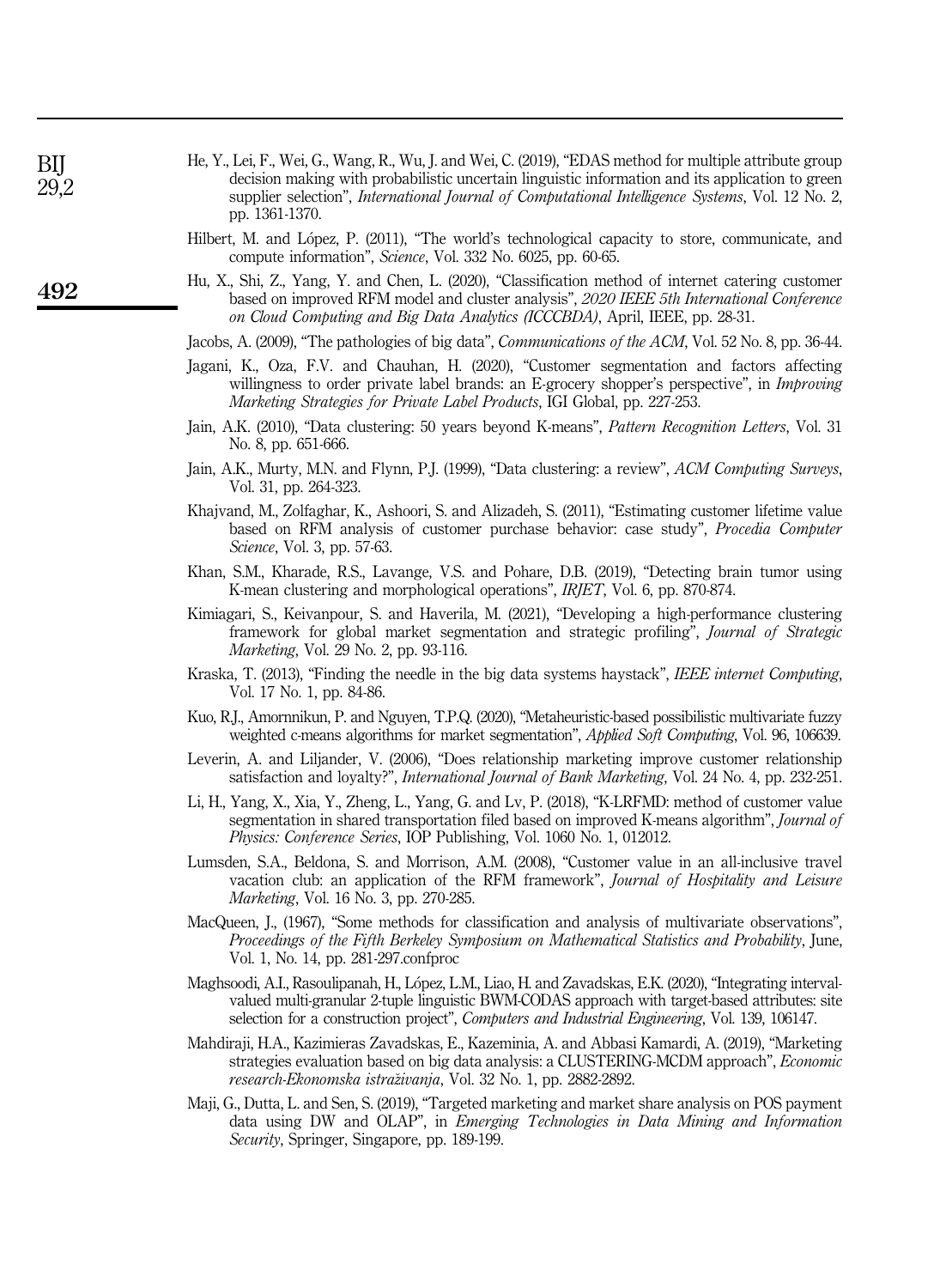- <span id="page-37-4"></span>Manyika, J., Chui, M., Brown, B., Bughin, J., Dobbs, R., Roxburgh, C. and Hung Byers, A. (2011), Big Data: The Next Frontier for Innovation, Competition, and Productivity, McKinsey Global Institute, Chicago. Multi-attribute
- <span id="page-37-3"></span>Miller, H.G. and Mork, P. (2013), "From data to decisions: a value chain for big data", It Professional, Vol. 15 No. 1, pp. 57-59.
- <span id="page-37-18"></span>Motlagh, O., Berry, A. and O'Neil, L. (2019), "Clustering of residential electricity customers using load time series", *Applied Energy*, Vol. 237, pp. 11-24.
- <span id="page-37-12"></span>Munusamy, S. and Murugesan, P. (2020), "Modified dynamic fuzzy c-means clustering algorithm– application in dynamic customer segmentation", Applied Intelligence, Vol. 50, pp. 1922-1942, doi: [10.1007/s10489-019-01626-x.](https://doi.org/10.1007/s10489-019-01626-x)
- <span id="page-37-2"></span>Newell, F. (1997), The New Rules of Marketing: How to Use One-To-One Relationship Marketing to Be the Leader in Your Industry, Irwin Professional Publishing, Oklahoma.
- <span id="page-37-5"></span>Newton, H. (2004), Newton's Telecom Dictionary, CMP Books, Kansas, p. 617.
- <span id="page-37-14"></span>Oner, S.C. and Oztaysi, B. (2017), "An interval valued hesitant fuzzy clustering approach for location clustering and customer segmentation", in Advances in Fuzzy Logic and Technology 2017, Springer, Cham, pp. 56-70.
- <span id="page-37-0"></span>Oztaysi, B., Sezgin, S. and Ozok, A.F.  $(2011)$ , "A measurement tool for customer relationship management processes", *Industrial Management and Data Systems*, Vol. 111 No. 6, pp. 943-960.
- <span id="page-37-11"></span>Parikh, Y. and Abdelfattah, E. (2020), "Clustering algorithms and RFM analysis performed on retail transactions", 2020 11th IEEE Annual Ubiquitous Computing, Electronics and Mobile Communication Conference (UEMCON), October, IEEE, pp. 506-511.
- <span id="page-37-6"></span>Peker, S., Kocyigit, A. and Eren, P.E. (2017), "LRFMP model for customer segmentation in the grocery retail industry: a case study", Marketing Intelligence and Planning, Vol. 35 No. 4, pp. 544-559.
- <span id="page-37-17"></span>Phan, T.C., Rieger, M.O. and Wang, M. (2019), "Segmentation of financial clients by attitudes and behavior", International Journal of Bank Marketing, Vol. 37 No. 1, pp. 44-68.
- <span id="page-37-15"></span>Qadadeh, W. and Abdallah, S. (2018), "Customers segmentation in the insurance company (TIC) dataset", Procedia Computer Science, Vol. 144, pp. 277-290.
- <span id="page-37-19"></span>Rahmadianti, R., Dhini, A. and Laoh, E. (2020), "Estimating customer lifetime value using LRFM model in pharmaceutical and medical device distribution company", 2020 International Conference on ICT for Smart Society (ICISS), November, IEEE, pp. 1-5.
- <span id="page-37-1"></span>Reichstein, T. and Salter, A. (2006), "Investigating the sources of process innovation among UK manufacturing firms", *Industrial and Corporate Change*, Vol. 15 No. 4, pp. 653-682.
- <span id="page-37-13"></span>Reutterer, T., Platzer, M. and Schröder, N. (2020), "Leveraging purchase regularity for predicting customer behavior the easy way", International Journal of Research in Marketing, Vol. 38 No. 1, pp. 194-215.
- <span id="page-37-10"></span>Rezaei, J. (2015), "Best-worst multi-criteria decision-making method", Omega, Vol. 53, pp. 49-57.
- <span id="page-37-9"></span>Rousseeuw, P.J. (1987), "Silhouettes: a graphical aid to the interpretation and validation of cluster analysis", Journal of Computational and Applied Mathematics, Vol. 20, pp. 53-65.
- <span id="page-37-16"></span>Saeedi, M. and Albadvi, A. (2018), "A new 3D value model for customer segmentation: complex network approach", in Applications of Data Management and Analysis, Springer, Cham, pp. 129-145.
- <span id="page-37-7"></span>Safari, F., Safari, N. and Montazer, G.A. (2016), "Customer lifetime value determination based on RFM model", Marketing Intelligence and Planning, Vol. 34 No. 4, pp. 446-461.
- <span id="page-37-8"></span>Sarstedt, M. and Mooi, E. (2014), A Concise Guide to Market Research. The Process, Data, and Methods Using IBM SPSS Statistics, Springer, Berlin.
- Saxena, A., Prasad, M., Gupta, A., Bharill, N., Patel, O.P., Tiwari, A., Er, M.J., Ding, W. and Lin, C.T. (2017), "A review of clustering techniques and developments", Neurocomputing, Vol. 267, pp. 664-681.

493

data mining model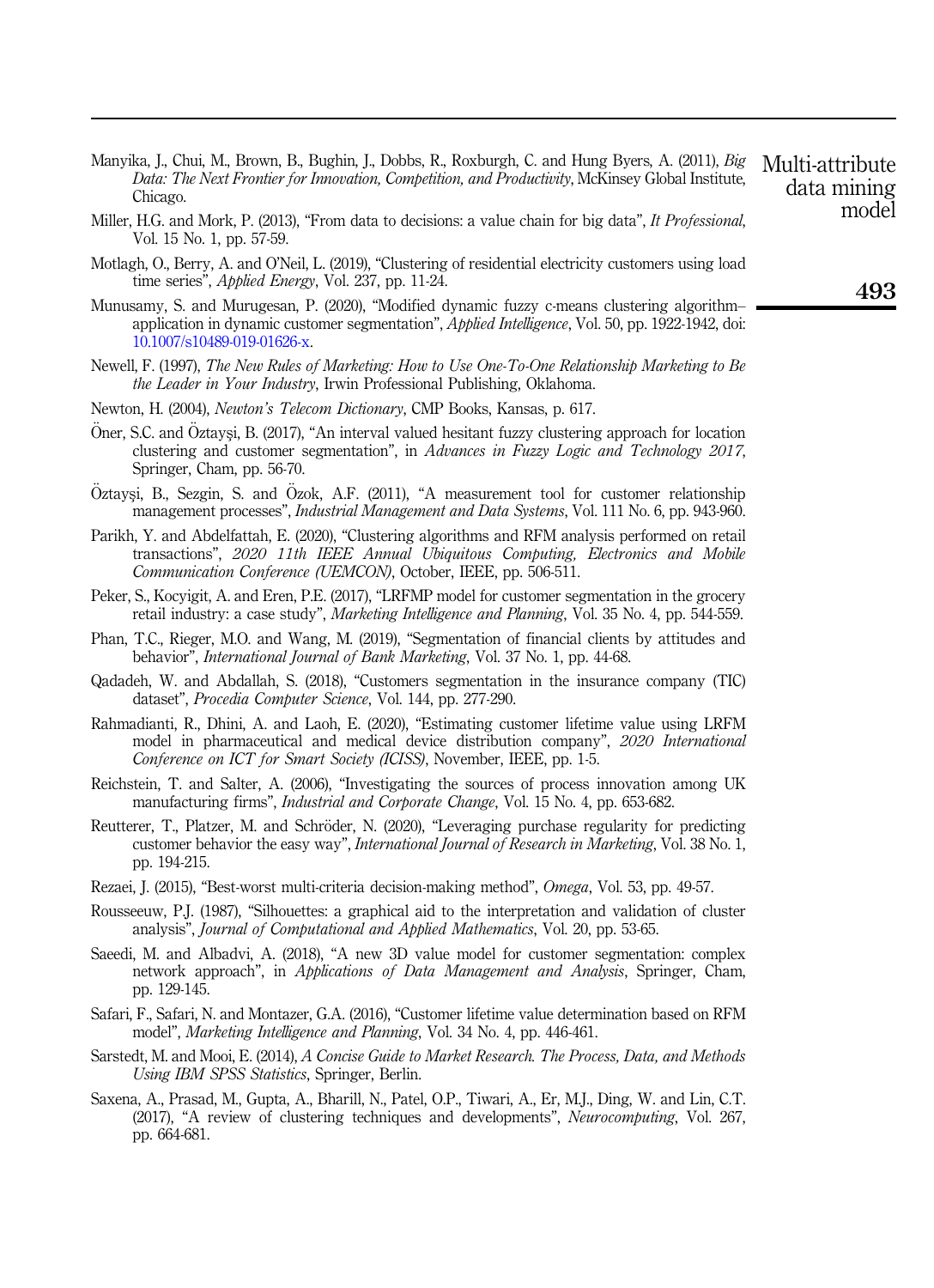| BIJ<br>29,2 | Sivasankar, E. and Vijaya, J. (2017), "Customer segmentation by various clustering approaches and<br>building an effective hybrid learning system on churn prediction dataset", in <i>Advances in</i><br><i>Intelligent Systems and Computing, Springer Verlag, Vol. 556, pp. 181-91.</i>                      |  |  |  |  |  |
|-------------|----------------------------------------------------------------------------------------------------------------------------------------------------------------------------------------------------------------------------------------------------------------------------------------------------------------|--|--|--|--|--|
|             | Smith, W.R. (1956), "Product differentiation and market segmentation as alternative marketing<br>strategies", <i>Journal of Marketing</i> , Vol. 21 No. 1, pp. 3-8.                                                                                                                                            |  |  |  |  |  |
| 494         | Song, M., Zhao, X., Haihong, E. and Ou, Z., (2016), "Statistic-based CRM approach via time series<br>segmenting RFM on large scale data", Proceedings of the 9th International Conference on Utility<br>and Cloud Computing, December, pp. 282-291.confproc                                                    |  |  |  |  |  |
|             | Stewart, T.J. (1992), "A critical survey on the status of multiple criteria decision making theory and<br>practice", <i>Omega</i> , Vol. 20 Nos 5–6, pp. 569-586.                                                                                                                                              |  |  |  |  |  |
|             | Tansley, S. and Tolle, K.M. (2009), The Fourth Paradigm: Data-Intensive Scientific Discovery, Vol. 1, Hey,<br>A.J. (Ed.), Microsoft Research, Seattle, Redmond, WA.                                                                                                                                            |  |  |  |  |  |
|             | Tiwari, A., Gupta, R.K. and Agrawal, D.P. (2010), "A survey on frequent pattern mining: current status<br>and challenging issues", <i>Information Technology Journal</i> , Vol. 9 No. 7, pp. 1278-1293.                                                                                                        |  |  |  |  |  |
|             | Topi, H. and Tucker, A. (Eds) (2014), <i>Computing Handbook: Information Systems and Information</i><br>Technology, Vol. 2, CRC Press, Florida.                                                                                                                                                                |  |  |  |  |  |
|             | Tsai, C.Y. and Chiu, C.C. (2004), "A purchase-based market segmentation methodology", <i>Expert</i><br><i>Systems with Applications, Vol. 27 No. 2, pp. 265-276.</i>                                                                                                                                           |  |  |  |  |  |
|             | Vohra, R., Pahareeya, J., Hussain, A., Ghali, F. and Lui, A. (2020), "Using self organizing maps and<br>K means clustering based on RFM model for customer segmentation in the online retail<br>business", <i>International Conference on Intelligent Computing</i> , October, Springer, Cham,<br>pp. 484-497. |  |  |  |  |  |
|             | Wang, C., Li, X., Zhou, X., Wang, A. and Nedjah, N. (2016), "Soft computing in big data intelligent<br>transportation systems", <i>Applied Soft Computing</i> , Vol. 38, pp. 1099-1108.                                                                                                                        |  |  |  |  |  |
|             | Wedel, M. and Kamakura, W.A. (2000), "The historical development of the market segmentation<br>concept", in <i>Market Segmentation</i> , Springer, Boston, Massachusetts, pp. 3-6.                                                                                                                             |  |  |  |  |  |
|             | Wilson, J., Chaudhury, S. and Lall, B., (2018), "Clustering short temporal behaviour sequences for<br>customer segmentation using LDA", Expert Systems, Vol. 35 No. 3, 12250.                                                                                                                                  |  |  |  |  |  |
|             | Wong, J.Y., Chen, H.J., Chung, P.H. and Kao, N.C. (2006), "Identifying valuable travelers and their next<br>foreign destination by the application of data mining techniques", Asia Pacific Journal of<br><i>Tourism Research</i> , Vol. 11 No. 4, pp. 355-373.                                                |  |  |  |  |  |
|             | Woo, J.Y., Bae, S.M. and Park, S.C. (2005), "Visualization method for customer targeting using<br>customer map", Expert Systems with Applications, Vol. 28 No. 4, pp. 763-772.                                                                                                                                 |  |  |  |  |  |

<span id="page-38-16"></span><span id="page-38-15"></span><span id="page-38-14"></span><span id="page-38-13"></span><span id="page-38-7"></span><span id="page-38-6"></span><span id="page-38-5"></span><span id="page-38-4"></span> $S'$  and  $F$  and  $V''$  is  $I$  (2017), "Customer segmentation by various clustering approaches and approaches and approaches and approaches and approaches and approaches and approaches and approaches and approaches and appr

- <span id="page-38-19"></span><span id="page-38-17"></span><span id="page-38-11"></span><span id="page-38-10"></span><span id="page-38-3"></span><span id="page-38-2"></span><span id="page-38-0"></span>Worthington, S. and Welch, P. (2011), "Banking without the banks", *International Journal of Bank* Marketing, Vol. 29 No. 2, pp. 190-201.
- <span id="page-38-12"></span>Wei, J.T., Lin, S.Y. and Wu, H.H. (2010), "A review of the application of RFM model", African Journal of Business Management, Vol. 4 No. 19, pp. 4199-4206.
- <span id="page-38-9"></span>Yan, B. and Chen, G., (2011), "AppJoy: personalized mobile application discovery", Proceedings of the 9th International Conference on Mobile Systems, Applications, and Services, June, pp. 113-126.confproc
- <span id="page-38-1"></span>Yao, Z., Sarlin, P., Eklund, T. and Back, B. (2014), "Combining visual customer segmentation and response modeling", Neural Computing and Applications, Vol. 25 No. 1, pp. 123-134.
- <span id="page-38-8"></span>Yin, F., Li, C. and Liu, C. (2019), "Study on customer segmentation intelligent model of air cargo", IOP Conference Series: Earth and Environmental Science, April, IOP Publishing, Vol. 252 No. 5, p. 052037.
- <span id="page-38-18"></span>Zhang, M., Zhang, Z. and Qiu, S. (2018), "A customer segmentation model based on affinity propagation algorithm and improved genetic K-means algorithm", International Conference on Intelligent Information Processing, October, Springer, Cham, pp. 321-327.